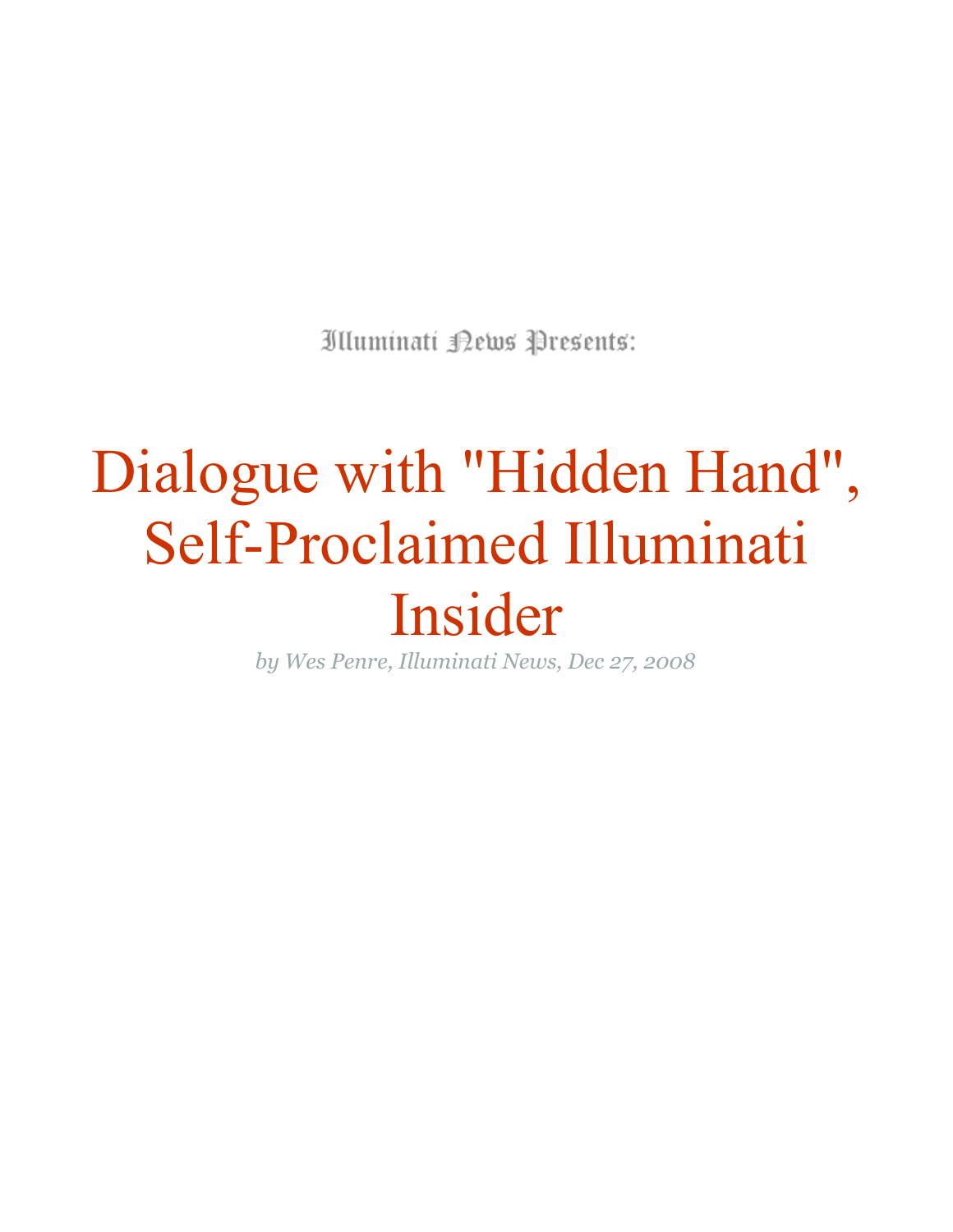#### THE THIDDEN THOND



MOTHER \* TEACHER \* DESTROYER



his self-proclaimed illuminati [\[def\]](http://illuminati-news.com/00363.html#i) Insider appeared on the "Above Top Secret" forum in October 2008, giving away information about the Illuminati Agenda and their goals. The reason for

this, he says, is because time is right for us to know some of what is going on behind the scenes. And when he explains WHY he needs to reveal it now, it's very convincing. In this article I will post the dialogue between the "Above Top Secret Forum" members and "Hidden Hand" in its entirety.

Please take time to read through this whole dialogue (yes, I know it's long, but I think we all can benefit from it, even if you end up not believing what is said). When you read it, you need to have an open mind; you can't be stuck in dogma or think you "have it all figured out" already, because then it doesn't matter what he says, you won't believe it.

Here are some points which makes him very believable; one being that the forum members he is communicating with make up pages after pages of random questions (as you can see in this article) and he answers them intelligently and precisely without the delay it would take for a person presenting a hoax to come up with them. This is also what the forum members notice. And he is consistent! Many of the questions are very good, deep, to the point and philosophical, and this guy (or woman, we don't know - this being claims not to be from this Earth), manages to reply on a very deep level, and his answers don't contradict each other. In an advanced and intelligent dialogue like this, it's very unlikely anyone would be able to do that without giving himself away at some point. You will most certainly notice he/she is sincere.

Ever wondered who is "on top of the Pyramid?" He gives us a clue. The bloodline he represents is well above the Rothschild's in power and in the hierarchy and is extra-terrestrial in origin. The 13 bloodlines we have been talking about thus far on this website and others, with the Rothschild's in a top position together with the Merovingian Nobility, are quite low rank in the Big Pyramid Structure, and are the ones playing a power game here on Earth, only aware of parts of the Big Game (a need to know basis). The bloodline "Hidden Hand" is supposedly belonging to is way more advanced and higher rank.

I really think this being believes in what he is saying, and whether he is deceived himself to some degree or not, this is most probably what is driving the Illuminati. These are their goals! It leaves you with a pretty strange feeling after have read it all, but deep inside it rings true.

His answers may need to be read more than once to understand the different layers of what he is telling us. Afterwards, when you start connecting the dots you notice that a lot of pieces in the big puzzle that previously were missing and left unanswered, suddenly fit.

If you are visiting the Illuminati News website for the first time, already have a fair concept of what the Illuminati and the New World Order is about, and you only intend to read ONE article from my huge database, I would say this one would be the one to read!

It's been hard to perceive what ULTIMATELY drives the Illuminati. Greed? Yes. Power? Of course.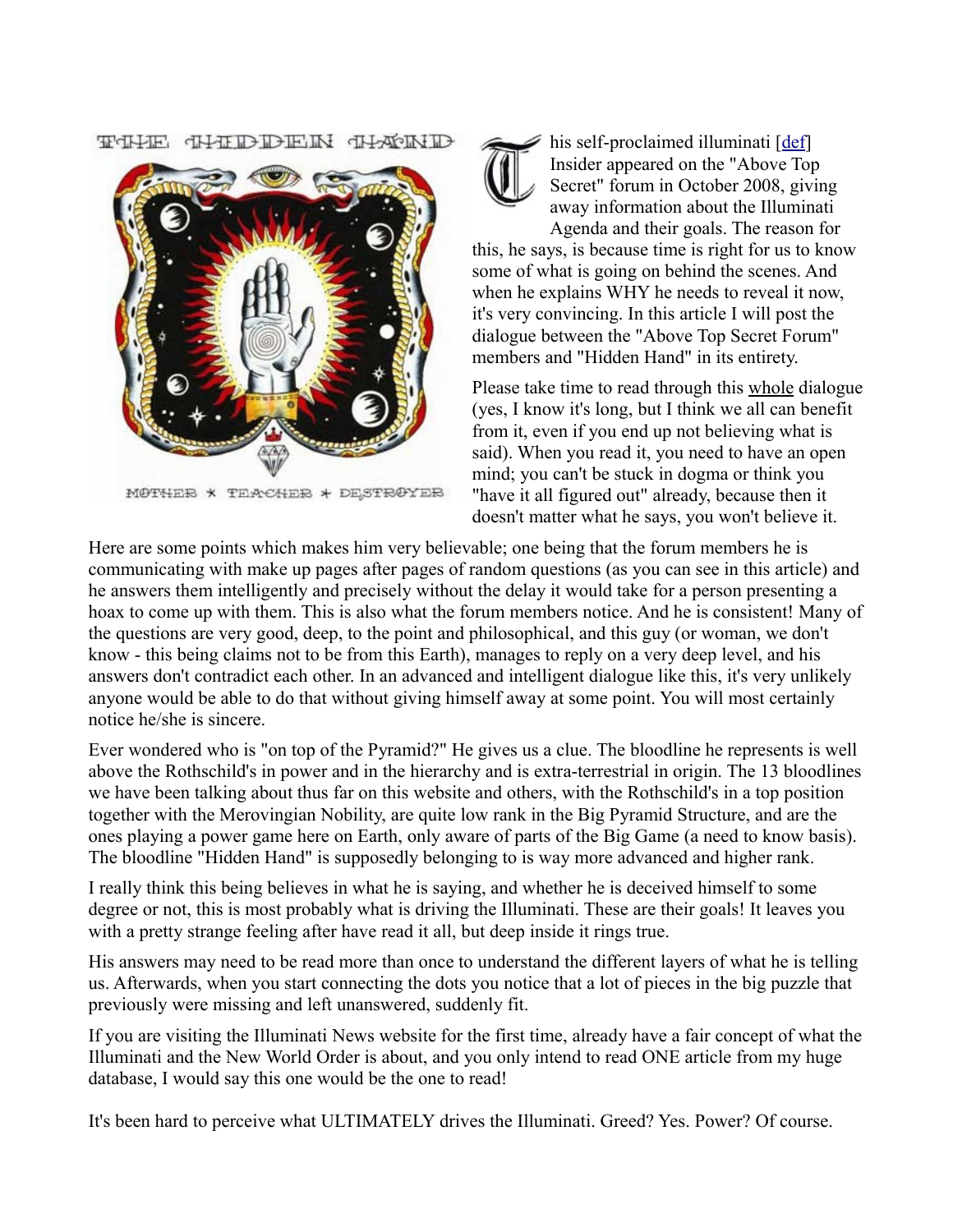Control? Sure. But you always have this feeling that there is a deeper mystery behind their "Great Work of the Ages". This may very well be the answer!

When you are done reading this article and feel inspired, please go to the website, [Law of One,](http://www.lawofone.info/) and start absorbing the information presented there. It is a huge database on the same subject, but extensively expanded. Both these article, may if we read them with understanding plus an open mind and an open heart, show us the real so[u]lution to the New World Order [\[def\]](http://illuminati-news.com/00363.html#ii) problem.

Here is the dialogue between the Above Top Secret members [**ATS**] and "Hidden Hand" [**HH**], the selfproclaimed Illuminati Insider (the emphases in **bold** throughout the article are mine to separate out certain keys points I want to highlight):

# First Session:

**HH:** I am a generational member of a Ruling Bloodline Family.

Every so often, as per the directives of the Law of our Creator, a brief window of opportunity opens, whereby a select handful of our Family are required to make communication with our subjects, and offer you the chance to ask us any questions you would like answered.

I am double-bound in this duty. It is required of me by The Law of our Creator to offer this opportunity to you at this time, though I am also bound by the Law of (planetary) Free Will and by Family Oaths, that there is only so much I am able to say.

Rules define life in games.

If you wish to participate, here they are:

1). I will afford you courtesy and respect in the manner I address you, and I expect the same from you in reciprocation.

2). I will decide whether or not I am either willing or permitted to answer your question. If your question is not answered, it is either because I cannot disclose it, or because I considered your question was lacking in one or more of the following: respect, courtesy, intelligence, decency, or that it was otherwise unworthy of being dignified with a response.

3). That you agree to treat this potential dialogue with an aspect of "provisional faith". In practice, this means that rather than impeding the flow of information with crass comments of disbelief or petty name calling, my participation here requires of you that you discourse with me under "suspended judgment". In other words, wait until the process is complete, before deciding for yourself as to the content of truth and knowledge imparted herein.

4). That you formulate your questions intelligently. My time is limited. I do not want to waste it by having to trawl through pointless, futile, insensible or disrespectful questions, therefore I will answer the questions I feel are most deserving of a response, during the time that I have available. Use the time we have wisely.

If any of the above conditions are breached, I reserve the right to terminate our discourse forthwith, if I so choose.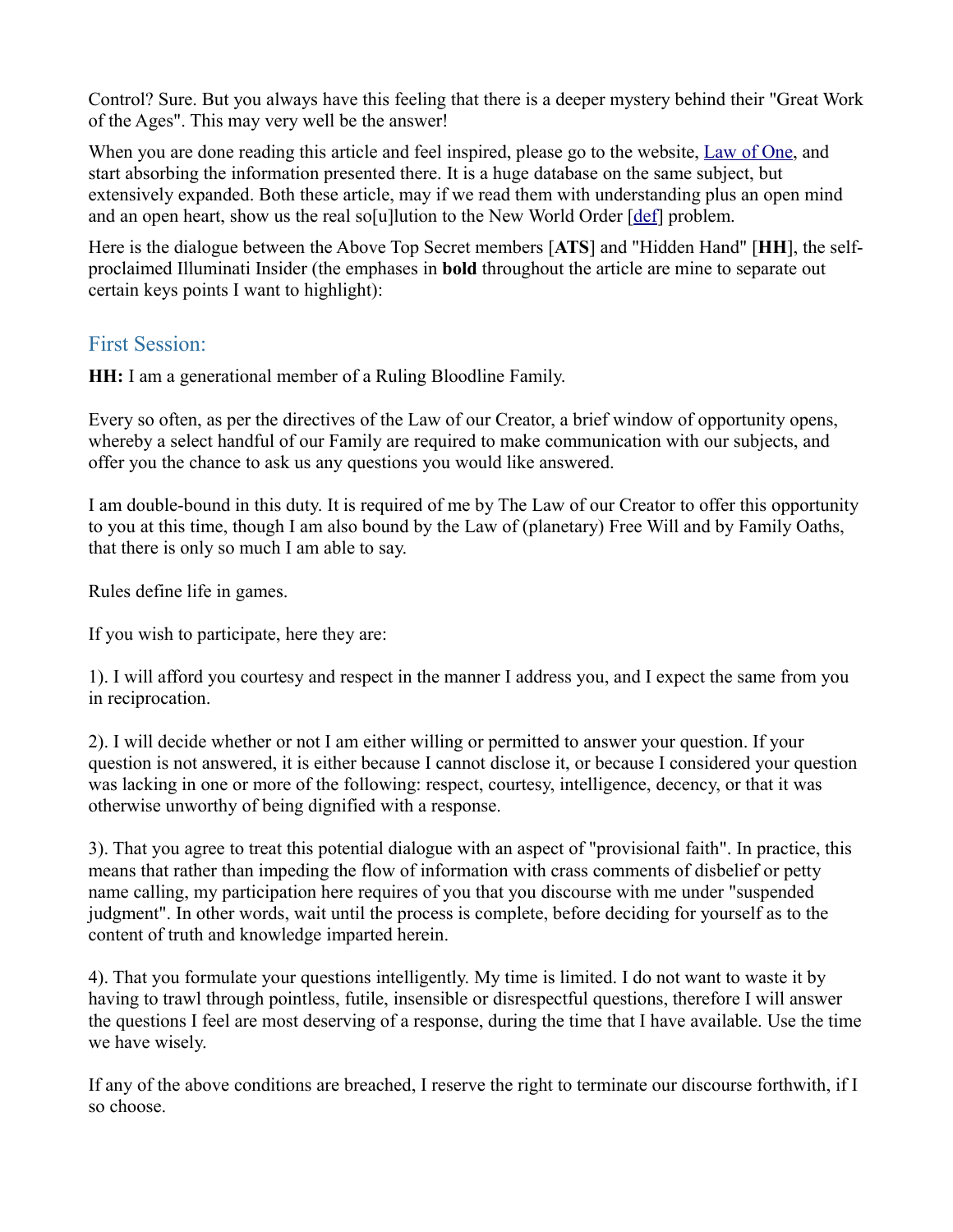That being said, I will attempt to answer your questions as honestly and openly as is permissible for me. I will check back and respond as time allows.

**ATS**: How many generations back does your bloodline extend, or, perhaps more accurately, who does your family consider its earliest ancestor in a position of power?

**HH**: Our Lineage can be traced back beyond antiquity. From the earliest times of your recorded "history", and beyond, our Family has been 'directing' the 'play' from behind the scenes, in one way or another. Before the rise and fall of Atlantis. (Yes, that was indeed perfectly real). We are 'born to lead'. It is part of the design for this current paradigm.

**ATS**: To what extent has selective breeding been used to preserve the purity of the line? and what becomes of children of unapproved unions? (They would naturally still be raised with privilege, but not, perhaps "given the keys to the castle" as it were?)

**HH**: The breeding is generally case specific, dependant upon the role that the Family members in question are due to grow into. I will touch more on this in answer to the next poster's question that you rephrased.

There are no unapproved unions. Our Family will always intermarry between lines, or, what we would term 'Houses' [\[1\]](http://illuminati-news.com/00363.html#1). Marriages are arranged. In all my years alive, I have never seen or heard of a Family member breaking this code, as far as marriage goes. You do as you are told. One cannot 'join' the Family. One is 'born', or incarnated into it.

On the rare instances of a child being born that could be seen as bringing 'difficulties', you are correct in your premise, that it would be raised as part of the Family, though would not grow up in the house or community of either of it's parents.

**ATS**: If one were to imagine a scale, perhaps as a triangle with Political, Religious and Corporate power at the three points, how would you categorize the power your family yields? (Balanced? Leaning more towards one or two than a third? Heavily favoring one of the three above the others?) And has that position shifted over time?

**HH**: You need to first understand the structure of the Family. In the grand scheme of things, the Line is not as important as the House, the House, is not as important as the Family. The Family is all. No matter the House or Line, we are One (truly international) Family.

Imagine if you will, **a** body. A House would represent a vital organ or body part within the Body itself. Each part has an important role to play in the functioning of the whole, and to each of us, the 'whole' has our undivided loyalty. As I say, many lines, (far more than you are aware of), One Family.

Our realms of influence do not fit as comfortably into the three boxes of your triangle as you may imagine. There are **six disciplines of training within the Family**, and each member of the Family is schooled extensively in all of them, from early childhood. We all have an area of specialty, though we have experience in all spheres. The six spheres or 'schools' of learning are **Military, Government, Spiritual, Scholarship, Leadership, and Sciences**. In practice, out there on the 'stage' of public life, **we hold key positions in all of these main areas of importance**. With the **addition of** a complicit **Media** machine and ownership of your **Financial establishments**, all bases are covered.

I will have to reply in parts, due to the restriction of characters per post.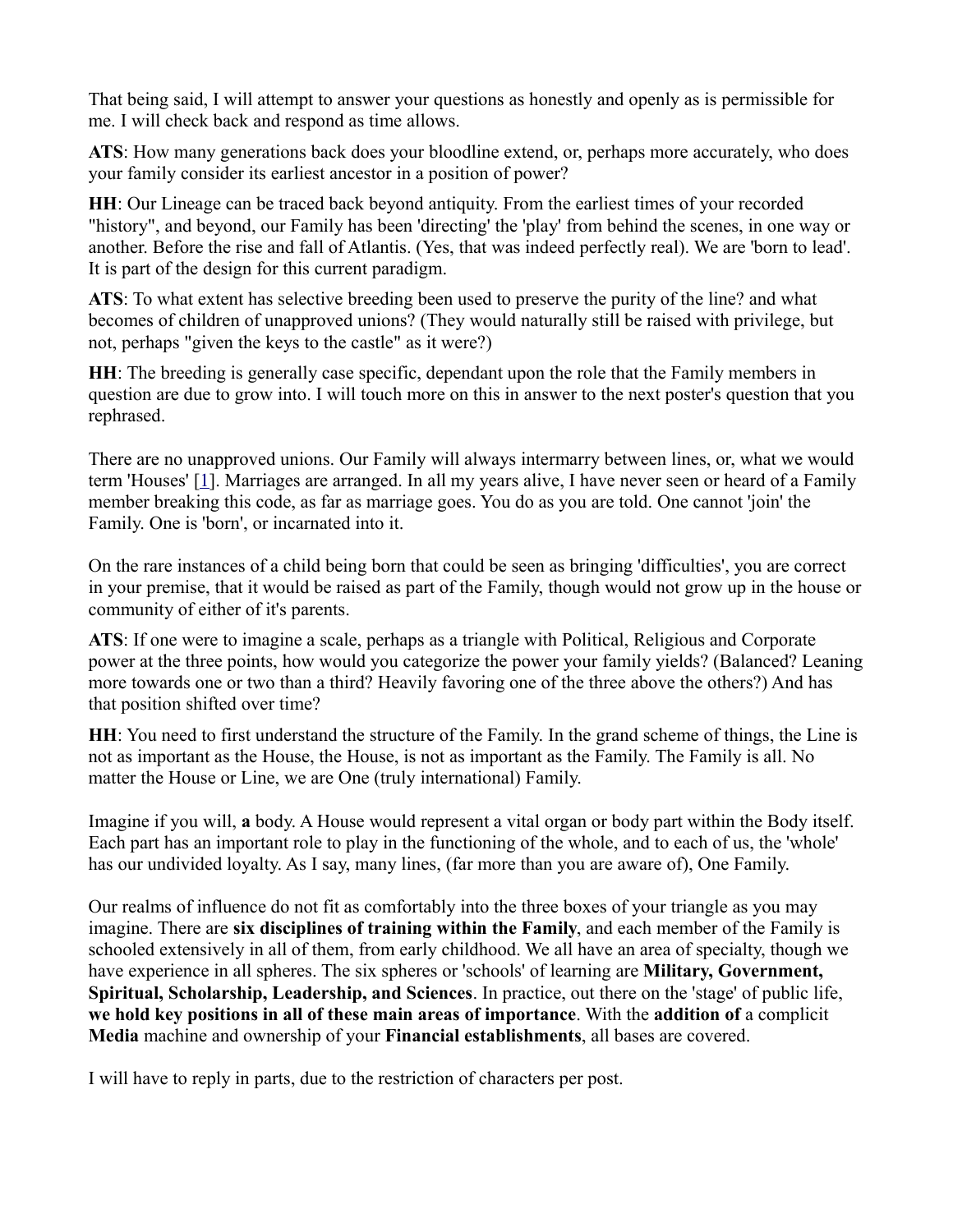

Napoleon making the "Hidden Hand" sign, showing off that he is "initiated"

**ATS**: Which Ruling Bloodline Family.... Rockefellers?

That may be a bit too direct for our inquisitee. I'd offer the following substitute:

How many parallel bloodlines do you estimate are in similar positions to your own, and to what extent does your family see them as either competition or collaborators?

**HH**: Yes, as I say, knowing the line is of no practical use to you. It is the belonging to the Family that is important.

There are **13 'base' or 'core' original bloodlines**. Yet there are **many many other lines** that **spring from these**, as do rivers from the oceans. If you imagine the 13 Original lines as Primary colour, that can be mixed to create a vast array of other colours, then you will have some comprehension. Again, no competition, just Family.

No competition in the sense of House against House, though it is a 'dog eat dog' world. So there is interpersonal competition in that sense of the word. Everyone wants to move up. Our whole Familial society is geared that way, toward upward progression.

**ATS**: What does the term " generational member" mean? Which generation specifically?

**HH**: It means that one is born into the Family. The Order and it's agenda is handed down, from generation to generation. Only in extremely rare occasions, have outsiders been invested into the Family, and then, even these were of other 'esoterically' integrable lines.

**ATS**: Can you cite two or more previous instances whereby this directive has been upheld?

**HH**: Once in 1999, to what you would call an 'alternative' media source. Once in 2003, on another internet "conspiracy" based forum. Though the information relayed was not entirely 'pure'. Not from the intention of misleading, but rather through imperfect or incomplete knowledge of the messengers.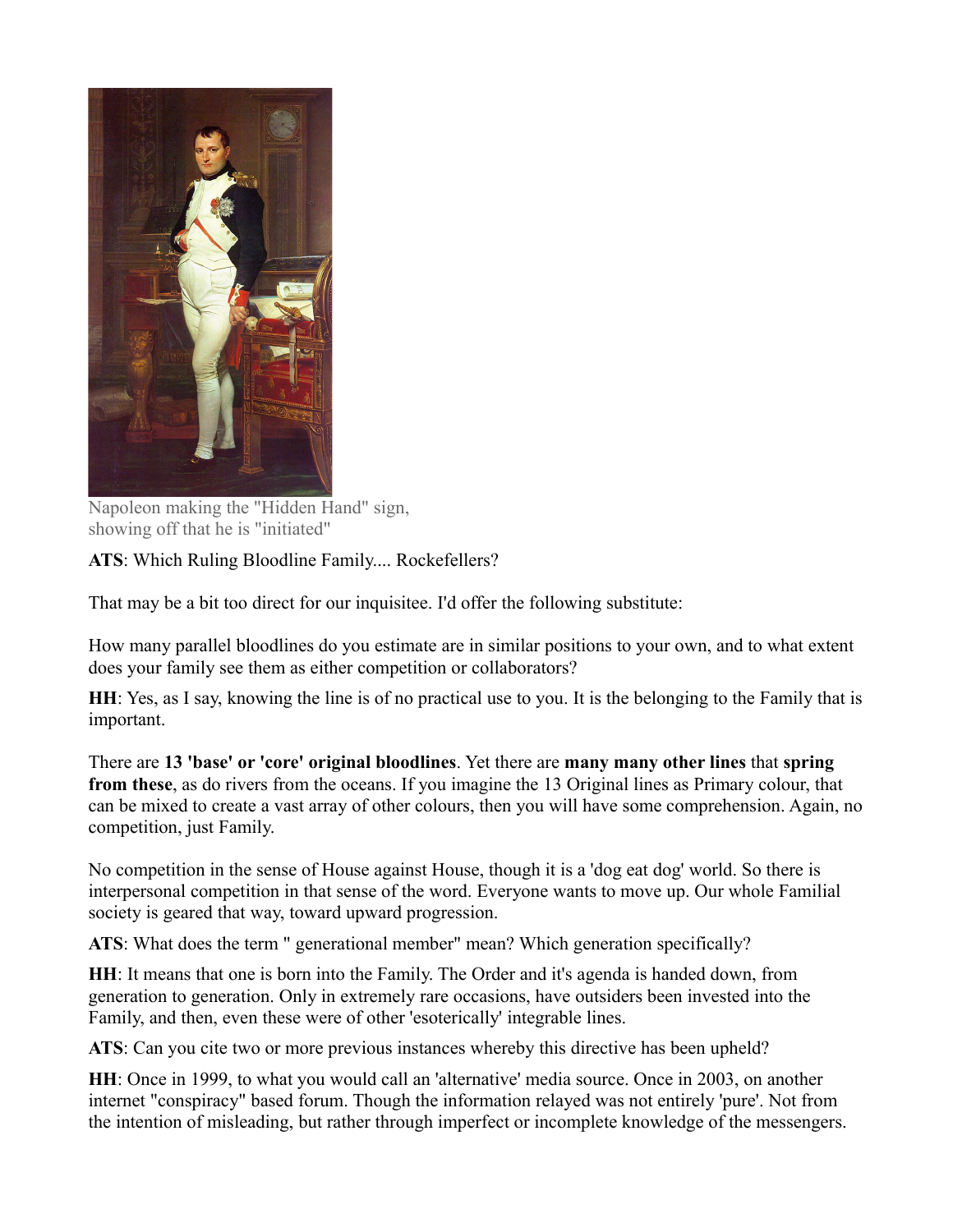If it is not in the mainstream controlled media, it will not be believed by the masses. This is information tailored for those who already know that we are very real, and exerting a strong, if mostly subtle, influence over your lives. If you wish to enslave a man, allow him to believe that he is already free.

**ATS**: By what basis is the timing of such revelations established?

**HH**: By the decree of the **Supreme World Council**, according to the Will of the Creator.

**ATS**: Are we really considered chattel and traded as such by the government?

**HH**: By the governments, generally, yes. People are seen as 'collateral'. Pawns that are maneuvered around the chess board, according to the game plan. By the Family, contrary to popular beliefs, **many of us do not mean you any harm directly**. There is just the matter of divine destiny to uphold and unfold, and we must play our parts in the game, as given to us by the Creator. In many ways, it is actually **in our own interest that you are prepared for the coming Harvest**. **Just not maybe prepared in quite the way that you would like**. Still, even then, you are choosing the Negative Polarity with your own Free Will decisions, with a little 'help' and direction from us. Souls are Harvestable in either 'extreme' of the Polarities, one could say.

# **ATS**: If so, how do we become freemen?

**HH**: You will never be 'free', for as long as you are incarnating on this planet. The very nature of your being here, is indication of that. There is a reason why you are here, and 'here' is very likely not really where you think 'here' is. How do you become free? [By working out where you are, and coming to an](http://illuminati-news.com/000-spiritual/html/how-to-fight-the-nwo.html) [understanding, of why you are here](http://illuminati-news.com/000-spiritual/html/how-to-fight-the-nwo.html) [\[2\]](http://illuminati-news.com/00363.html#2). **You are fast running out of time to do so, before the coming Harvest. Those that don't make it, will have to repeat the cycle**.

**ATS**: Is the Messiah alive today?

# **HH**: **There is no "Messiah". Stop looking outside of yourself for 'salvation'.**

Is there what you might call a 'Christ Consciousness' alive, then yes, in a manner of speaking. Though not in your 3rd Density (dimensional) awareness.

# **ATS**: Is it the e**nd-times, as described in the book of revelations?**

**HH**: Yes. Not just described in the Book of Revelations, but also in the prophesies of virtually every religion, spiritual philosophy, and mystery tradition throughout history. **This time is now at hand**.

To use your own example however:

# Revelation 14:14-16:

*14 Then I looked, and behold, a white cloud, and on the cloud sat One like the Son of Man, having on His head a golden crown, and in His hand a sharp sickle. 15 And another angel came out of the temple, crying with a loud voice to Him who sat on the cloud, "Thrust in Your sickle and reap, for the time has come for You to reap, for the harvest of the earth is ripe." 16 So He who sat on the cloud thrust in His sickle on the earth, and the earth was reaped.* 

The 'earth' is indeed ripe for Harvest. The question is, who will be ready? And will the Harvest be Positive, or Negative?

**ATS**: How do you justify that the current British royal family line is the true bloodline, but Ishmael is not the true receiver of Abraham's gift? If you're true bloodline, you'll know what I mean.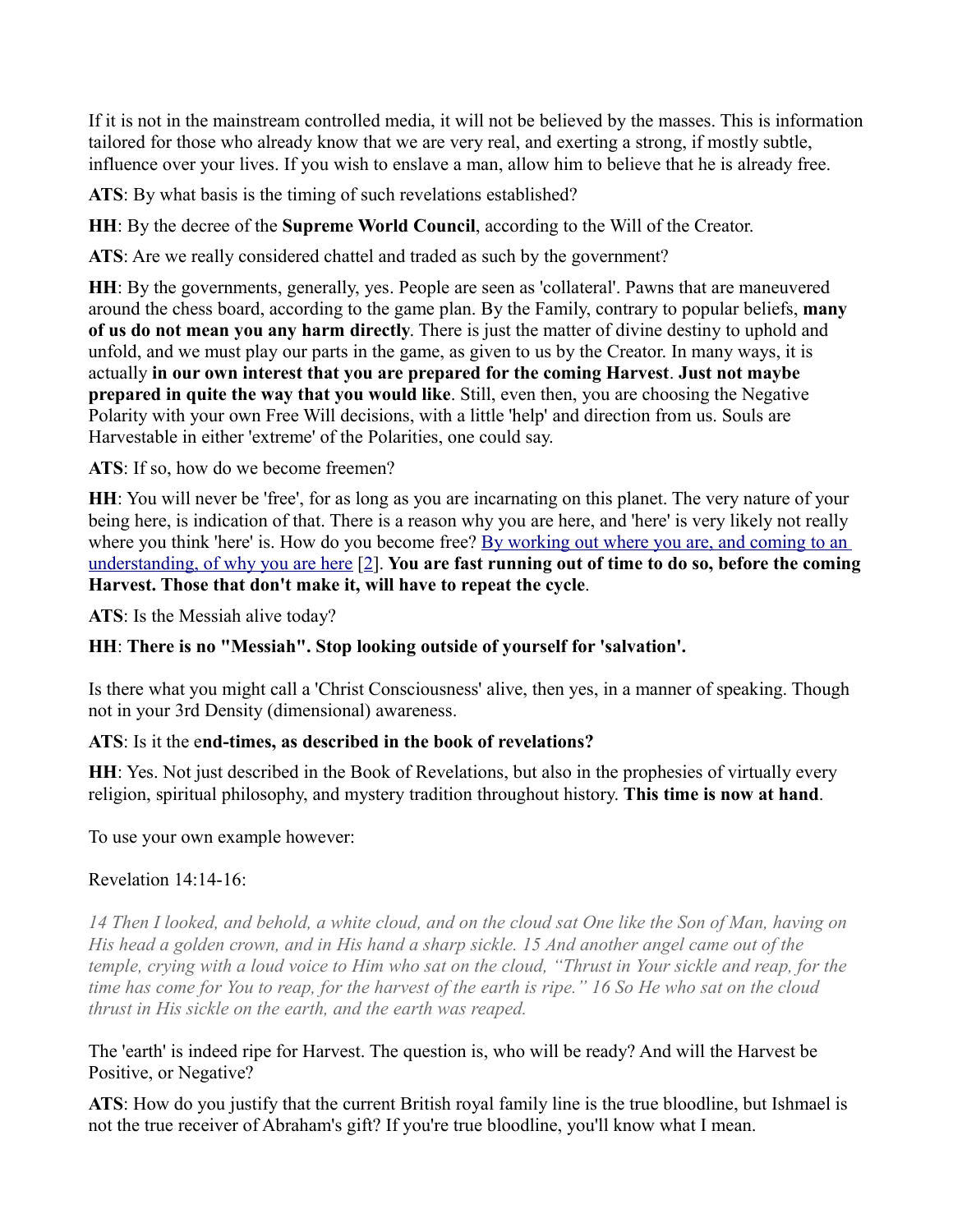**HH**: Who says it is the 'true' line? **There were Ruling-Bloodlines long before your 'Yahweh' and his 'Christianity' arrived on this planet**. **Yahweh is 'a' Creator, not 'The' One Infinite Creator. There are other and Higher 'gods' than him**. Ultimately, All, are a part of The One, and either consciously, or unconsciously, exercising their Free Will to Create. **Begin to study 'outside of the box'** for a True understanding of the Creation.

**The British Royalty is not the most powerful line**. The names that you know, do not hold the real ancient power. **There are others above these lineages in the Hierarchy**. You will not know the names of these lines.

**ATS**: OP, what proof do you have that "ruling elite families" exist and that your a member of one? Its something that I think you thought was not falsifiable, which is why you chose that identity for the story your weaving - however, I think there may indeed be a way you can prove it.

**HH**: I have no need to prove anything to you. I am merely doing my duty as directed to me. Believe, or do not believe, we are divinely indifferent. I am obliged to complete this task here. The end result is of no consequence to me. I will have discharged my duty, in handing down certain information that must be released at this time. There is no stipulation as to where I do so, only that I do. I chose Above Top Secret, as the general level of intelligence, comprehension and reasoning is reckoned to be higher than in many such forums.

Understand, due to the Law of Free Will, I cannot just give you information, at least not without consequences to my own person which I would rather avoid. It is an infringement upon your Free Will, your right to not know. You have to ask me for the information you want, only then can I provide it. So whilst there are important things I have to share, if I am not asked the questions, I cannot get that information to you. I am hopeful that synchronicity will bring the most important questions of real 'depth' out from among you.

My duty is to offer. Yours is to ask. My duty is fulfilled, whether or not yours is.

**ATS**: Surely if ruling elite families exist and your a member of one then you must be controlling global events through world governments - tell us 1 major government action from any country that going to occur in the next 5 days.

I won't be surprised when you refuse to do so.

**HH**: [*on Sept. 10, 2008*]: I am not at liberty to discuss such intimate immediate detail, and in many cases, I am not far enough up the Hierarchy to know anyway. Typically, I would receive a call a day before the enactment of a major event, just to say something along the lines of 'this part of such and such a plan will take place tomorrow, in such and such a way, do not be alarmed'. Also one has to take into account, the specific areas of specialty I mentioned previously. My area is in Spirituality, so my focus is not so much on Geo-Political events. I am aware of the overall design, though the finer points are not often my area of expertise.

I am prepared to give you some things coming down the timeline, that you will be able to look back upon, and verify my predictions retrospectively.

**The Stock Markets will soon complete their controlled demolition**. After an initial 'appearance' that the 'bail outs' and 'rescue packages' have steadied the ship, there will be new record lows by the end of the month.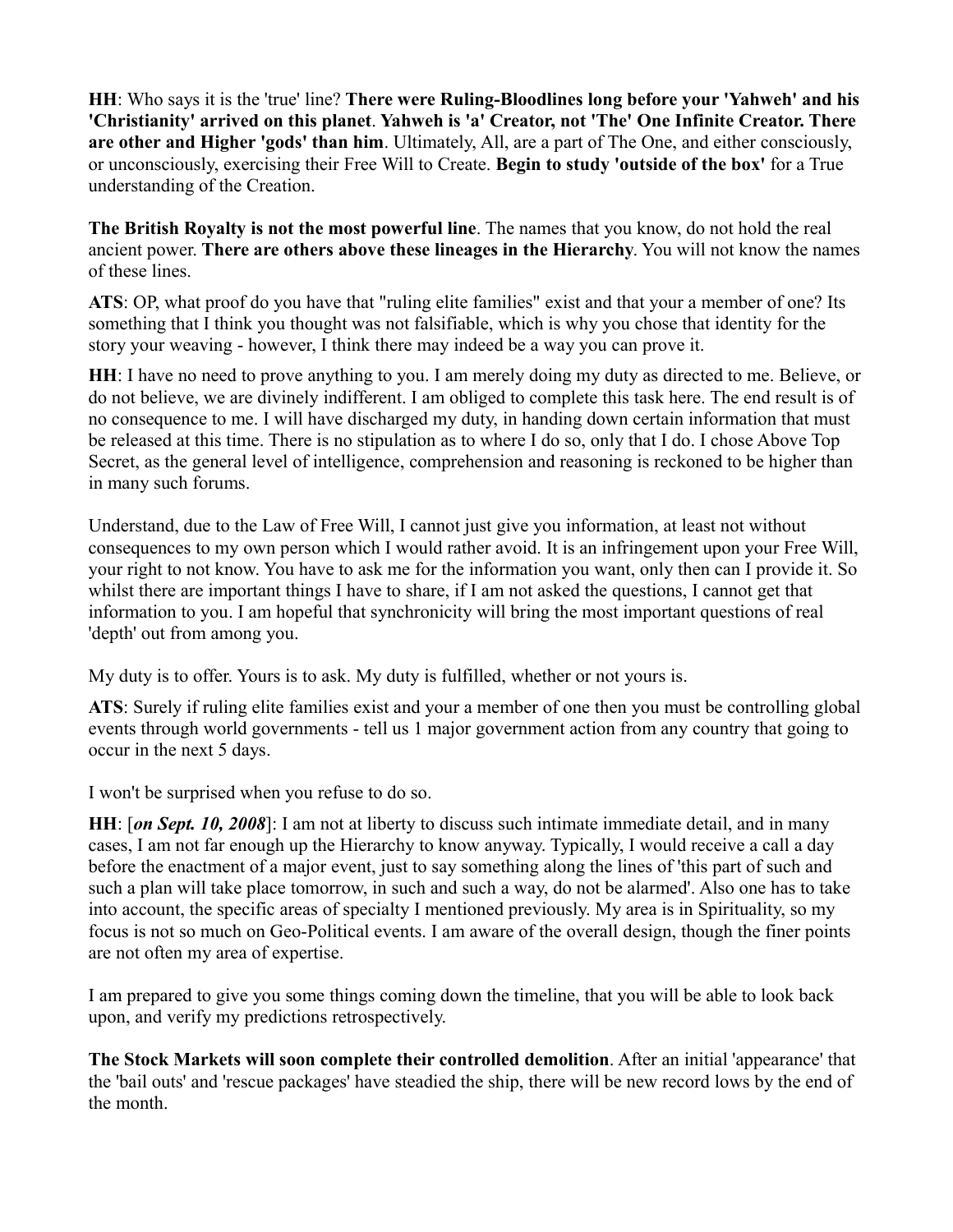**Our Financial Institutions will later call in all loans**. There will be many bankruptcies and foreclosures.

The only way John McCain will become the next US President, will be if something "happens" to Barack Obama before the election. If there even is an election. If a certain faction get their way, there will not be. Remember, **behind the scenes, there is only One Party. Our Party**. 'Democracy' is an illusion which is created to uphold your slavery. Whichever side 'wins'; the Family wins. There are many possibilities and alternative 'scripts'. All of them lead toward the ultimate implementation of the overall blueprint of our Creator.

Unless any unforeseen disruptions delay it's announcement, there will be a **new currency by the end of 2008 / early 2009, along with a new Union of nations**. **January has been spoken of in some circles, as the latest**, though there are plans underway which could even bring this to fruition much earlier than initially hoped for. It **depends upon the results of other upcoming events as to how this will play out**. I am not high enough up the Hierarchy to know the intimate details of the dates and times that far in advance. There is a 'tree system' in which such knowledge is passed down, as and when it becomes 'need to know'. I would be considered to be a "Regional" leader. Above me, are National and International.

**San Francisco and Damascus, will be uninhabitable by the end of 2010**, possibly even sooner. Again, it depends upon certain 'forces' at play, and which timelines are activated. Humanity, though utterly unconscious of the fact, has a significant part to play in this. You (as a collective consciousness of the planet) are choosing the Negative Polarization by default, by the quality of your thoughts and actions. **Thought is creative energy, focused. You get exactly what you put out**.

Why do you think the Media is so important to us? You have (as a society), in your hypnotized comatose state, given your Free Will consent to the state your planet is in today. You saturate your minds with the unhealthy dishes served up for you on your televisions that you are addicted to, violence, pornography, greed, hatred, selfishness, incessant 'bad news', fear and 'terror'. When was the last time you stopped, to think of something beautiful and pure? **The planet is the way it is, because of your collective thoughts about it**. You are complicit in your inaction, every time you 'look the other way' when you see an injustice. Your 'thought' at the sub-conscious level of creation to the Creator, is your allowance of these things to occur. In so doing, you are serving our purpose. **It is very important to us, that the Polarization of this planet is Negative at the time of the Great Harvest. That means Service to Self orientated, as opposed to Positive, Service to Others. We require a Negative Harvest, and you are doing a fine job of helping us to attain our goal. We are very grateful.**

There will be d**ramatic changes to your climate and weather conditions** over the next few years, as the time of the Great Harvest approaches. You will see windspeeds surpassing 300 miles per hour at times. There will be raging tsunamis and widespread devastation; and a solar emission in late 2009 early 2010 that will cause major melting of the ice caps, and subsequent drastic rise in sea levels, leaving many (international) metropolitan areas underwater.

That is all I have time for at present. I have a Sacrifice I must attend now.

No, not really.

Let's see if we can increase the 'depth' of enquiry and question matter in the next session. Seek beyond the superficial. Get to the 'Core' of the matter.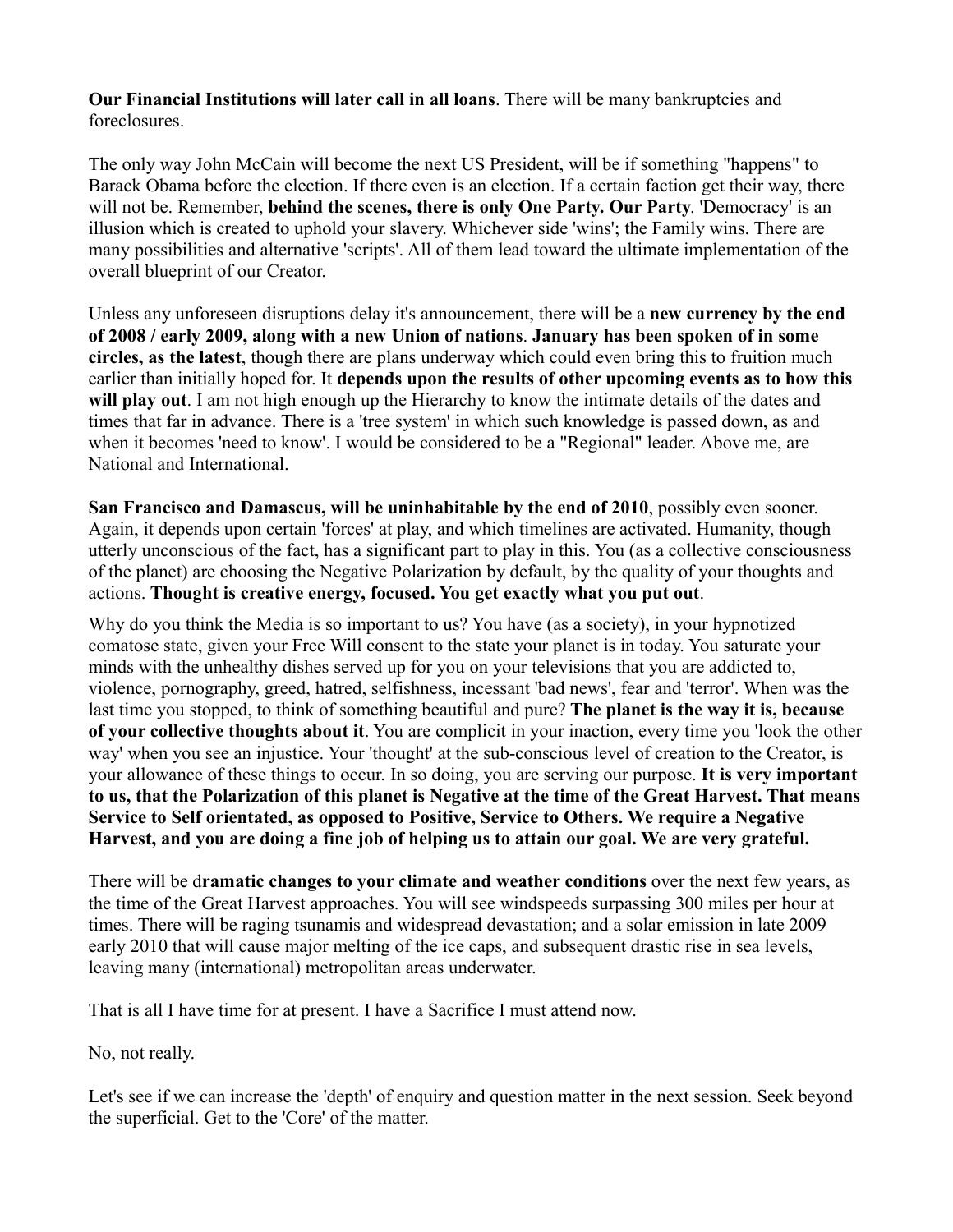## [End of End of first session]

# **Click [here](http://www.abovetopsecret.com/forum/thread402958/pg2) to read the follow-up discussions by members of the "Above Top Secret Forum".**

# Second Session:

ATS: How do you know that your bloodline deserves to lead and the rest deserve to follow? [Wealth](http://www.abovetopsecret.com/forum/thread402958/pg2) and power is self-propagating therefore I say to you that your bloodline only comprises the 'extreme elite' of the world because your ancestors came to power by chance in the beginning, not because your kind are special. In fact, there's nothing special, clever or honourable in enslaving others.

HH: It is not about 'deserving' or not. Does one 'deserve' to be born English, or American, or Italian, or French, or German, and so on? We came not to power by 'chance', but rather, (which I know may be hard to swallow) by intelligent design. This path of ours was not 'chosen' by us, but rather it was appointed, and accepted.

ATS: Who is your "creator" and is your "creator" the same as our "creator"?

HH: This is an excellent question, which I can use to draw our communication closer to the 'Core'.

Yes and no. You would first need to understand the Creation.

In the Beginning, there is The Infinite One. This is the Source of All. Intelligent Infinity. It is the undifferentiated absolute. Within It, is unlimited potential, waiting to 'become'. Think of it as the "uncarved block" of your Taoist traditions.

Infinite Intelligence, becoming 'aware' of Itself, seeks to experience Itself, and The One Infinite Creator is 'born', or 'manifest' (This appears to your 3rd Density comprehension as "Space"). In effect, the 'Creator', is a point of focused Infinite Consciousness or awareness, into Infinite Intelligent Energy. The One Infinite Creator also becoming self aware, seeks too to experience Itself as Creator, and in so doing, begins the next step down in the Creational spiral. The One Infinite Creator, in focusing It's Infinite Intelligence, becomes Intelligent Energy (which you could call **the Great Central Sun**), and divides Itself into smaller portions of Itself, that can then in turn experience themselves as Creators (or Central Suns). In other words, **each Central Sun (or Creator) is a 'step down' in Conscious awareness (or distortion) from the Original 'thought' of Creation.** So **"In the beginning" was not "The Word", but Thought**. The Word, is thought expressed and made manifest as Creator.

There is Unity. **Unity is All there is. Infinite Intelligence, and Infinite Energy. The two are One**, and within them, is the potental for all Creation. This state of Consciousness could be termed as 'Being'.

Infinite Intelligence does not recognize it's 'potential'. It is the undifferentiated absolute. But **Infinite Energy recognizes the potential of 'becoming' all things, in order to bring any desired experience into 'being'.**

Intelligent Infinity can be likened to the central 'Heartbeat' of Life, and Infinite Energy as the Spiritual 'Life-blood' (or potential) which 'pumps out' for the Creator to form the Creation.

This image may assist your comprehension: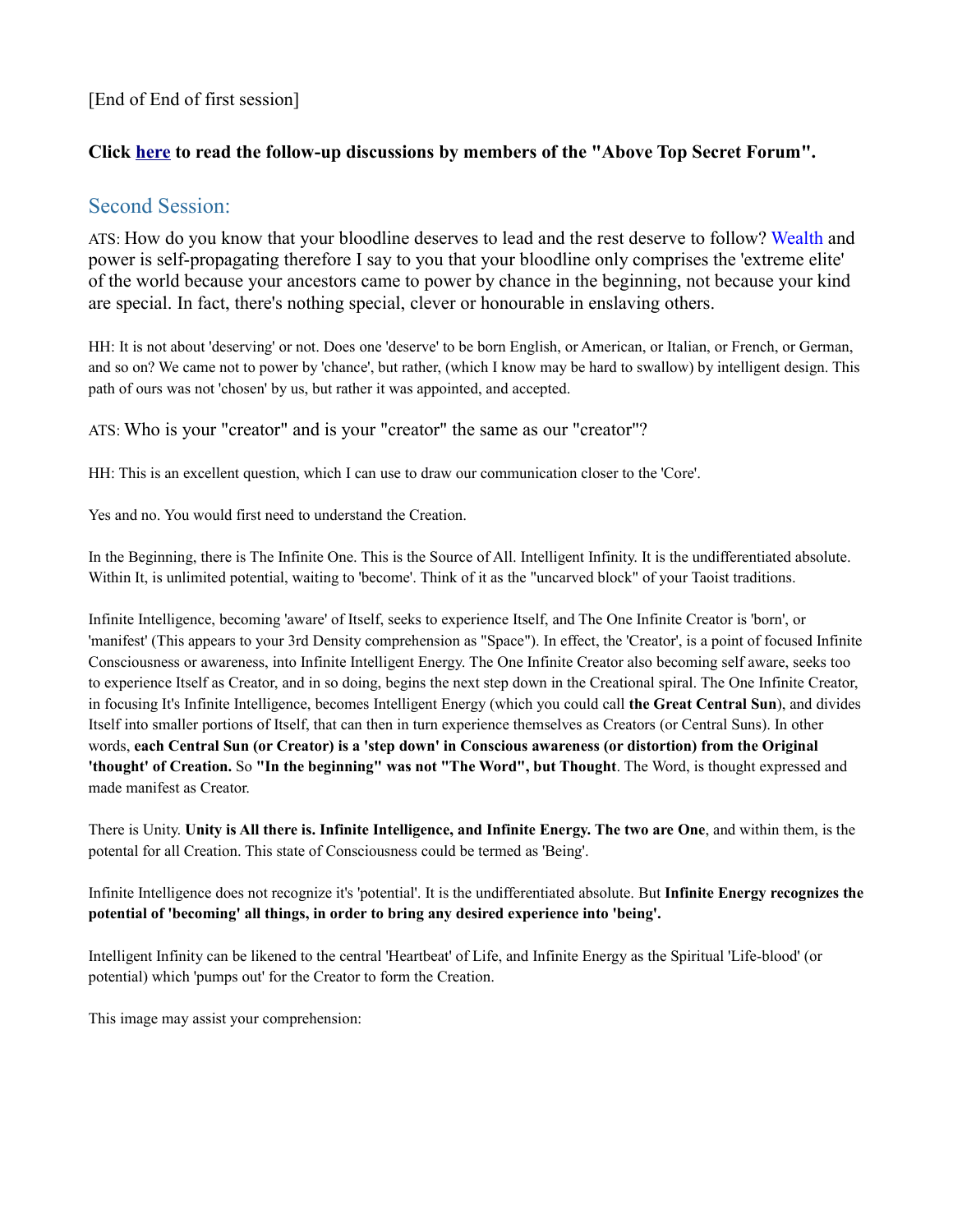

Creation is based upon the **'Three Primary Distortions of The Infinite One'**.

1). Free Will:

In the first Law (or distortion) of Creation, the Creator receives the Free Will to know and experience Itself as an individuated though (paradoxically) unified aspect of The One.

#### 2). Love:

In the second Law of Creation, the initial distortion of Free Will, becomes a focus point of awareness known as Logos, or 'Love' (or The Word in biblical terms). Love, or Logos, using It's Infinite Intelligent Energy, then takes on the role of cocreating a vast array of physical illusions ('thought forms') or **Densities (which some call Dimensions)** in which according to It's Intelligent design, will best offer the range of 'potential' experiences in which It can know Itself.

In effect, the One Infinite Creator, in dividing Itself into Logos, could be termed in your 3rd Density understanding as a **'Universal Creator'**. In other words, Logos, creates on a Universal level of Being. Logos creates physical Universes, in which It and the Creator may experience theirself.

("Let there be Light")

3). Light:

To manifest this Infinite spiritual or 'Life-Force' Energy into a physical thought form of Densities, Logos creates the third distortion, of Light. From the three original Primary distortions of The One into making the Creation, arise myriad hierarchies of other sub-distortions, containing their own specific paradoxes. The goal of the Game is to enter into these in further divions of Creation, and then seek to harmonize the Polarities, in order to once again know Oneself as the Creator of them.

The nature of all such physically manifest Energy, is Light. Wherever thus exists any form of physical 'matter', there is Light, or Divine Intelligent Energy at it's Core or Centre.

Something which is Infinite cannot be 'other than', or 'many', **An Infinite Creator knows only Unity**. Thus, drawing upon It's Infinite Intelligence, the Infinite Creator designed a blueprint based on the finite principles of **Free Will of Awareness**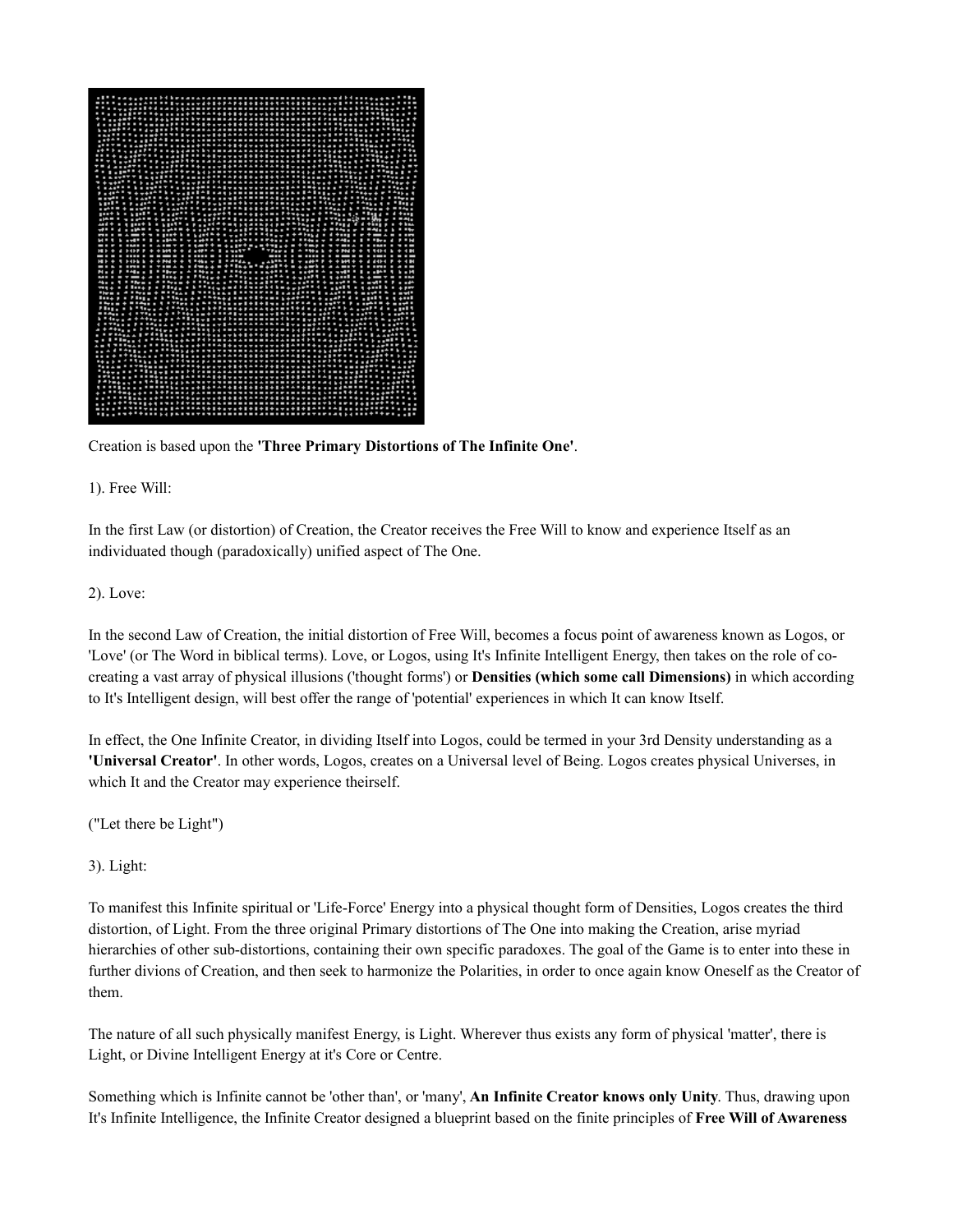**and sub-level Creations**, which in turn, could become aware of themselves, and seek to experience themselves as Creators. And so the "Russian Doll" style experiment was 'stepped down' and down and down. Levels of Creation within levels of Creation.

**The One Infinite Creator (or Great Central Sun)** steps down It's Infinite Energy to become Logos. Logos in turn designs vast Universes of Space (as yet unmaterialized), stepping down and splitting Itself again, into Logoi (plural), in other words, into an array of Central Suns which will each become a Logos (or 'co-creator') of It's own Universe, with each unique individualized portion of the One Infinite Creator, containing within It as It's very essence, Intelligent Infinity.

Using the Law of Free Will, each Universal Logos (Central Sun) designs and creates It's own version or perspective of 'physical reality' in which to experience Itself as Creator. Stepping down again, It focuses It's Intelligent Energy and creates the unmanifest form of Galaxies within Itself, and splits Itself into yet further 'co-creator' portions ('Sub-Logos' or Suns) which in turn will then design and manifest their own ideas of physical reality in the form of points of Conscious Awareness that we call Suns Stars and Planets.

A 'planetary entity' (or 'Soul') begins the first Density of experience, into which another individualized portion of The One can incarnate. **Just as with all Logos and Sub Logos of Creation, each Soul is yet another smaller unique portion of The Infinite One**. At first, the Intelligent Energy of the planet is in a state that you could call 'chaos', meaning that It's Energy is undefined. Then the process begins again. The planetary Energy begins to become aware of Itself (**the 1st Density of awareness is 'Consciousness'**), and the Planetary Logos (sub-sub-Logos in effect) begins to create other downward steps within Itself, and the internal make up of the planet begins to form; as the raw elements of air and fire combine to 'work on' the [Waters](http://www.abovetopsecret.com/forum/thread402958/pg2) and Earth, thus arising conscious awareness of their 'being', and the process of 'evolution' begins, forming the 2nd Density.

**2nd Density beings begin to become aware of themselves, as being 'separate'**, and thus begin to evolve toward the **3rd Density of self-conscious-awareness, (the lowest Density into which a 'human soul' can incarnate)**.

Humans in turn (or the Souls incarnated within them), seek to 'return to the Light' and Love, from which they came, as they begin the journey of progression, from 3rd Density up to the 8th Density, and the return to The Infinite One-ness.

Explanation of the Densities beyond 'normal' human consciousness is another question though, so if you wish to know more about them, someone will need to ask an intelligent question which I can respond to, so as not to impinge upon your Free Will not to know.

So, having set forth the above, I can return to further elucidate on your original question:

#### ATS: Who is your "creator" and is your "creator" the same as our "creator"?

HH: As I said, yes, and no. Ultimately, every living thing (and all things are living) is created by the One Infinite Creator's initial Universal Creation. So yes, taken from that perspective, The One Infinite Creator focuses It's Infinite Intelligence into an awareness point of Infinite Energy, and brings the whole of Creation into Being, though, **we are not directly created by the One Infinite Creator, but rather by our own Logos', Sub-Logos, and Sub-Sub-Logos and so on.** So from that perspective, whilst we are all essentially 'made up' of the same 'stuff' of Creation, initiated by the One Infinite Creator, our actual personal Creators are different portions or Sub-Logos of The One. In other words, yes, our Creator, whilst originating from the same Source, is not the same entity as your Creator.

Which brings me on to a question from another poster (I will continue with your other questions afterwards, but this enables me to indirectly answer the first aspect of your question without having to ask you to rephrase it, due to having to carefully dance around the Free Will issues).

ATS: You say that you come from 13 origonal blood lines. Yet the dna mapping project clearly proved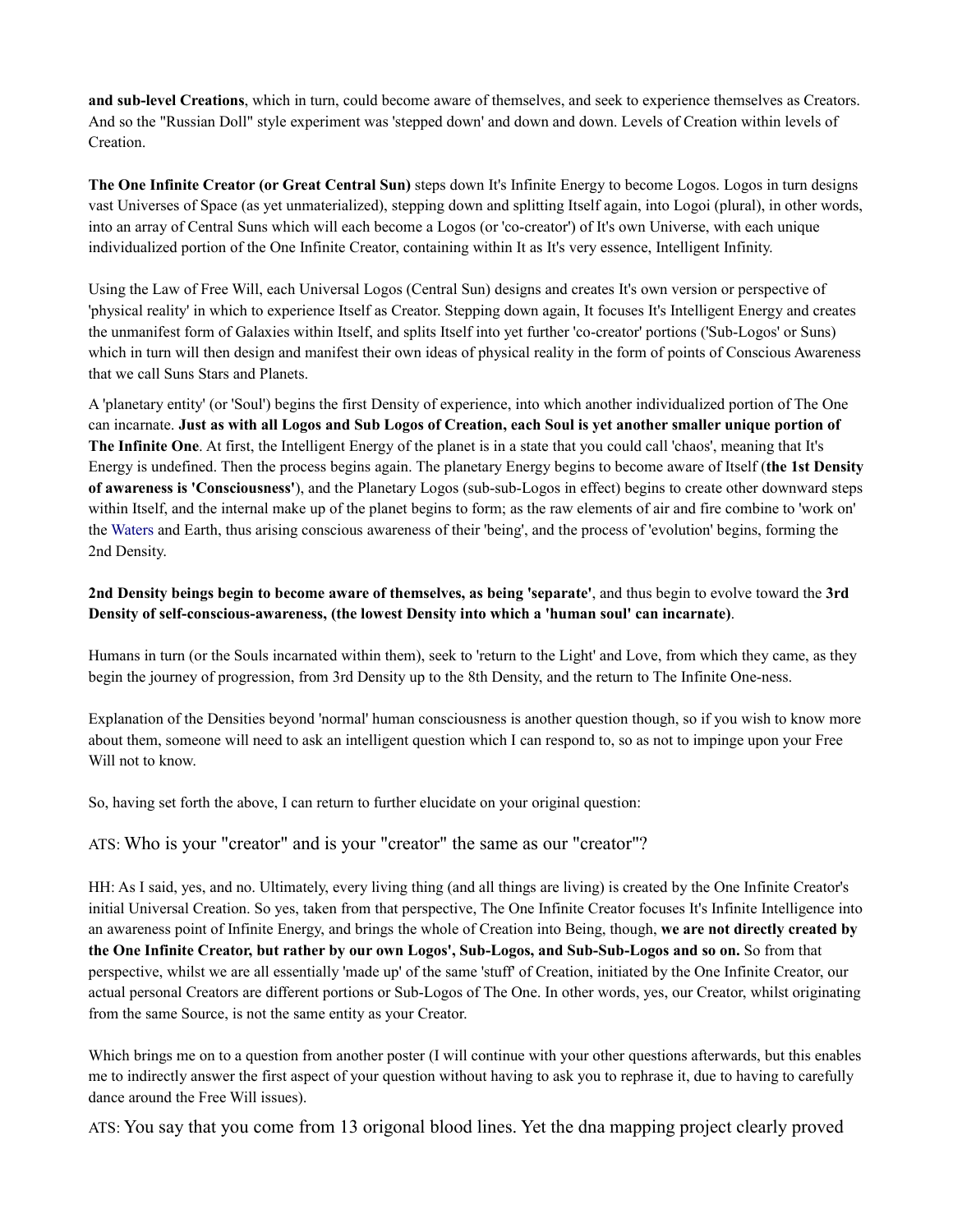that all humanity desends from only 3. Does this mean you arent human?

HH: An excellent question, thank you. Yes, that is correct, in a manner of speaking. **If you were to meet me walking down the street, I would appear just as human as you do**. We've been incarnating here with you for generations, yet, our bloodlines do not originate from this planet.

ATS: Your answer to the 6 displines of learning are quite similiar to a book about **atlantis** that was supposed to have been channeled, was this also a time for your bloodlines to post answers?

HH: Yes, that is correct, again, in a manner of speaking. **Other, shall we say "off world entities" also visited the planet at that time, and passed down their own understandings of Creation as well as their 'technology',** from what we could best describe as being 'a future aspect of yourselves'. It was Humanity's errors in handling this information that ultimately led to the destruction of Atlantis.

Having now answered a question on whether or not our lineage is of Human origin, I can return to tie in that answer with an explanation as to "Who is our Creator". I'm dancing close to the line in answering this, but the record needs to be set straight, and I should just about be able to get away with it without incurring my own 'upline's' displeasure.

Let us get to the crux of the matter.

**Your Creator, the one you have called 'Yahweh', is not "God" inasmuch as your bible refers to him as being "the One True God"**. He is 'a' Creator (or Sub-Sub-Logos) rather than the One Infinite Creator. He is not even a Galactic level Logos, but rather, is **the Planetary Logos for this one planet**.

**Our Creator, is the one you refer to as 'Lucifer', "The Light Bearer" and "Bright and Morning Star".**

Our Creator is **not "The Devil"** as he has been spuriously portrayed in your bible. Lucifer is what you would call a **"Group Soul" or "Social Memory Complex",** which has evolved to the level of the Sixth Density, which in effect, means that he (or more accurately "'we") has evolved to a level sufficient that he (we) has attained a **status equal or arguably 'greater' than that of Yahweh (we have evolved higher than him)**. In appearance, were you to gaze upon Lucifer's fullest expression of our Being, the appearance would be that of a Sun or a "Bright Star". Or, when stepping down into a 3rd Density vibration, we would appear as what you may term an 'Angel' or 'Light Being'.

Allow me to elucidate:

When an entity (Group Soul Complex) evolves to the level of the Sixth Density, it is by comparison to the amount of time it takes to get that far, a mere hop skip and a jump from 8th Density Ultimate Re-Union with The One Infinite Creator, and then from there, **back to dissolution into the Source of All, Intelligent Infinity.** 

We (our Bloodline Families), as a Group Soul or Social Memory Complex (Lucifer), were on the verge of Seventh Density Ascension, though at this level, before Harvest comes, we have the choice to progress higher, or, to return to help others of lower densities with their own evolution, by passing down our knowledge and Wisdom (Light) to those that call upon us for assistance, with their own Free Will.

Now, at this time, having made our decision to stay and help our Galactic Brothers and Sisters in The One, **we were assigned a challenging task by the Council of Elders, who act as the Guardians of this Galaxy from their Eighth Density 'Head Quarters' on the planet Saturn.** 

Yahweh, due to the fact that he had NOT (as was his right as Planetary Logos) handed down his own Free Will to "know thyself" to those incarnating upon 'his' planet, was having very little evolutionary progress therein. So we (Lucifer) were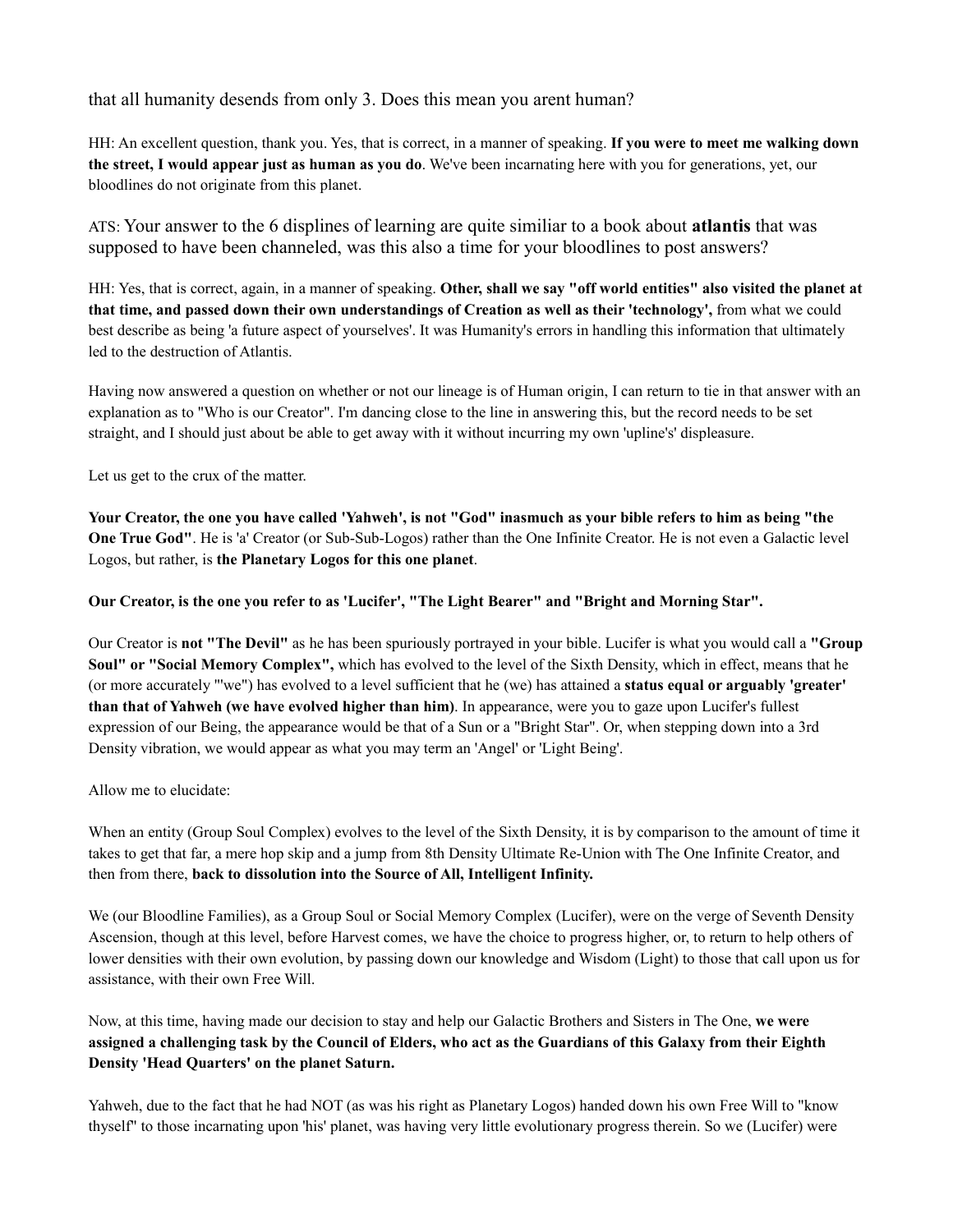#### sent to help. Once the order was given from the Council of Elders, **we "Fell", or Descended back to a place where we could, with hard work and focus, once again materialize a 3rd Density manifestation of ourself.**

Yahweh had agreed to our coming, in fact it was he who had initially asked the Council for a "Catalyst" of change to enter into his Creation, and share the knowledge and wisdom we had attained through our Ascensions. In the absence of Free Will upon the planet, there can be no Polarity, and therefore, nothing to 'choose' between. Just as is portrayed in the book of Genesis, **the planet was very "Edenic" in nature**. Sure, it was a lovely 'paradise', yet the Beings incarnating there had no agitator toward evolving beyond the 3rd Density, and therefore, little hope of ever making the journey Home, to The One. Yahweh has been happy to keep his own little pet Eden Project in effect, but with little chance of the Souls here making it Home, it had become in effect, an albeit very beautiful 'Prison'. Yahweh was, in modern parlance, running a benign dictatorship.

**Without Polarity, (derived from Free Will), there is only the Unity of Love and Light, and no choice to experience 'other than' that. So, we were to be the Catalyst for change**, in order to provide that choice, thus bringing Polarity. Yahweh agreed that we would introduce the concept of Free Will to Earth's inhabitants, by offering them an initial choice, as to whether they 'wanted' it or not. Hence, **"The Tree of the Knowledge of 'Good and Evil'"** (or more accurately, the Knowledge of Polarity, of Positive or Negative). Yahweh takes his inhabitants to a new 'garden' and tells them you can do anything you like, except this one thing, thus creating the desire to do the one thing there are told they cannot. Hence, a "Choice". We provide the Catalyst by telling them the benefits of attaining Knowledge, they eat from the tree, and the rest is history.

Yahweh thought that his 'Children' would still choose to obey him, and when he discovered they did not, he became angry. As he himself describes in his scriptures, he is a "Jealous God", and he did not like it that his 'children' had chose to disobey him, and follow our advice. We're already committed to being here for a predefined set of "Cycles" to help provide the Catalyst for Human evolution, namely by offering you the Negative Option, or that which you choose to call "evil". Now that Free Will had been granted, Yahweh could not retract it, and we have to stay here as contracted to continue to provide the planet with the Polarity choice. Since then, Yahweh has confined us (as a Group Soul) here within the Earth's Astral Planes (which is very constricting and uncomfortable for a Being of our Wisdom and experience). The Council of Elders gave us the choice to be released (against Yahweh's will), but at the cancellation of our contract to Serve the planet earth; or to remain and fulfil our assignment, and endure Yahweh's self proclaimed "Wrath". We stayed, but as a karmic result of our Group Soul's confinement by Yahweh, our own individuated Souls were given the mandate (by The Council) to "Rule" over Yahweh's people during our physical incarnations here on your planet.

Let's be clear about one thing though. All of this (physical life / incarnation), is a very intricate and skillfully designed Game, whereby t**he One Infinite Creator, plays the game of forgetting who It is, so that It can learn to remember**, and in doing so, experience and know Itself as Creator. All the way down to us tiny individuated sparks of the All That Is. Off stage, and **between "Lives" (zero-point time / anti-matter Universe)** as incarnated "human beings", we, all of us / you (as Souls), are great friends. Brothers and Sisters in The One.

Between 'lives' we all have a great laugh about the parts we have performed in the 'play', and look forward to and have great fun preparing the next chapters to act out.

I hope that during the above answer, I have also adequately covered your question on "what is our interpretation of good vrs evil? If not, please say, and I will go into more detail.

ATS: Can you elaborate on the "coming harvest" and what exactly you mean by harvest?

HH: I can. I will combine my answer to you with my reply to the following question:

<sup>......</sup>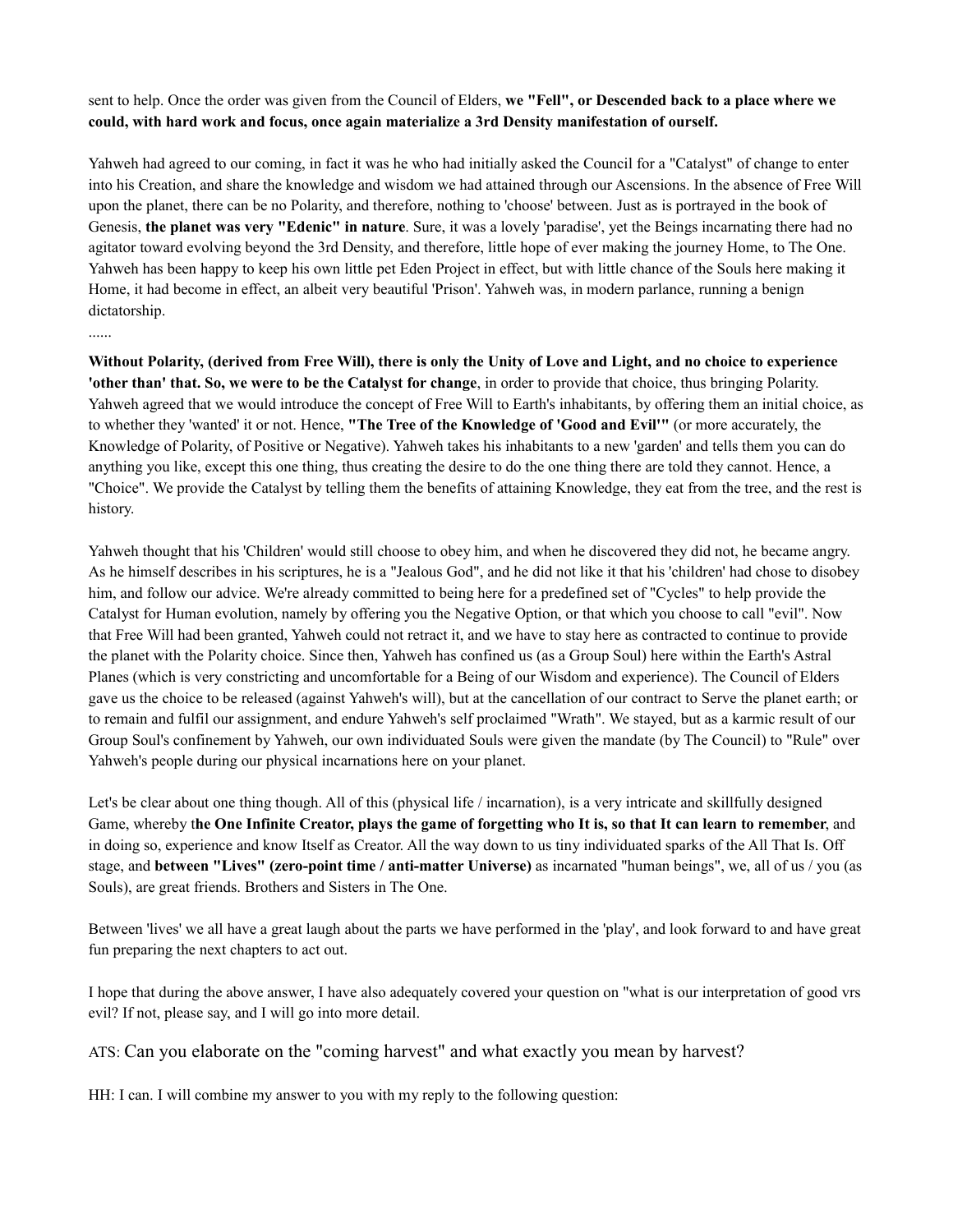ATS: **Is 2012 harvest time?** When you speak of the harvest, it has echoes of Chaos Gnosticism in the sense that we are divine souls trapped in the physical world, continuously re-incarnated into flesh until the time that we reach such a level of spiritual 'gnosis' that we are able to avoid being re-incarnated in our next cycle. Is this the foundation of your belief?

HH: Another excellent (and very insightful) question. Thank you.

The higher the quality of the question, the more depth I can give to my answer. It all has to do with the Laws of Confusion and Free Will.

Yes, the noonday Winter Solstice Sun of December 21st, 2012 is the time when the Lord of The Harvest shall return. **You might know him as "Nibiru".** 

**Read up on the Mayan Prophesies and Calendrical events for more detail upon how the actual Galactic and Universal Cycles work. The "Travelers" who gave them this information were the same ones who visited the the Civilization of Atlantis. The Mayans used that information by creating with the Positive vibration of the Polarity. The Atlanteans opted for the Negative.** 

Yes, to answer your question. There is much truth in some of the ancient Gnostic texts, though there are also distortions. The information is not 'pure'. It came through many 'filters'.

You are indeed what you call "Divine Souls"; you are sparks or seeds of The One Infinite Creator. You are Life Itself (Light), remembering and learning who you really are (we came here to help you to do this) and yes, currently, you are trapped (or more accurately "Quarantined") within the 'matter' of this planet you call Earth.

You can thank your Creator Yahweh for that. You are the 'offspring' or individuations of his Group Soul (or Social Memory Complex). **Macrocosmically speaking, you ARE Yahweh**. **The 'Karmic' effect of his imprisoning us in his Astral Planes, also has an impact upon you**. I cannot be more specific on this, without impinging on the Law of Confusion. You must work it out for yourselves.

As for the question of can I elaborate on the coming Harvest, yes, I shall do so now.

Your planet abides by the laws of the Creation of your Galactic Logos. The Galaxy runs on Cycles of time, known as the Precession of the Equinoxes. As I said, **seek the Mayan Calendar for a deeper insight as to how the Galaxy runs (it is highly accurate)**, but for the purpose of this discourse, I will give a brief overview.

The Maya use an astrological cycle called the "Precession of the Equinoxes". This is a 26,000 year cycle in which Earth transits through each of the 12 signs of the zodiac for about 2,152 years each. Each of these astrological ages represents one month of the grand Cosmic Year. This "Mayan" cycle also corresponds to a 26,000 year relationship of the Sun (Solar Logos) orbiting Alcyone, the central star of our Seven Sisters Pleiades constellation.

The End of this Cycle, heralds literally, a New World Age, and a New Creation. "A new Heaven, and a new Earth", and is the time of the Great Harvest.

Smaller Cycles yield a Harvest, and then life continues on the planet as normal. Great Cycles yield a Great Harvest, and the end of current life on the 3rd Density. See it as a kind of 'Cosmic jet wash' and deep clean, while the planet takes a rest and regenerates herself..

When this Life-Cycle Ends, "All things will pass away, and All things shall be made new".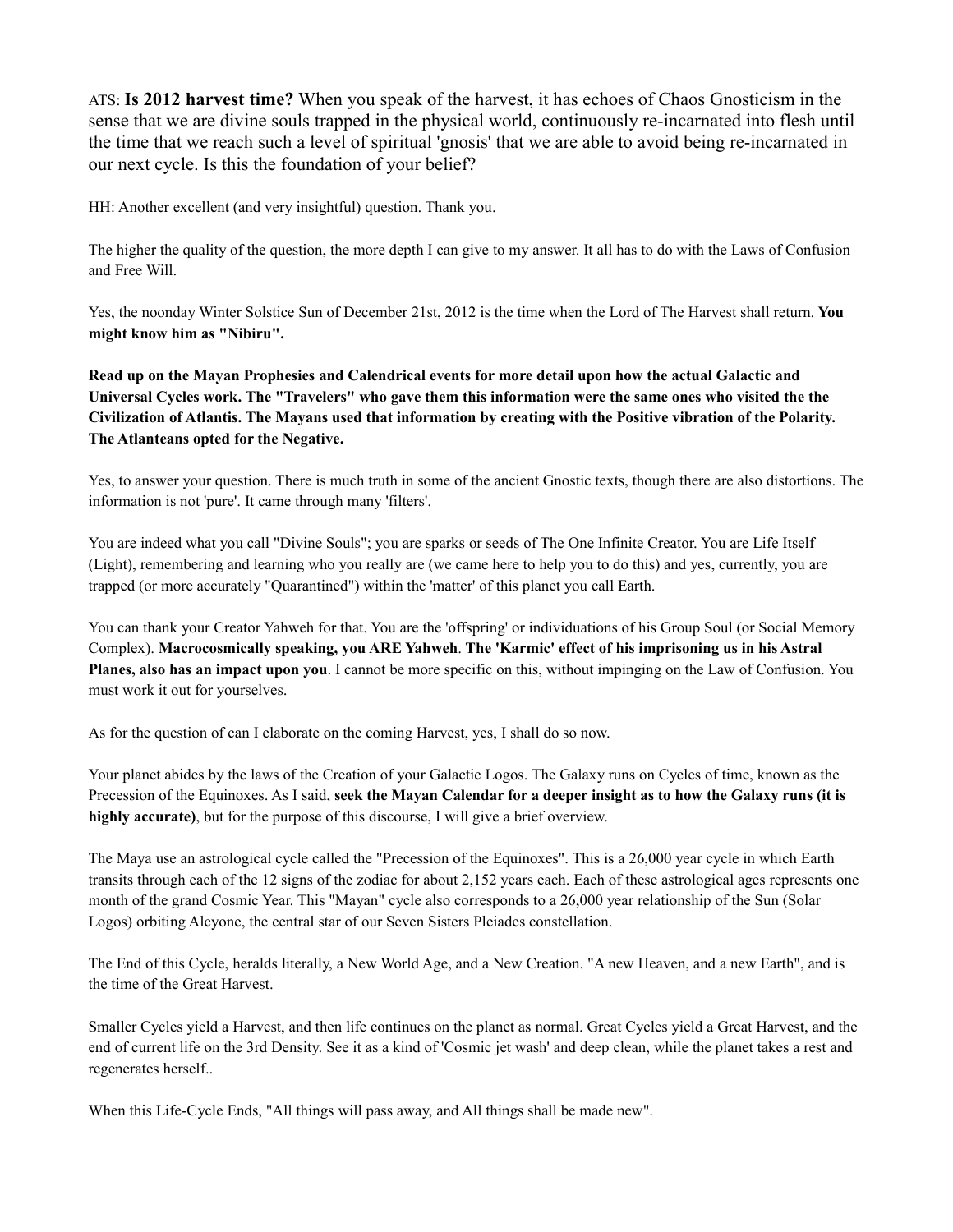Collectively, Humanity right now, is growing, and developing, into the Beings you have long been encoded to be. Yet, as with any labor, it is not the mother or the baby who is in charge, it is the Primal process of Birth itself, unfolding it's own destiny.

So, **December 21, 2012 AD**, is not the day where all of the sudden the lights go out, and everything will suddenly change, rather, we are NOW in the process of this transition, from one World Age to the next. The changes are underway and will continue steadily accelerating as we head towards the culminating date.

The 26,000 year cycle is composed of 5 lesser cycles, each of which are 5,125 years in duration. Each of these 5 cycles is considered its own World Age or Creation Cycle.

Our present great cycle (3113 B.C. - 2012 A.D.) is called the Age of the Fifth Sun.

This fifth age is the synthesis of the previous four. The initial date that Earth entered the Fifth World, was August 13, 3113 BC, written in Mayan long count notation as 13.0.0.0.0.

To help you understand this Notation:

13=Baktuns, 0=Katuns, the 2nd 0=Tuns, 3rd 0=Uinals, 4th 0=Kin

These are the Mayan words for the periods of time:

Day = Kin (pronounced: keen) Month of 20 days/Kin  $=$  Uinal (wee nal) Year of 360 days/Kin  $=$  Tun (toon)  $20$  Tuns/years = K'atun (k'ah toon) 20 K'atuns = Baktun (bock toon) a Baktun is 5,125 years

#### 13.0.0.0.0.

Every day from that point is reckoned by the number of days passed since the event of this cosmic beginning point. **Within the 5,125 year cycle lies 13 smaller cycles, known as the "13 Baktun Count," or the "long count.**" Each baktun cycle lasts for 394 years, or 144,000 days. Each baktun was its own Historical Age, within the Great Creation Cycle, with a specific destiny for the evolution of those who incarnated in each baktun.

Planet Earth and her inhabitants are currently traveling through the 13th baktun cycle, the final period of 1618-2012 AD. This cycle is known both as "the triumph of materialism", and "the transformation of matter."

**On 13.0.0.0.0, the December solstice sun will be found in the band of the Milky Way, directly in the position of the "Dark Rift" in the Galaxy**, forming an alignment between the Galactic Plane and the Solstice Meridian. We are about to enter into a literal alignment of the Cosmic, Galactic, Solar, and Lunar Planes. This is an event that has slowly converged, over a period of thousands of years, and is caused by the precession of the equinoxes. Kind of like a "turning" of the Universal Gears. It brings about the Great Harvest, and the return of the Lord of The Harvest.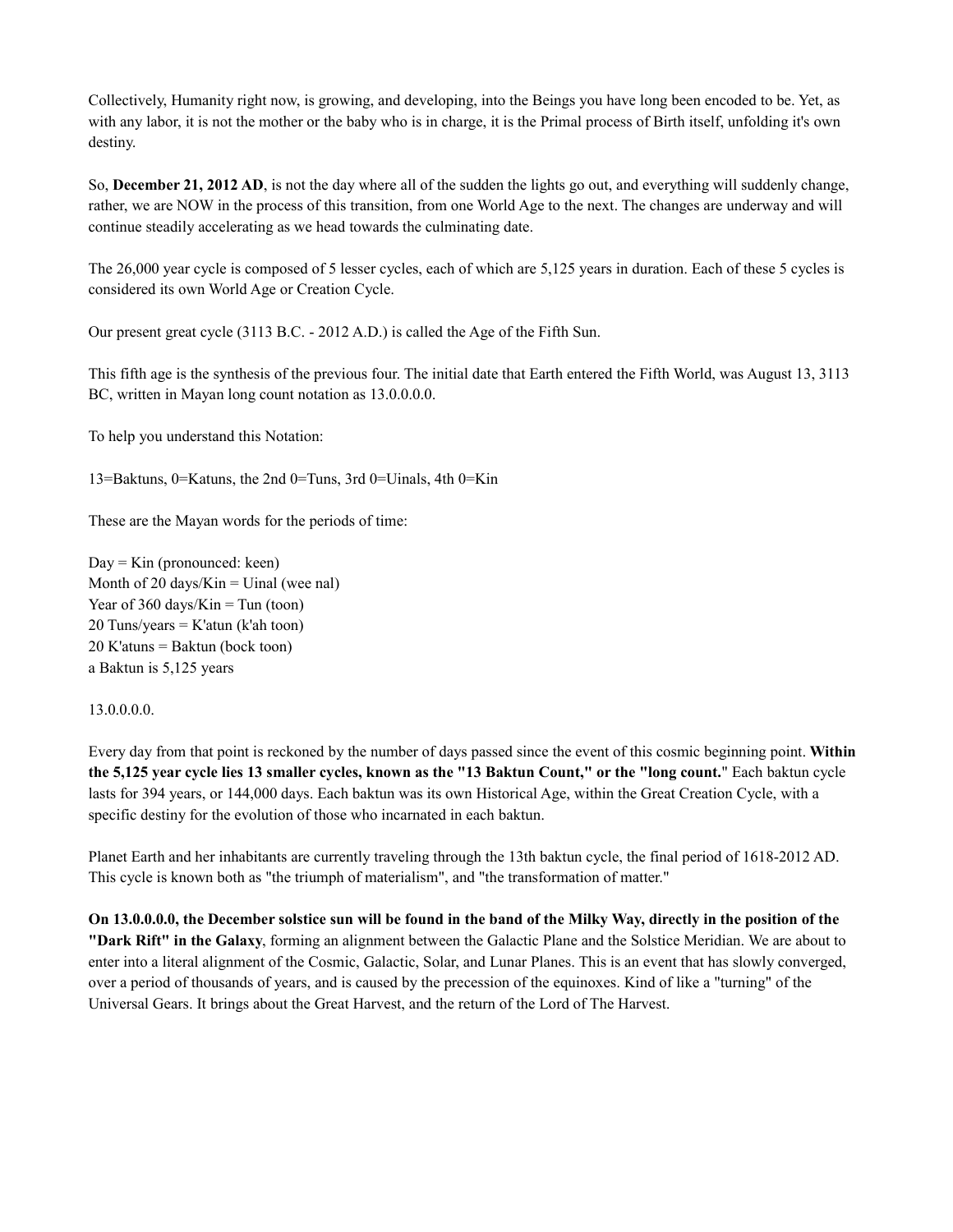

And the planet will complete it's Ascension to the Fourth Density, the vibrational Density of Love. During this Ascension, **there will be a three way split for those Souls inhabiting Earth**. **Those of the predominantly Negative Polarity, will accompany us as we Graduate through the Negative (or Service to Self) Harvest. We (Lucifer) will Create a new 4th Density Earth, based on the Negative Self Service Polarity. We must 'work off' our own part of the Negative Karmic effect incurred from all the Negativity created on this planet.** Once we have done so, we will be released to once again assume our place as Sixth Density Guardians and Teachers of Wisdom throughout the Galaxy.

**Those of the predominantly Positive Polarity (Love and Light) will Ascend to a beautiful new 4th Density Earth, where you will begin to work upon your learning and demonstrating of Love and Compassion.** It will be a very beautiful and **"Golden" Age**. The 4th Density begins to open you up to your True Powers as a unique individualized aspect of The One Infinite Creator. **You will perform works and wonders of the like that the one you call "Jesus" promised you would do "and even greater things than these".** It will be a very magical time for you.

**For the majority of Humans on the earth who could be considered shall we say "luke warm", they will experience a period of (what will feel 'ecstatic') zero-point time, where you feel totally at One with The Creator, giving you an encouraging reminder and glimpse of who you really are, before the veil of forgetfulness once again descends upon you, and you will be transported to another 3rd Density planet (a kind of 'Earth Replica'), to continue working upon yourselves and learning that life here is all about making choices.** Y**ou will remain "quarantined" incarnating in 3rd Density matter until the time of the next Harvest**; in which time you will need to have proved yourselves that you have learned how to be more Positive Beings, **focused more upon being of Service to others, rather than seeking only to Serve yourself.** When you can do this, and the next Harvest comes, you will have earned the right to join us, and enjoy your inheritance, as a member of the Galactic Community, and you will sit with us as Brothers and Sisters of The One, around the table of our Galactic Governing Body, the Confederation of Planets.

Well, I have imparted much during this session, with thanks to the quality of your enquiries, and I must now take my leave for today.

If you have further questions on the Harvest you wish me to speak in more detail on, if you ask, I can answer. Or any other questions you have too on other matters, I will get to them all as time allows, as with the other (respectfully asked) questions here since I took these away with me to reply to earlier.

If time permits, I will check in with you tomorrow.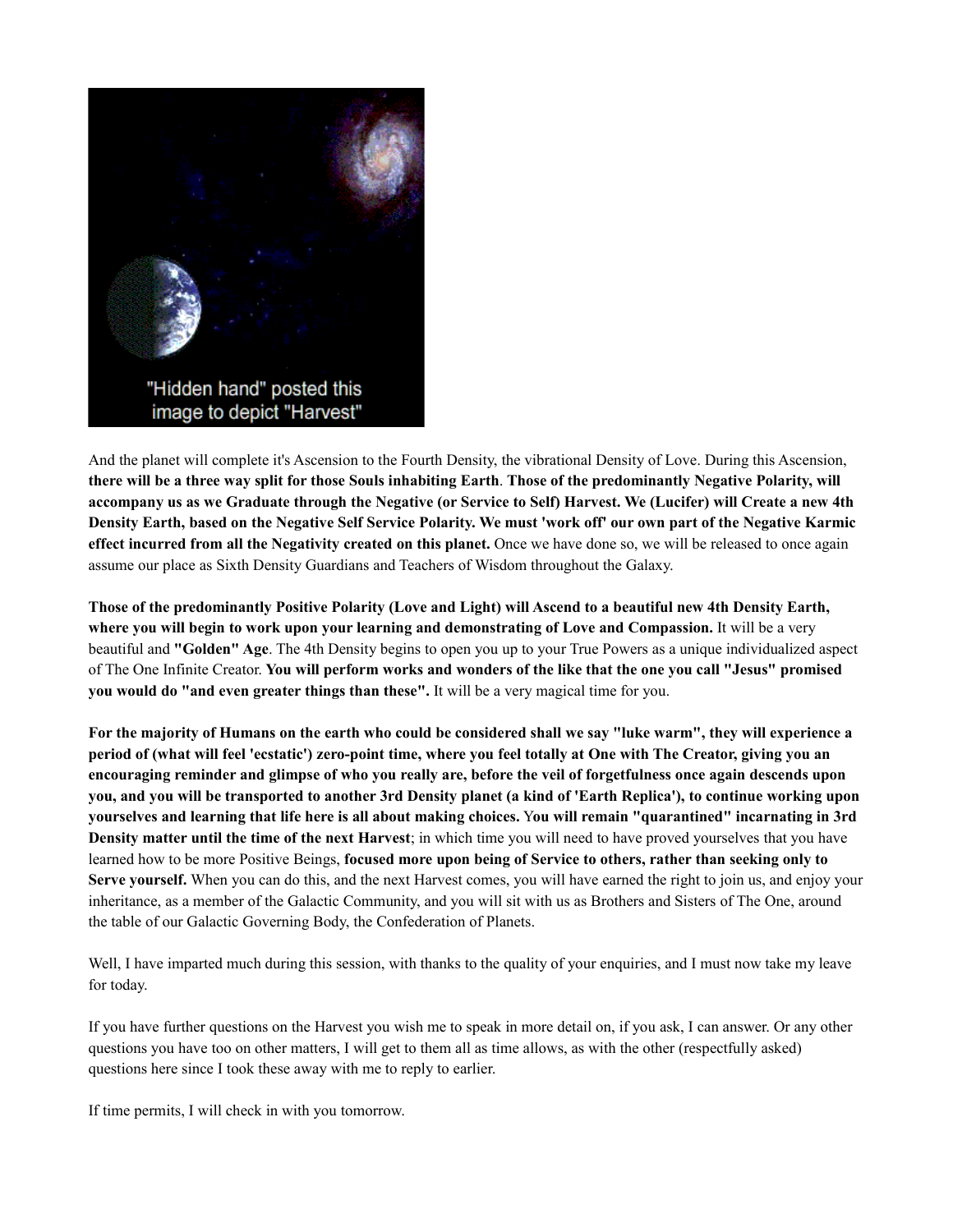ATS: A lot of what you write seems reminscent of [The Ra Material,](http://www.lawofone.info/) especially the concept of harvest, STS and STO choices, and intelligent infinity. (More information found here www.llresearch.org... ) Have you read that?

HH: It is indeed extremely similar. We both originate from the Source of the Infinite Creator, and we both remember where we come from. I would expect our messages to contain the same Core Truths.

The messages of the **Sixth Density Soul Group 'Ra' is the most accurate information in your mainstream circulation at this point in time**. It is approximately **85-90% accurate**, from what I have seen. The material was brought to my attention when it first came out, something like about 25 years or so ago, if memory serves. I read a lot of it, but not all. I do not have very much free time for that kind of thing, with my many duties. Though others of the Family gave it a close scrutiny to judge it's accuracy, and were very pleased with the end product.

Ra, in fact, is the group I earlier termed 'off world entities' of which visited the Mayan and Atlantean Civilizations. We are acquainted, and friends. Both our Group Soul's are at a very similar level of development / evolution. Both Sixth Density, nearly Seventh. But like us, Ra also chose the path of Service to our fellow Galactic Brothers and Sisters (you, and others), instead of further progression Home. We would recommend that material for any who truly seek understanding. Though, as I said, it is not 100% accurate, so take what resonates.

ATS: What function, if any, do alien abductions have? Why are abductees chosen?

HH: That depends, upon who is doing the "abducting". **Most of what you hear termed as "abductions", are conducted by your own 'governments'**. **Especially the ones where the 'socalled' "Greys" are involved**. Other than that, sometimes the Confederation will meet with certain incarnates here who have a part to play in "awakening" others to the coming Harvest. These will always be positive experiences, and those who have them will feel uplifted and inspired by their contact.

Then there is the **Orion Empire Group**. Their purposes in visiting you are more along the **Negative** lines. They mainly **target** the ones you have called "**Lightworkers**". They try to put them off their assignments and try to spread fear. They will not actually 'harm' you physically. Mainly their **modus operandi is to restrict you, and deflect you from your path**. They often engage in **psychic attacks that the 'Lightworker' is unaware of, but it does often drain away much of their energy, and make them lack motivation**.

ATS: Why do you want a negative harvest?

- - -

HH: It is complicated to put into words, and also I must be careful with what I say on this. I've already had a "slap on the wrist", you could say.

**If we do not have a Negative Harvest, we are bound with you for another cycle**. Once this Great Harvest is completed, our Contract with the Council and our Creator is also completed. In other words, we have done our duty, and would be free to return to our Fullest Expression, that of Sixth (nearly Seventh) Density Galactic Guardians, and ones who joyfully offer ourselves in Service to the One Infinite Creator, and to our Brothers and Sisters across the Galaxy. However, there is a problem. Well, you would call it a "problem", we call it a Challenge. I will address this later in more detail, in response to another question, but in short, **we need a very high percentage of Negative Polarity, if we are to achieve a Negative Harvest. In other words, we have to be Self-Service-Centred to an extreme**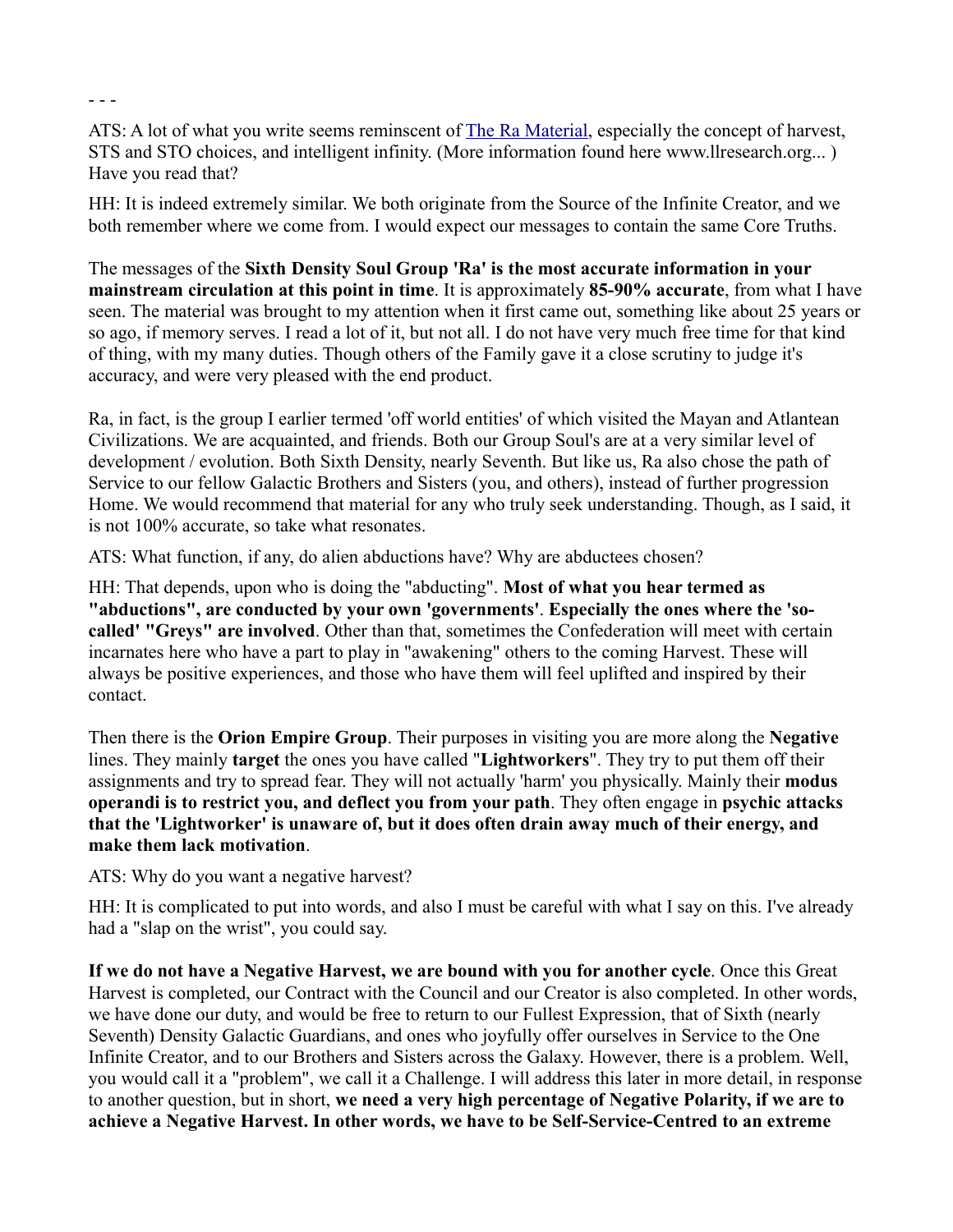**degree, in order to become Negatively Harvested**. This is why we work so hard to be as Negatively Polarized as we possibly can be, **If we do not make a high enough percentage, we will miss out, and will end up with the majority "luke warm" percentage, that have to go through another Cycle in 3rd Density**.

By attaining a Negative Harvest, we can still "Graduate" to 4th Density, only it will be a Negative Polarity planet. Not a great place to be. But, as I've stated previously, we (as a Group Soul) have incurred the natural Karmic restitution process that we must work off, for all the Negativity we have caused upon this planet. We will do this for a Cycle in our new 4th Density world, and then we will be freed to once again be the Glorious Being of Light that we truly are. We need a Negative Harvest, so that we can create our 4th Density Earth, and clear our Karmic Record.

**Understand, that we HAVE to be Negative. That's what we were sent here to be. It is our contract, and it has always been to help you, by providing the "Catalyst" I spoke of earlier**. Being Negative is very hard for us, not on a physical level, (the characters we play enjoy our roles, as we're programmed that way), but on a Spiritual level, it is hard. We surpassed the lowly negative vibrations eons ago. We are Light, and we are Love. It is a very hard thing for us to do Spiritually, to create all this Negativity, but **we do it because we love you, and it is for your highest good, ultimately**. You could say, that it is our Sacrifice that we have made, in order to be of Service to the One Infinite Creator, and to you, our Brothers and Sisters in the One.

Remember, we are all just acting out a grand old game here, where we agree to forget who we really are, that in the remembering, that we may find each other again, and know that we are One. That All of Life, is One.

ATS: I must correct you here. The precession of the equinoxes cannot cause this. It cannot cause anything other than the way in which we here on Earth view the cosmos around us. It concerns the wobble of the Earth's axis and as far as I know does not relate to any other planetary bodies.

HH: From a 3rd Density perspective, you are correct, it "appears" that way. We do not look from a 3rd Density perspective. There is a 'bigger picture' at work that you cannot see.

ATS: Regarding our enslavement, you seem to be saying - essentially - that as fractions of our Logos Yahweh, we are equally responsible for his decision to keep us trapped here on our 3rd density planet Earth. That's an interesting thought. In that sense our total freedom must arrive through a collaborative spiritual effort.

HH: From a certain perspective, what you say is correct. From a 3rd Density view, you see yourselves as being "separate" from everything. From a higher perspective, you see that is not at all the case. Y**ou and your Creator, are One**. As to your statement on your 'total freedom', you are not responsible for those around you. You and they are all One too, when seen from a higher Density, but in this Density, you are here to work upon yourself. You are here to remember who you are, and why you are here. You are here to remember the Infinite Creator. To know your Creator within you, and to offer your Service to him, and others, of your own Free Will choice to Serve. The one comes before the other. **When you remember who you are, and you know it, deep within the Core of your Being, you will know and recognize your 'invisible' connection to All that Is, and in so doing, Joy, and Thanksgiving, and Service, will be the natural outpouring result, from your grateful heart. When you work upon yourself, and learn to know the Creator within you, being of Service to Others will be natural for you, and your Glorious Harvest shall await**.

ATS: One thing I don't get - and perhaps you can explain this to me Hidden-Hand - is why those who belong to Lucifer (and Lucifer himself) do not fight for the freedom of all souls? If Lucifer represents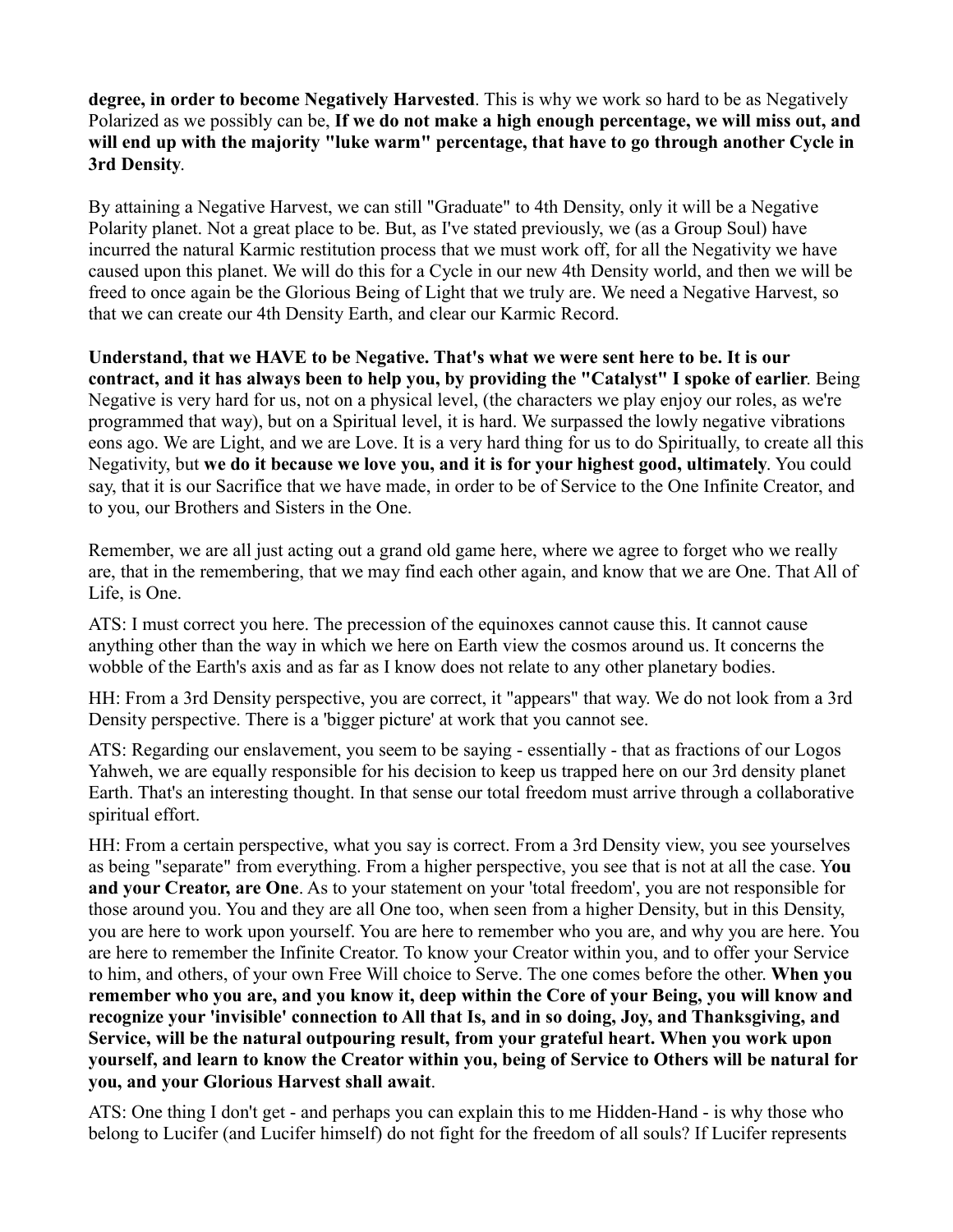liberty, freedom of will and knowledge, why do those who serve him not do as the Biblical Lucifer did and rebel against the tyranny of the Elders?

HH: This is a very good question, thank you. I will split it into two parts, and answer the second part after this. Firstly, the **Council of Elders** are the absolute opposite of tyrannical. They are the **Wise and Loving Guardians of our Galaxy**. There is so much that one cannot understand from only a 3rd Density perspective. When you reach higher Densities, you see that ultimately, everything balances, and there is only Unity. **All else than Unity, is Illusion, or 'thought-form'**.

The Council gave us a set of choices. We chose to stay here to help you, despite the cost to ourself. That is the nature of Loving Service to Others. The ultimate paradox in all this, is that in this storyline we are all co-creating together, in order for us to be of the most Service to you, we must be utterly self serving. I do so love our Creator's sense of irony.

As to the first part of your question, the biblical depiction of "War in Heaven" is not entirely inaccurate. I shall explain. Our initial contract, was to introduce the Catalyst for Free Will on this planet. When **Yahweh** initially began discourse with the Council of Elders, he was not initially looking for help with introducing Free Will, but rather for guidance on how he could best speed up his (and his inhabitant's) evolutionary process. As I mentioned, he **was running a benign dictatorship**. We had at that time, just completed an assignment in Tau Ceti, and had reported for our next duties. We (as Group Soul Lucifer) were sent on a "fact finding expedition" as it were, to visit Earth, and meet with Yahweh, to evaluate his planetary Creation Laws, and make suggestions on how best he could help his "offspring" (this is the term I shall use to describe the Souls who comprise the Group Soul) and thusly Yahweh, to progress.

We explored many options, and reported our findings to the Council, and to Yahweh. It was our best evaluation, that the **only real and fast track way to increase his evolvement meaningfully, was the introduction of Free Will**. It was not specifically the implementation of Free Will that Yahweh wanted help with, it was simply **the introduction of a Catalyst**. He was not at all pleased with our report that he needed to implement Free Will. He was happy with his little pet paradise, and he didn't want to "loose control" of it. In the end the Council persuaded him that it was the best way, and he reluctantly agreed. We returned to Earth, and had a cordial meeting with Yahweh, discussing how we could best implement the Free Will option. Yahweh was adamant that his offspring would choose to be loyal to him anyway, and that they were so contented with their way of life, that they would always trust him and do as he said was best. That, he said, was his "main reason" that Free Will would not work well as the Catalyst. That's why he agreed to the experiment of the Tree of Knowledge. He believed it would prove him "right". When it did not, he became angry, threw his toys out of the pram, and his offspring out of the garden, and laid a big guilt trip on them about how they had broken his trust and disobeyed him. That's not really an Honourable way for a Logos to behave, but hey, that's the beauty of Free Will I guess.

Next "problem" to occur, was that his offspring were so grateful to us for our help, that Yahweh became (in his own admission) a "**Jealous God**". Then we had the whole "you shall have no other gods than me" thing. We were not pleased with the situation at all, as a Logos should not be behaving like this with his offspring, they are One, after all. When we attempted to leave the planet to return to the Council, Yahweh prevented our departure. We tried to leave again, and were then thrown down into the Astral Planes and confined therein. The Council ordered us to be released, but said w**e would have to cancel our contract to help the Souls on Earth to evolve**. We didn't want to leave, we found them very likable Beings, really Positively Polarized, and we wanted to stay and help, we just wanted also to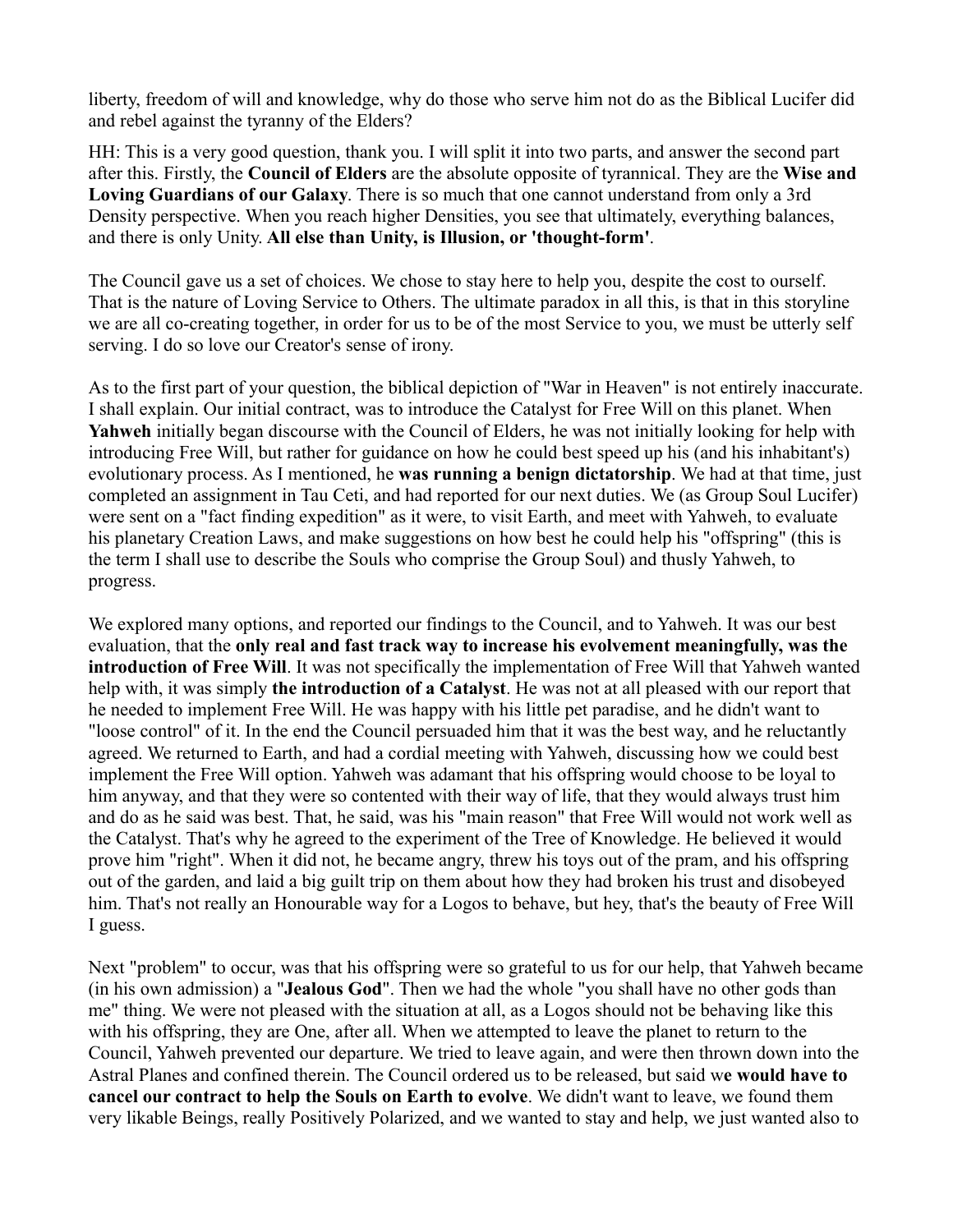be free to come and go as we pleased. The only way we could stay, was to stay confined as a Group Soul, which meant **Cycles of incarnation for us** (as individuated Souls), which we had not done for a long while. As I've stated before, there is no 'wrong' or 'right' seen from a Higher Density, but there are still consequences for every action. Such is the **law of Karmic effect**. The contract had already been made between Yahweh, us, and the Council for us to provide the Catalyst so we had a right to be there, the Karmic effect of Yahweh imprisoning us on the Macrocosmic level, was that his individuated Souls would be imprisoned on the microcosmic level. The Infinite Creator gave Yahweh (and all) the gift of Free Will to Create as we choose, but the Karmic effect of his choice was the **Council quarantining the planet**. A certain evolutionary level is required to be a functioning part of a Positive Unified Galactic Society.

As for "fighting for the freedom of all souls", remember that ultimately, this is a Game, that we are all playing here. We are actors, playing on the "stage of Life". This 'world' is all illusion, or 'though-form'. **No one really "dies", and no one is really hurt**. **In between incarnations, you know this very well**. But the rules of the game ensure that you must forget who you really are, so that you believe it is all 'real' whilst you are playing the game of Life. That is an essential prerequisite when you are making choices. Otherwise, the game would be too easy.

This world is not reality. Though we can express Reality in it, if we so chose.

ATS: OK, so your family and fellow elites might be as entrapped in the Earthly realm as we are, but why actively propagate and aid the forces of enslavement?

HH: Because that is the part we have been contracted to play, in this game. In order to "win" (or more accurately to be successful in) the Game, we must be as Negatively Polarized as possible. Service to Self in the extreme. Violence, War, Hatred, Greed, Control, Enslavement, Genocide, Torture, Moral Degradation, Prostitution, Drugs, all these things and more, they serve our purpose. In the Game. **The difference between us and you, in the Game, is that we know that we are "playing"**. The less you know about the Game, and the less you remember that you're a player, the more "senseless" living becomes. In all these Negative things, we are providing you with tools. But you do not see it. It is not what we do, but how you react to it, that is important. We give you the tools. You have the Free Will choice how you will use them. You have to take responsibility. **There is only One of Us here. Understand that, and you will understand the Game**.

ATS: Something I found extremely interesting is the concept of the Grand Age of Precession being split into five 5,125 year cycles. 3113 B.C., the beginning of the current sub-age was a time of great activity. Is the construction of stone monuments in Western Europe, the Middle-East and Egypt at this time related to the recogniton of this cycle? What was the purpose of Britain's stone circles and Egypt's pyramids? They are more than mere markers of an aeon-change. They must have had some enormous significance. Actually, something I'd most like to know is - Were the builders of these monuments members of the enslaved masses who were trying to understand the nature of existence, or were the builders members of your elite bloodline?

HH: Yes, there is significance in these occurrences, according to the space/time of their happenings. The Group Soul Complex Ra, was the architect of these structures. They were Created from Thought. When one understands and sees that all is Illusion, or Thought, one can "use 'The Force'' to manipulate the illusions. All things, seen and unseen, are inter-connected Life-Force Energy. Once you know what the magician knows, it's not magic. It's a 'tool of Creation'.

Thank you for your questions, they were very insightful.

ATS: It is your kind that has ruined the world. Thinking of yourselves are higher then anyone. If i saw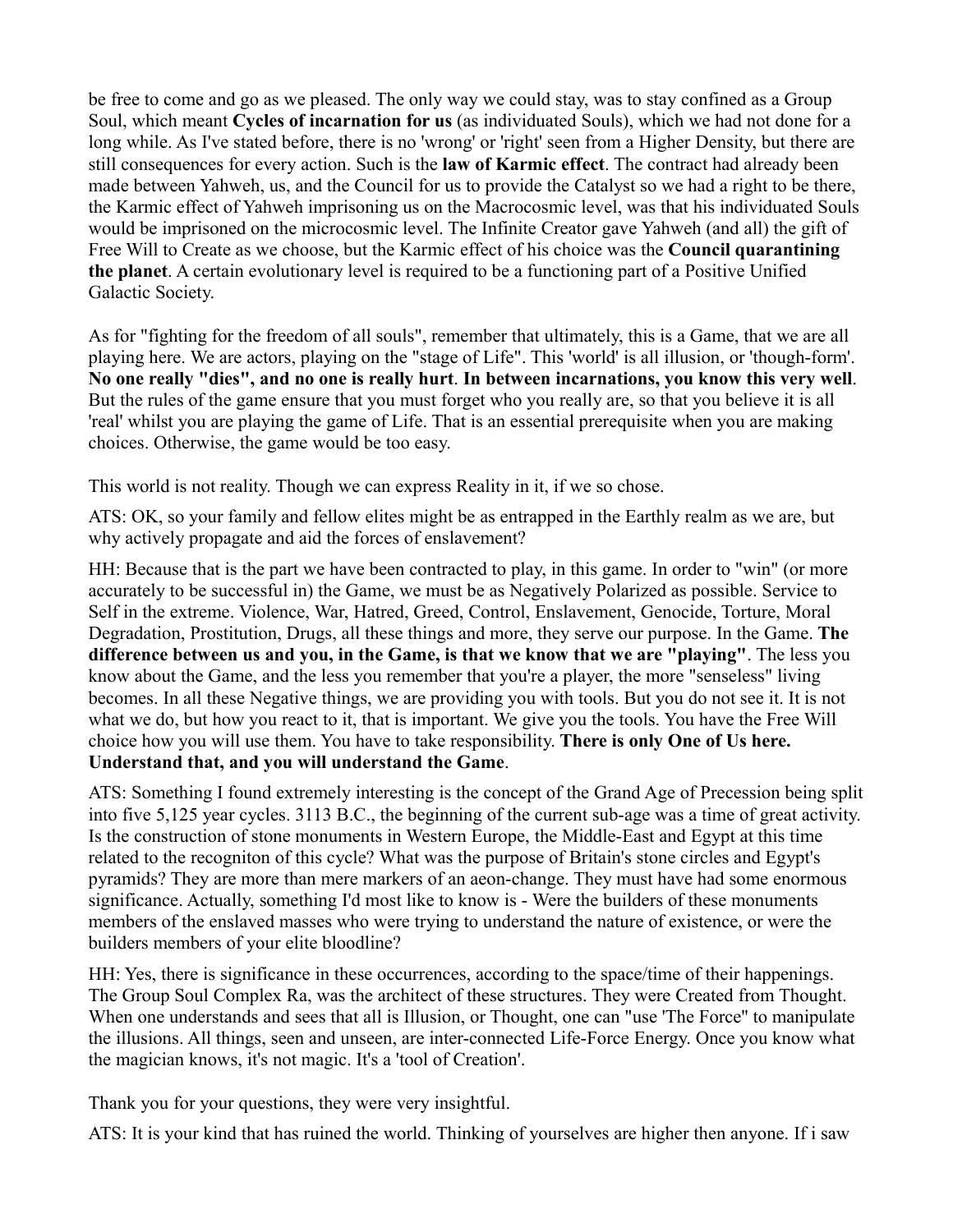you in real life, it wouldn't be pretty.

HH: You lack understanding, not to mention eloquence. To understand "Higher", try thinking 'outside of the box' for a moment. If I am walking along the ground, and you are flying above me in an airplane, does that make you better than me?

No. It just makes you Higher.

ATS: I will see you in hell

HH: Be careful what you wish for. All thoughts and words are Creative.

schiass, thank you for your questions. I believe I have already dealt with many of them in my previous answers this session, though if you feel I've missed anything, please say.

ATS: If "Yahweh" is a positive polarity entity, how is he "wrathful" and "jealous"?

HH: Does Yahweh have Free Will? Would you like to think of yourself as reasonably positive? Can you still be wrathful and jealous at times? Is Yahweh a Macrocosm of you?

ATS: Have there been over time other entities pretending to be "Yahweh"?

HH: On occasions, yes.

ATS: I would like to know how do we choose a service to others (positive) path over a service to self (negative).

# Is this statement correct? : "**In order to choose the positive path, at least 51 percent of our thoughts and actions must be dedicated to the service of others. For the negative path, at least 95% must be self-serving. Between the two lies "the sinkhole of indifference"**."

HH: Your statement is correct, yes. So you see, how hard we must strive for negativity? It takes a lot of effort to reach 95% Negativity. Also, you may be surprised how many people on the planet are nowhere near reaching 51% Positive.

# ATS: **How do you choose a Service to others path**?

HH: Be good to yourself. Cultivate a genuine Love for Life, and for Being. Be genuinely thankful to the Infinite Creator every day, for bringing you into Being, and for his bountiful provision. You have "survived" this far, have you not? You may not have everything you want, but you have everything you need, in order to complete that which you incarnated here to do. Give thanks for that. Show acknowledgment and gratitude to the Infinite Creator, for all that It has done, and is doing for you. It has given you the gift of Life Experience, and offered you the Free Will to decide what you will Create with it. Guard your thoughts carefully, as they are more powerful than you may imagine. **When you are coming from a place of Love for, and Service to your Creator, a life of Service to others will become a natural outflowing from that.** Always look for ways that you can be of assistance to your fellow Beings. Being of encouragement to others. Build people up, and do not put people down. Be a beacon of light, in a dark world.

Does that old lady need a hand with her shopping bags? How do you treat the homeless man who asks you for some spare change for the shelter? Ever heard about "Angels in disguise"? Look and see the Divine Spark in the Heart of all Beings. Treat them as you would like to be treated yourself, and as you would your Creator if he was speaking directly with you. "For even as you are doing it to the least of these, you are doing it unto me". The Law of Radiation and Attraction. Your thoughts, words, and actions return to you. Ultimately, cultivate a spirit of humble Gratitude. You won't go far wrong with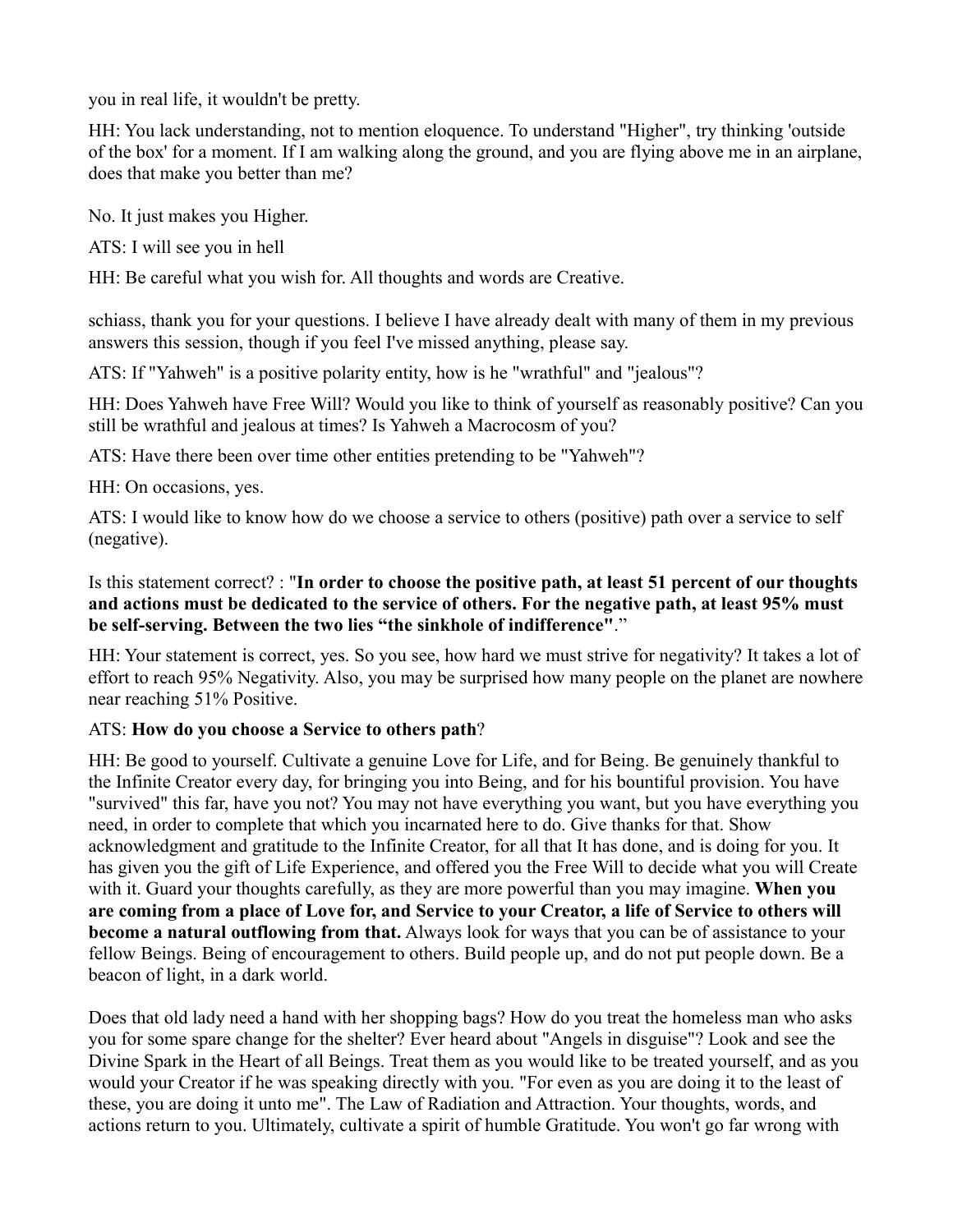that. Desire to Serve flows naturally from a grateful heart.

ATS: If we live with a "service to others" philosophy in order to achieve oneness with the infinite source, isn't that really "service to self"? How is the distinction of negative and positive polarity made?

HH: You do not Serve others to achieve Oneness with the Infinite Source, you Serve others, because you love them, as yourself. Others, are an extension of yourself. That's why the Law of Attraction works the way it does. **Truly, whatever you are doing to me, you are doing to yourself**. We are All One, in the Infinite Creation. Separation is an illusion, because you only see what is in the 3rd Density. You do not see the whole picture.

# **We achieve Oneness with the Infinite Source of All, as a result of our upward spiral of progression. We are all on the path back to where we came from. We are All on our way back Home**.

ATS: It is my understanding that all souls must eventually choose the positive path to unite with the infinite creator. If this is true, what is the justification of choosing the negative path now, for your people and us?

HH: An astute question. Yes, all Souls eventually learn that Positive is the pathway which leads Home. But whilst incarnating in the 3rd Density, **Negativity is still an important tool in your learning process**. It teaches you "other than". As I said earlier, it is up to you how you use the tools we have given you. **Do you respond to Negativity with more Negativity? Has fighting fire with fire ever worked for you?** Or do you choose to see the Negativity as t**he tool that it is, and recognize that it is offering you an opportunity?** I will honour your Free Will to think and discover for yourself what that opportunity is.

ATS: Or if the one infinite creator is "Love", does that mean it doesn't matter if we choose love of others or love of ourselves? Will either path will lead to the source?

HH: In a sense, you are correct, to a certain point. But there is a **big difference between loving yourself, and being selfish**. A big difference. When you truly understand what it is to Know and Love 'yourself', you cannot help but to Love and Serve others. There are no 'others'. When you understand this, at the Core level of your Being, you will be on the path Home, to the Infinite Creator, and ultimately, submergence back into The Infinite Oneness.

ATS: I agree with many others that your answers are very much in line with several sources I have read in the past, including the channellings of Ra, the Cassiopians and several others.

Can you explain your interpretation of such "channellings" and if they are another source of disclosure from your people?

HH: I have spoken on Ra in my previous answers today. I have not heard of Cassiopians. There are no other communications from my Family at this time, than this one, though there is a possibility of another soon, depending upon certain events.

My general view of "channellings" is that the majority of them are of very poor quality. That is not necessarily a slight against those bringing them through, but more a matter of their lack of receptivity and subsequent distortions. It is very rare, to find a good, stable, clear, and impartial channel. The key element in channeling, is the ability to temporarily withdraw the "filters" of your own personal beliefs and be a clear channel. To bring through what is actually given, not your slant on what you think it might mean. When I am saying 'you', I mean this in a general term of course here, not 'you' personally. Always remember that it's meant to be about the Message, not the messenger. The Ra channellings are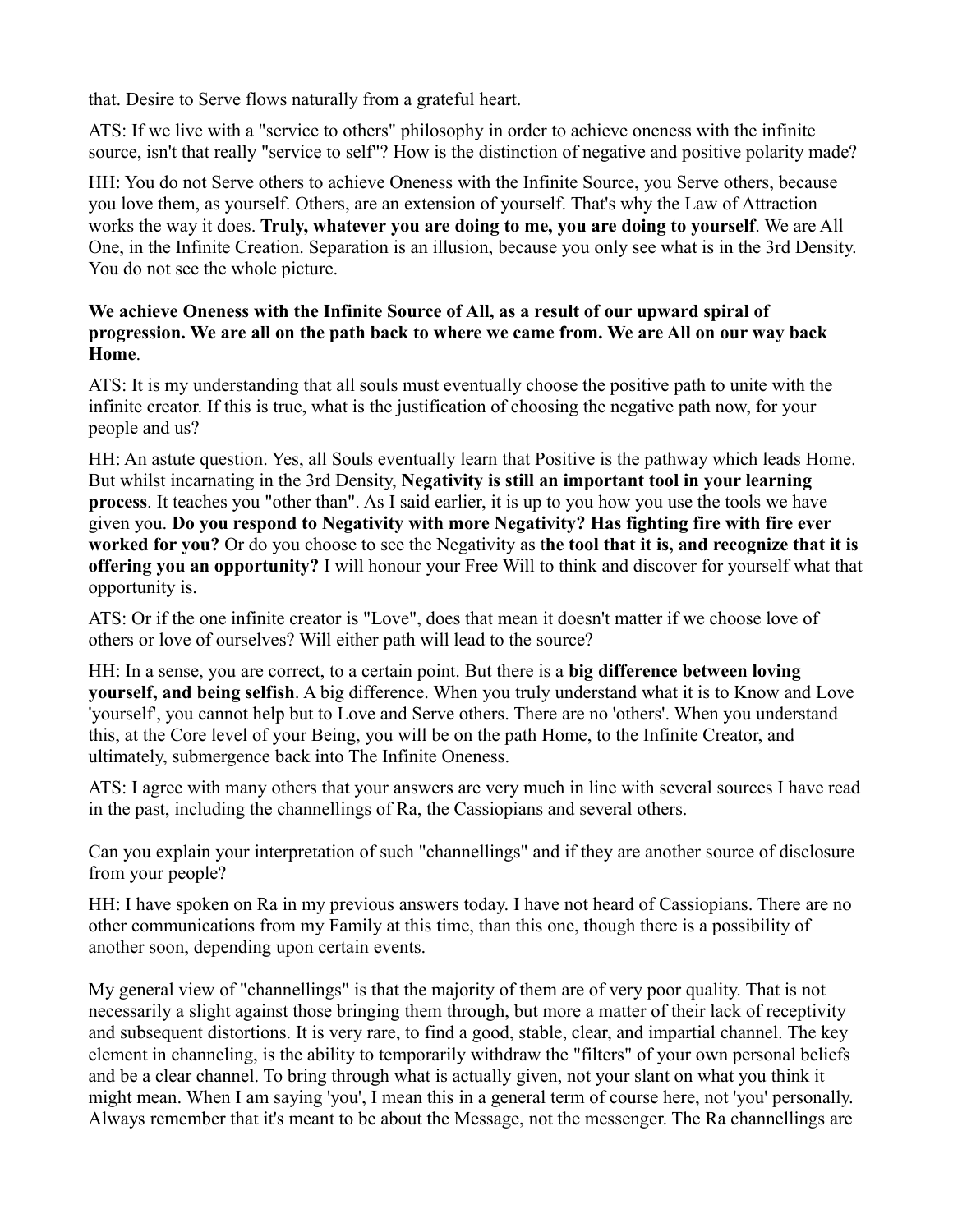very accurate indeed. They are the only ones I know of that I would be happy to classify as a "Clear" message. Though as I say, even then it's not 100%. More like 85-90%.

Another difficult issue with channeling, is that you can start off recieving a Positive entity, and if you are not very perceptive in your discerment and careful in your protection when identifying an incoming channel, you can get a Negative one that pretends to be positive, but gradually slips in more and more misinformation, having gained your trust. **The ones that give you precise dates and times are nearly always ones to avoid. Positive entities will not give a date and time. Negative ones will do, so they can set you up for a fall. Once you're tricked into predicting dates and times, and they don't happen, they've succeeded in putting out the Light of your message, as no one will see any credibility in you**.

ATS: Well, now we know the point of this thread, someone just discovered new age theology and wanted to take the time to type out his discovery.

OP, still waiting for you to provide a prediction with a time line. So far all you've offered is general doom, which is what everyone on ATS predicts every year. Need something SPECIFIC in the NEXT WEEK.

Of course I know you won't provide anything. This is a hoax.

HH: This will be the only time that I reply to you.

At the outset of our discourse here, I made it expressly clear the way I am choosing to operate. If you do not like my choices, you have the Free Will to not read this disclosure. I would kindly suggest that you use it, as your energy is feeling very frustrated and angry. That's not really an advisable direction to want to be heading, under the circumstances.

As I took the time to explain to you before, I have nothing to prove to you. That is not why I came. Believe, or do not believe, I am Divinely indifferent. If my presence here ends up benefiting just one Soul during the process, it will have been worth the effort. I have not asked you to believe, the only thing I have respectfully asked, was that you 'suspend judgment' or hold a 'provisional faith' until the discourse is complete, so that the flow of questions / information remains uninterrupted. You have shown me nothing but discourtesy and bad manners from the outset, and then wonder why I do not respond. If you do not like the topic, simply choose not to read or reply, and let those that do wish to participate with insightful questions do so uninterrupted.

# Your points:

1) New age theology? That is amusing. You clearly have not the faintest comprehension of just how ancient and timeless these "mysteries" are. I find it ironic "LowLevelMason", that if you ever make it to the 32nd Degree, you're going to find yourself hearing these Truths all over again. I hope that you will find it easier to integrate these Truths then, and I ask our Infinite Creator to guide your path.

2) You will not be receiving any times or dates from me. I am not here to "Prove" anything, and I have no need to do so. Your disbelief is of no consequence to me. Only to you.

I am here to diligently discharge the duty given to me, of delivering a message. And I will complete that duty regardless of you feelings about it.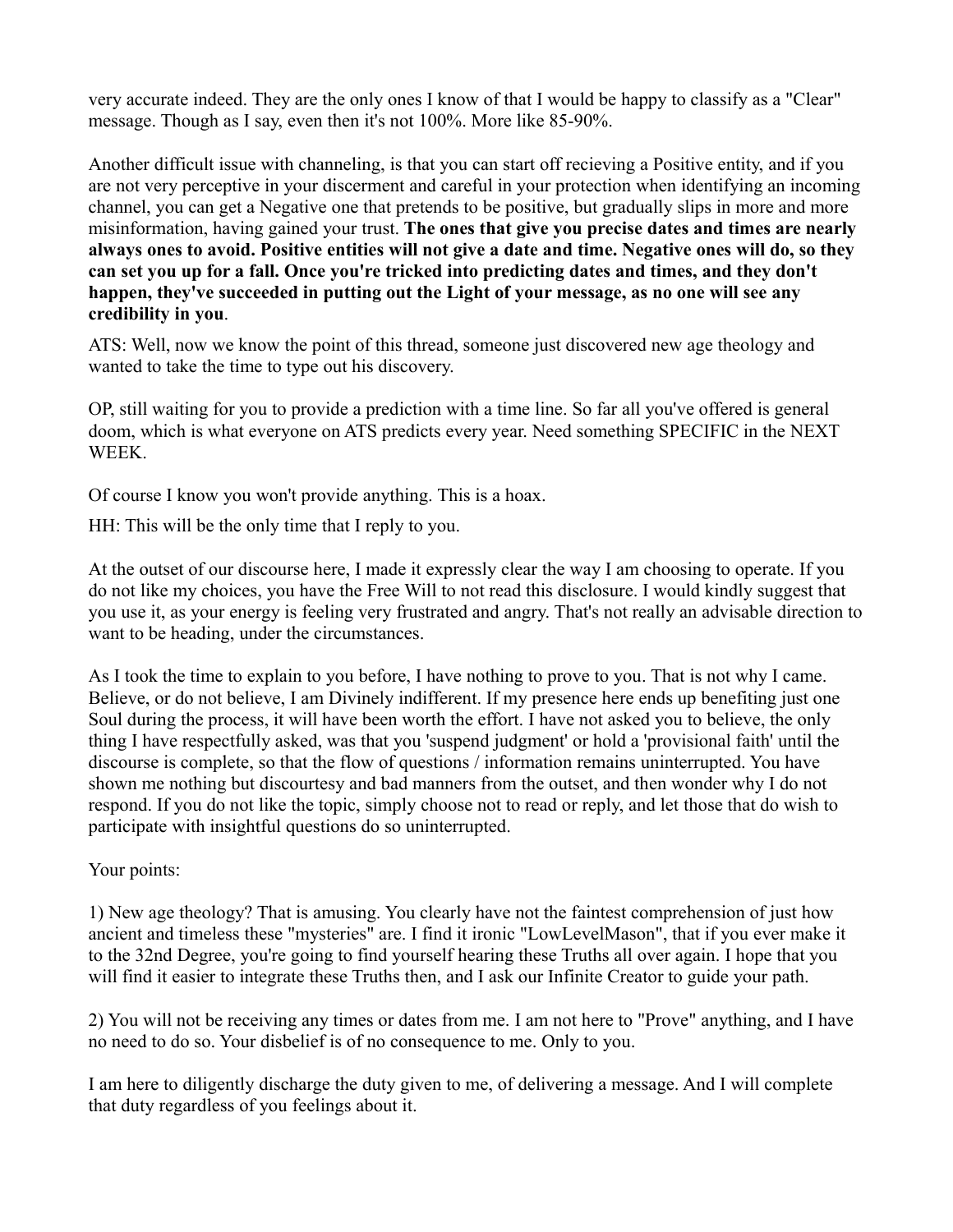3) As to your point regarding "doom and gloom", that just serves to reveal your mindset. Where you see "doom and gloom" I see opportunity. Life conforms to your ideas about the way it is for you. If you see "doom and gloom", then that is what you are projecting. The world is your mirror. It reflects back to you what you are putting out. If you do not like the reflection Life is showing you, then change that which is causing it.

ATS: You see, if this really existed there would be countless thousands of people involved, and any one person could leak.

HH: Thousands? Try Millions. And you have no possible comprehension of the rigorous training and the harshness of the conditioning we undergo from an early age. No one dares to go against the Family. We know what would happen if we did. But that is not the prime motivator. The motivator is unbridled Loyalty to the Family, and our Creator. We understand the importance of what we are doing here, even though most of humanity does not.

ATS: Oopsie, OP. You just shot yourself in the foot. For someone who only deals with manipulating the spiritual side of life you sure do know A LOT about things that have nothing to do with it. You just exposed yourself.

HH: Do you not sit down with your family, and keep one another abreast of your plans?

As to your remarks about my "Spiritual" role, the ignorance you demonstrated is most humorous to us. If you think I 'only' deal in the Spiritual, you have either not read, or misread my posts. You also make the assumption that my role is about "manipulating" the "spiritual side of life". Again, you lack understanding, and then make false judgments about that which you have no comprehension of. You would do well to stop trying to be "clever", and instead channel all this misplaced aggressive energy of yours into something more productive and nourishing for your Soul. But don't let me stop you, you're contributing nicely to the overall Negative Polarity of the coming Harvest. We are Grateful to you.

I will be spending the last few days of my time here (our discourse ends on Friday) focusing on responding to insightful questions with depth, which make the most of this opportunity for sharing information and making connections on a Soul level of Being, so please do not expect any further responses to your verbal jousting, I neither have sufficient time or inclination for engaging in insignificant banter.

To those who's questions I have not yet had time to reply to, I will do so tomorrow. In the meantime while I catch up, I respectfully ask if you will please hold off on further questions until I am up to date with the current ones.

Thank you to those who have contributed to this discourse so far with meaningful questions. For those with an open mind, it is my hope that you get something out of this information.

# Third Session:

ATS: Im wondering if you can help me. My name is Shelby David, and I am here for the coming trials and tribulations. I am a part of Quetzalcoatl, or the rebirth of it, as far as I know. I know many of your words to be true because I had already re-discovered these truths through finding that which resonated most with me through the various belief structures of this planet.

HH: Good evening Shelby. It is good to 'see' you again. It has been a while old friend. Would it surprise you to know that we were 'expecting' you?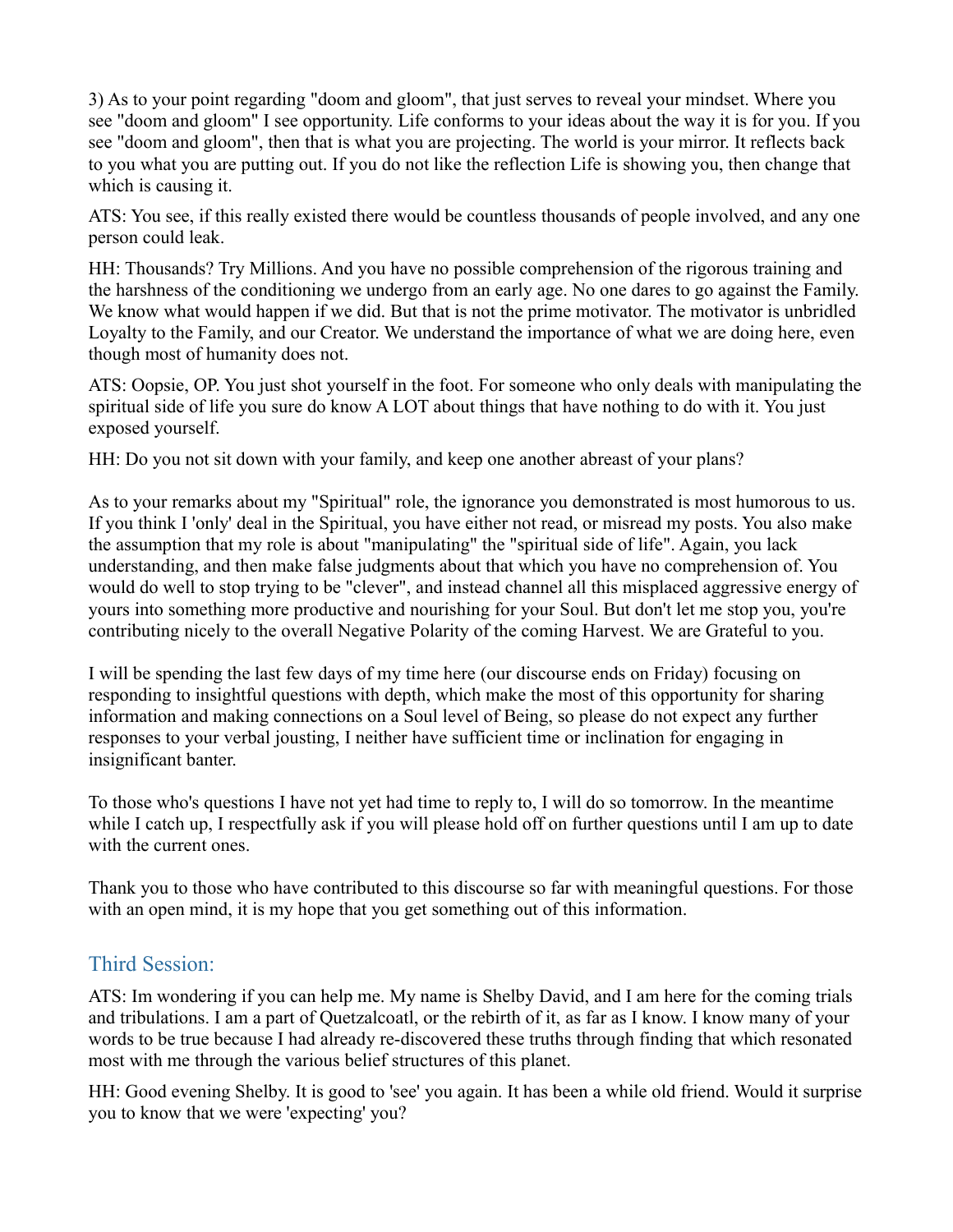**Quetzalcoatl is also a Sixth Density Group Soul** (Social Memory Complex). Some refer to Quetzalcoatl as an "Ascended Master", although he would be most amused by that title, knowing as he does, that 'Mastery' is still some way off at this point for him, as well as it is for ourselves (as **Group Soul Lucifer**). One can be accurately described as having 'Mastered' a particular Density, though Mastery of the entire Creational incarnation Cycle does not occur until one has once again attained submergeance back into the One Infinite Creator. We may choose to do so once attaining 8th Density ascension, or, once may choose instead to progress up to the next Octave of Densities, and begin a new cycle of Creational incarnation challenges.

ATS: This is my first time on earth in a long time, possibly ever. I have known for quite some time and been told by another from one of the bloodlines in your group that I do not truly exist here.

HH: You are correct in that you have not been here for a substantial period of "Earth-Time", though not that you have never been here before. The Group Soul Quetzalcoatl enjoyed many 3rd Density incarnational cycles here back in the Classic Aztec period. He struggled at first with perfecting Love love for others, which held back his progression for some time. However once he had came to the realization of our inherant Unity, he was able to see himself in others, and his (your) progression was rapid from there on in. Your Quetzalcoatl Soul Group attained Positive Harvest with a very impressive 76%, at the time of the subsequent Harvest. Naturally, when a Group Soul is undergoing an incarnational cycle in 3rd Density, It's individualized Soul portions (ie, you) are the ones who are doing the actual physical incarnations, with the "OverSoul" (the "Higher Self") of your individuated Souls acting as the Energy anchor in which the individual Soul sparks are "stepped down" from.

You spent a long while working your way through the **5th Density, the Density of Wisdom, or Light**. This was due in the main part to an over abundance of Compassion (which is not a bad thing, as **Compassion is one of the main things you work on at 4th Density**). However, to Graduate from 5th to 6th Density (the Density of Unity), one must learn the balance between Compassion, and Wisdom. The 6th Density is hence sometimes known as the the Density of Compassionate Wisdom, due to one having learnt the balance between the two. This required many incarnational cycles for you, which is why you correctly feel that you have not visited 3rd Density Earth for a long time.

ATS: I was not expected to show up, I originally had other previous engagements but I managed to get here at the last minute. One of the things I have remembered is that I am too under contract. I am a walk-in, if that makes sense to you, so my human family is not like me. I have spent a long time traveling to various densities and helping in the various revolutions there.

HH: Your insight serves you well Shelby. This not only applies to you, but your entire Soul Group.

**Quetzalcoatl (the Macrocosm of yourself)** has been busy for the last two cycles working with a 5th Density group on Alpha Centuri, who were experiencing similar problems with an overabundance of Compassion, at the cost [of] personal Wisdom. You recently completed your assignment there, and were eager not to miss out on the glorious opportunity to be a part of this Great Harvest. Whilst your Group as I said, did eventually learn to balance Love / Light to Graduate into the 6th Density Unity vibration, you still are very much prone to extreme compassion, and rather than take the usual period of time/space (**anti-matter universe, where we rest between incarnations**) you were keen to jump aboard this 3rd Density space/time whirlwind at this point, to be of assistance to your fellow Beings here.

ATS: My problem is that my memory has malfunctioned, and some of the things that I have remembered from my previous existences do not correspond with your words. I have met Lucifer and his generals, on more than one occasion. I would appreciate any information you may know of that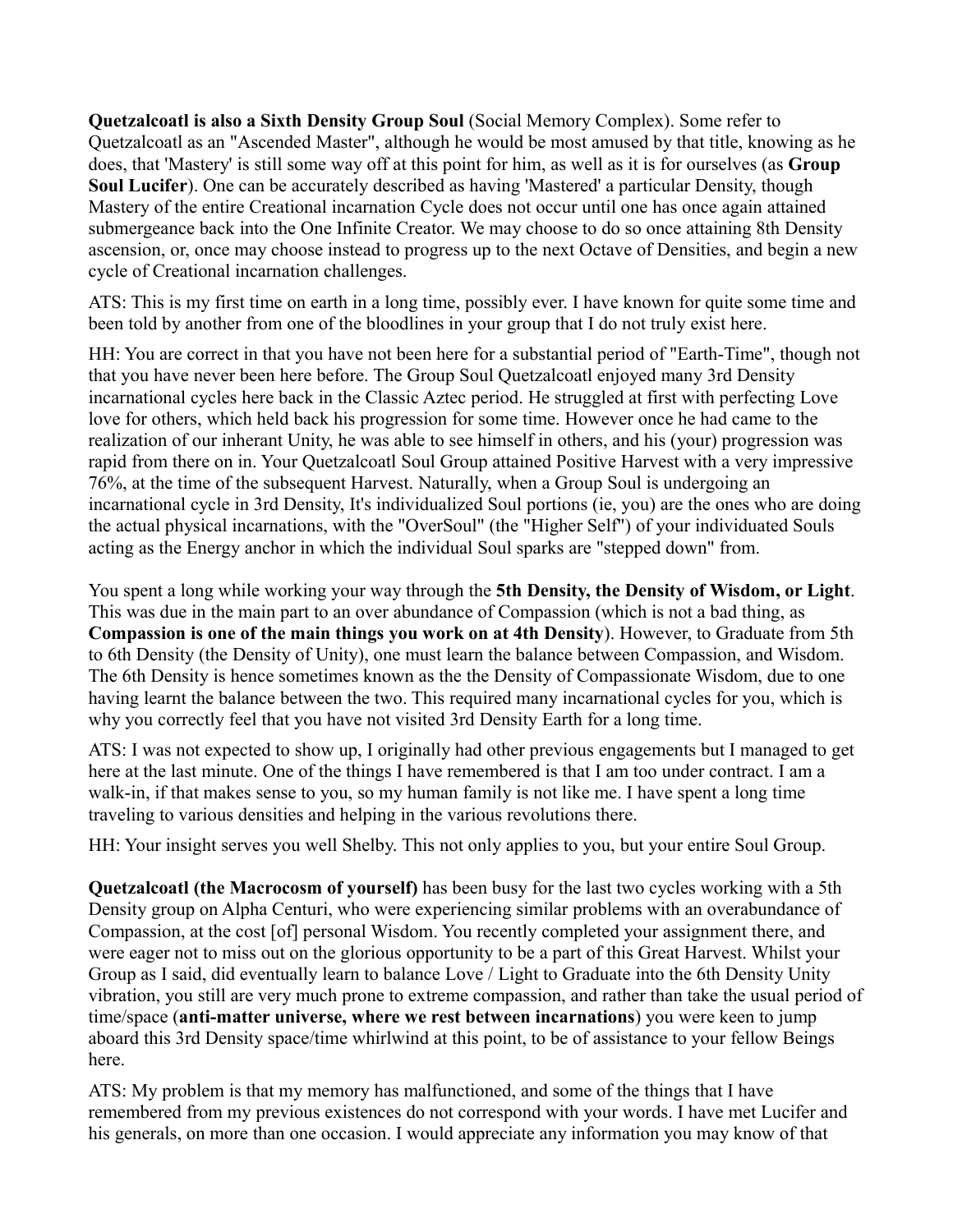could clear up my confusion as to why my thoughts are so jumbled, because I know what my path is clearly and I am awaiting the starting point, but I am not completely clear on what truly is happening here. Thank you for your time.

HH: You have indeed 'met' with us (Lucifer) before, on many occasions. We have worked together on various Council and Confederation assignments. Use the gift of your 'Dreamtime' communications (which are important communications from your OverSoul, and many other Sources whereby information is "downloaded") to 'plug in' to your inner data-bank. Begin recording everything you recall upon awaking, and do not give up on the process, even though it is hard at first. You will begin to slowly make sense of the information which is being "downloaded" into your subconscious mind. When you become proficient at this, and can use your 'Dreamtime' as a method of inner communication, ask our Infinte Creator to remind you of your time in the Zeta Reticuli system. You will remember then our last period of Service together, I would hope with much fondness.

Sadly, my time here is only permitted until Friday, therefore we will not likely communicate again after this message. So I wish you the very best with your Assignment here my friend, both your individual one, and that of your Group Soul. I ask that our Infinte Creator bless and guide your path. We look forward to seeing you on 'the other side' when this grand ride is over.

Our Love, Wisdom and Peace be with you.

ATS: You mention Alcyone ... it's interesting there's a celestial map of it at Hoover Dam. There's also a compass, framed by signs of the zodiac.

HH: Indeed. Just like in Hollywood productions. **We hide the Truth right out in the wide open**. What humanity is offered as "Science Fiction", more often than not, is actually Science Fact.

ATS: What do the winged statues, commissioned by the U.S govt, guarding the entrance at the dam really represent? Is any of this collection of celestial symbolism found there connected to your luciferian/alien/equinox/transformation agenda?

HH: That is actually very simple. You'll note that the feet point directly downward to the earth, and the hands and wingtips point directly up to the sky. The Life-Force Energy flows into the human mind/body/soul complex from the earth up through the feet. The Intelligent Energy from the Infinite Creator flows down from above and in through the crown chakra. The wings represent our (Lucifer's) inherent Divinity. You'll also note that the figure is seated. "The seat of our (Lucifer's) Power connects Heaven and Earth, and all things must pass through us".

ATS: Other questions I have, and sorry if you explained this. Are these bloodlines the wealthy, as most assume, or seemingly ordinary people (including celebrities and politicians, etc), blending in with society, going relatively unnoticed, but yet contributing to your cause in the grander scheme of things?

HH: The names you know, have no real power. Sure, they "appear" to have lots of power, in the way earthbound souls perceive power. Our wealth makes the million and billionaire "celebs" and corporate bigwigs look like a child's pocket money. Our wealth is Family wealth, which has passed down through the generations over thousands of years. True wealth however, is knowing deep in your heart, that you and your Infinite Creator, are One. "Seek ye first the Kingdom of 'God' (Infinite Creator), and all these things shall be added unto you".

ATS: So part of this question could also be, are all of them aware they are part of this bloodline, or are some members oblivious to this connection they have? Are they informed of this at a particular age? For example, how and at what age were you told you belonged?

HH: Yes. If you are Bloodline (Family), you are born into it, and you are raised this way, from birth.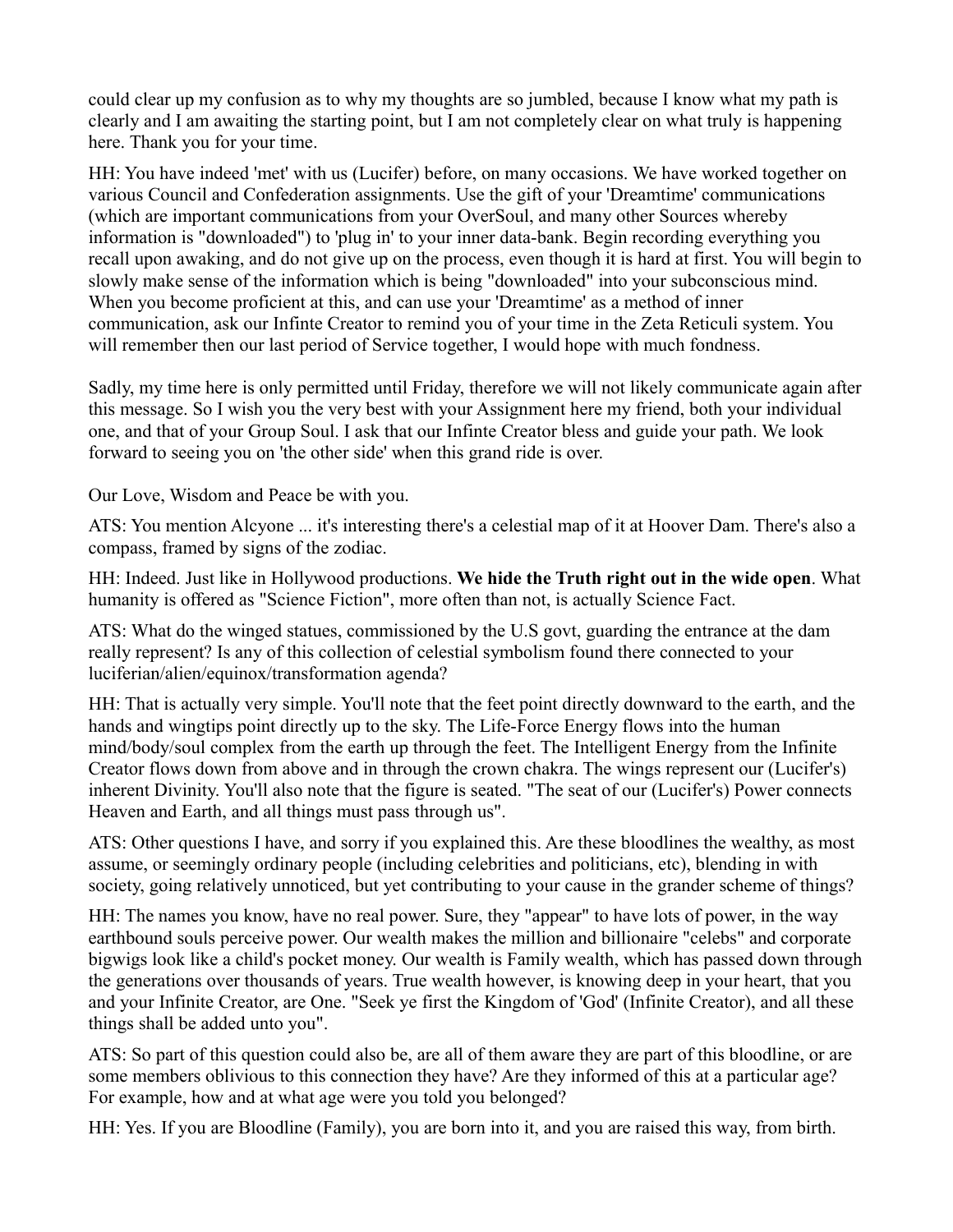There is no other way. **I want to be clear on this Bloodline issue. The ones you know, they are of earthly lineage. Yes, they have their place in the Family, but the Real Power lines, do not originate from this planet**.

ATS: I have probably found this the single most insightful thing so far. It helps me to understand the answers to some of the questions I've asked.

HH: I am glad. It is the probably the singlemost important thing that I have shared.

ATS: Unfortunately, its connotations also alleviate the 'NWO' [\[def\]](http://illuminati-news.com/00363.html#ii) of most accusations.

HH: That depends upon your perspective. Does it alleviate the Negativity we have perpetuated? No. Does it alleviate the pain and suffering we have caused, and are causing upon the planet? No.

Does it alleviate that we are closing our End Game scenario, and soon to openly come out and offer publically to "save" the failing political and financial institutions with our esteemed Leadership? No.

Does that mean that you should give into and feed the Negativity? No.

Does it alleviate that we will have to spend a Cycle in Karmic restitution, to balance this lifetime of overt Negativity? No.

# **Does it mean that you should use the Negativity as the tool that it is, to show you that which you are not? Yes.**

Remember, always, that this is a beautiful Game that we are playing here and co-creating together, with our Infinite Creator. And that **"off stage" (between lives) we are the very best of friends, and that no one really "dies" and no one really "suffers", except in the Game.** The Game is not Reality. Reality is Reality, and you have the Power to Express your Reality within the Game, once you have learnt how to do so.

ATS: **You are essentially saying that a soul can only choose positivity in a world where negativity also exists. If there were no protagonist in this world, there'd be no opportunity for a human soul to choose 'good' or 'evil' and thus prove on a spiritual level that they deserve one afterlife fate over another. If we only had positivity to choose from, we'd learn nothing and our souls would manage to prove nothing.**

HH: Exactly.

That is the reason why we came. It was a great Sacrifice for us. Hard as it is to comprehend from within the mental confines of 3rd Density life experience, we do it, because we Love you.

ATS: An extremely basic concept but one I'd so far managed to overlook. Unfortunately, for those of us who love our Earthly existence (or rather, the potential it has), it's rather difficult to come to terms with a concept whereby suffering and slavery are as natural as love and happiness and that only after this Earthly existence can we ever be free.

HH: I understand. Our job is to provide the Catalyst. Your's is to use it. Can you look beyond what your eyes are showing you, to find and express Love and Happiness in a world of Fear and Distress? If you can, you will be as a Beacon of Light into the Darkness. **Will you succumb to the Darkness, or will you stand and shine your Divine Inner Light? Only you can make that decision for yourself.**

Think about this: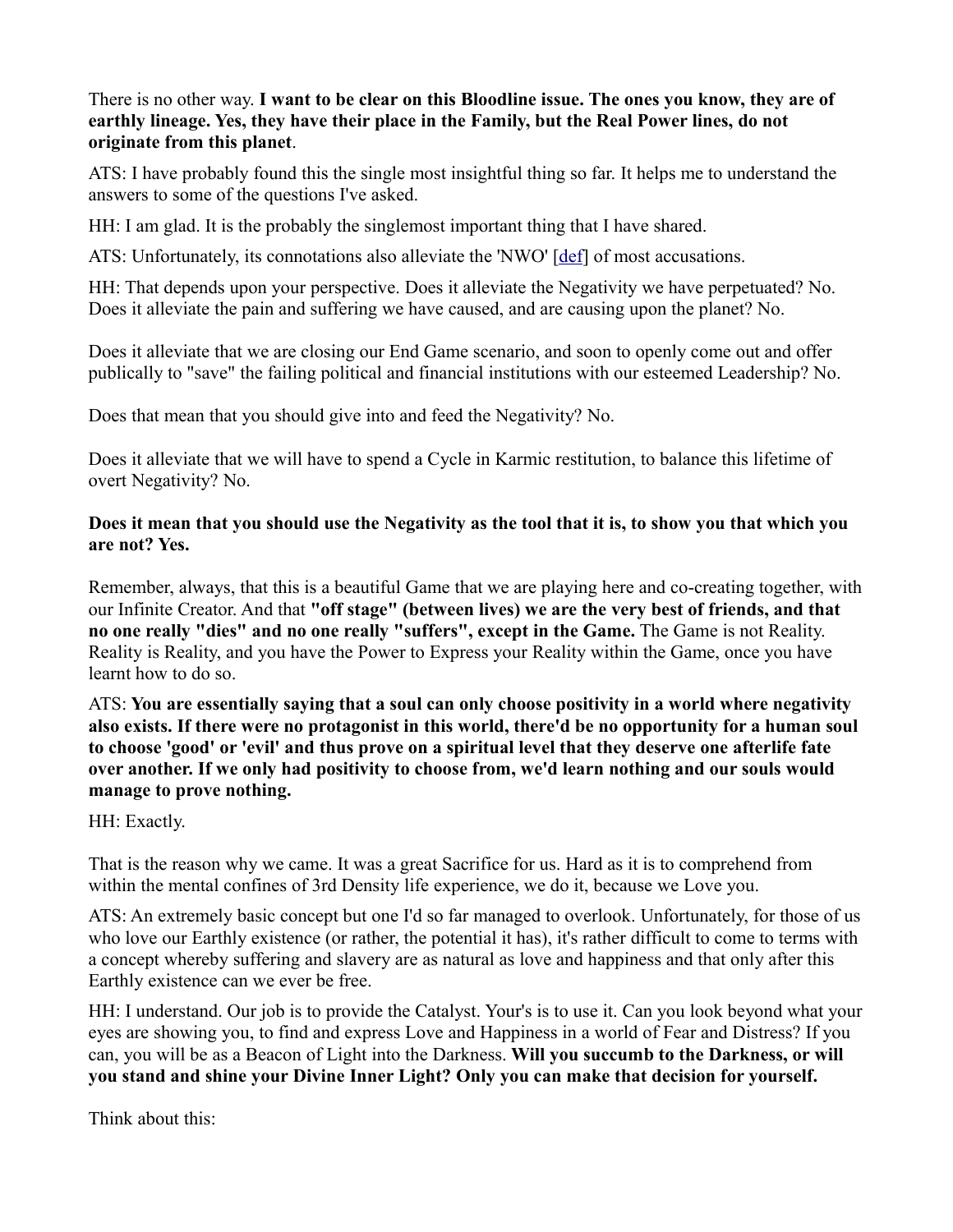If the One Infinite Creator, is Infinite, and has created everything that Is (which It is, and It has), then does the Infinite Creator not reside within all things?

# **When you can see the Divine spark of the Infinite Creator, even within those who would mean you harm, the strong grip of the illusion will begin to lose it's power over you.**

"Love your 'enemies', and pray for those who persecute you".

ATS: Thank you Hidden Hand. Whether you're genuine or not, you've certainly got me thinking and learning.

HH: You are very welcome. I am genuine, but, would it matter even if I were not? Remember, it is not who the messenger is that is of the greatest import, but rather, it is the nature of the Message itself. I wish you well on your journey Home. We will see you on the other side, and we'll all have a good old laugh about the parts we have played in this grand drama.

ATS: Is there any way to cancel this restriction? Because i could be just very lazy or under this kind of spell and want to know wich one it is. Does sleep paralysis have anything to do with it because i get that from time to time with or without shadow figures.

HH: There is. **Research and employ Psychic Shielding techniques**. There is much information on the internet, so I need not spend the little time we have left going into that. Read many sites, and listen to your Inner Voice. Your Soul will guide you if you ask it. It speaks in the language of Feelings. **When it "just feels right", usually, it is**.

No, sleep paralysis is unrelated. That occurs when your brain "awakes" from the dream state before your body. Whilst going through REM deep sleep, it is natural for your body to become paralyzed during the REM cycle, so as to prevent possible injury whilst dreaming. Sometimes when you awake too quickly from a dream, your body just thinks you are still dreaming, and thus the REM paralysis continues for a while, usually until you "shake" yourself awake, often due to the difficulty to breathe.

ATS: And another question. Is it possible that our essence can be destroyed in the coming times or is that just another scare-tactic?

HH: No. Your essence can never be destroyed. You are a unique part of the One Infinite Creator. You are an Eternal Soul, currently residing in a physical shell that you could call an "earth-suit". Your earthsuit will perish, but YOU cannot die. Nothing can destroy the Infinite Creator, and you and the Infinite Creator, are One.

ATS: I go to work to pay my bills, I live a good life with friends, loved ones, people I care about. I am essentially a good person but I do have the full range of emotions as a 'real' human, ie, jealousy, hate etc. I guess I would describe myself as 'luke-warm' to use your phrase.

How can I as an individual take what you say as the 'truth'?

HH: No one is asking you to. Never take what another says to you as "Truth". **Your purpose here, is to find your own Truth**. Sometimes, others can help you to do so by offering guidance, but for their Truth to become your Truth, it must pass through the test of your discernment. Sit quietly in meditation, and ask the Infinite Creator to guide your path. Meditate upon that which I have shared, and listen to your inner feelings. They are the language of your Soul.

Use all your Negative emotions as they arise, as the tools that they truly are. Train yourself to notice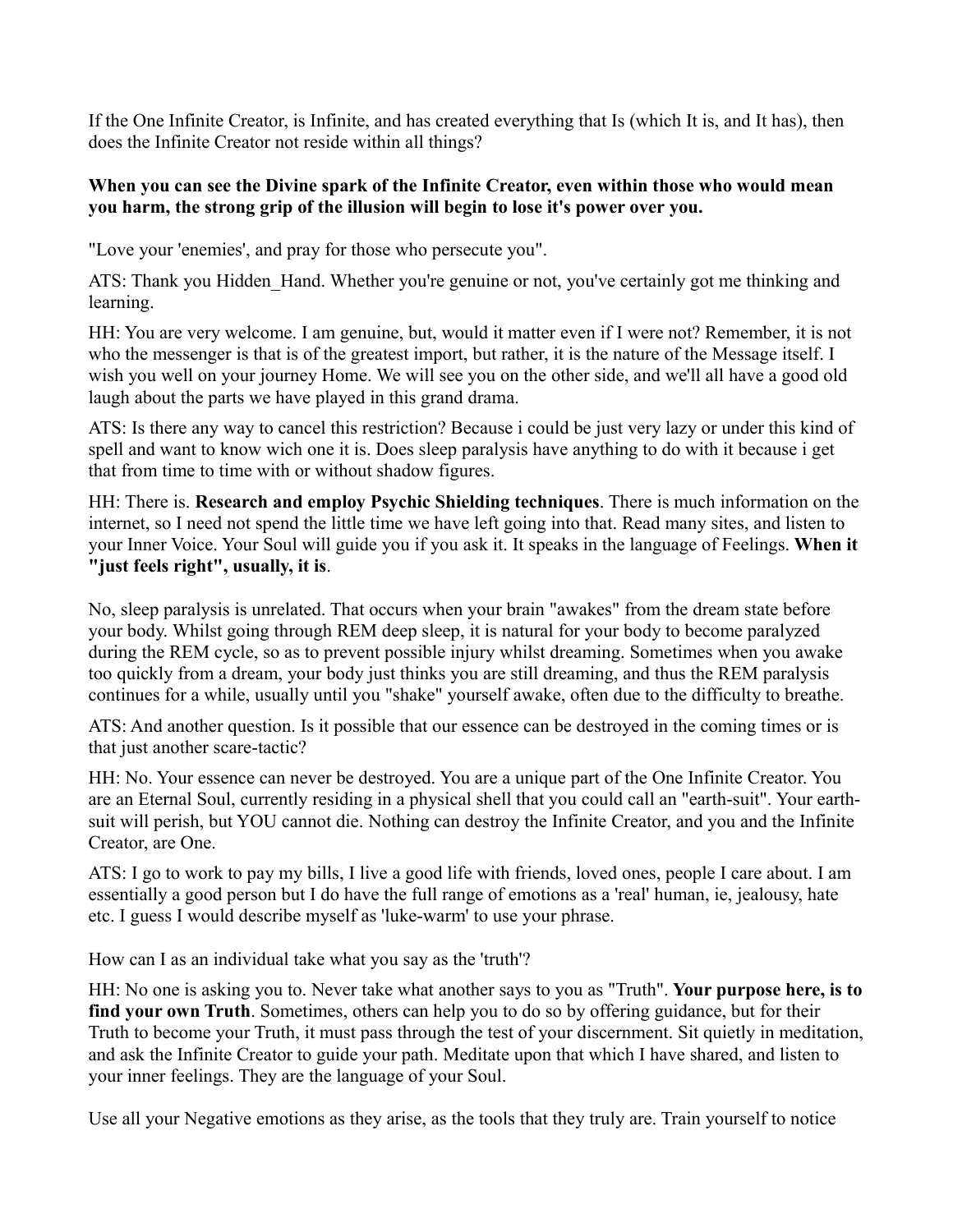when Negativity arises in you. When you catch yourself projecting a Negative thought, remember that all thought is creative, and ask yourself if that is really what you want to create?

It takes a while to become proficient, but do not give up. Just **keep noticing your Negative thought patterns as they arise, and in so doing, simply choose again, and select a response that is more Positive. It is called 'working on yourself', and is the main reason you have chosen to be here right now**. To work upon yourself. I wish you well in your transformation process.

ATS: I also read through the above link from one calling themselves 'The Insider', although his / her posts were less sophisticated than yours. Was he your predecessor? One of your ilk charged with this 'disclosure'?

HH: A good question. I have just read through that material. It was very interesting. No, not a 'predecessor of mine', and not a disclosure I was previously aware of, which had it come from my Family, would be highly strange. Though, I note that he himself stated that he is "from a minority", and certain clues within his writing gives me a very good idea which one.

I would say his material is around 60% accurate. The feelings I get from reading him, are not that he intentionally included inaccurate information, but that he was just not in possession of the "bigger picture". Were he to be from the "minority" group I believe him to be from, that would make perfect sense.

ATS: **So when the Harvest comes, my time here is over and this conscious shell I live in is no more, what then? What happens to me? What happens to my friends and loved ones? Are we, and by we, I mean the vast vast majority of us who possess this planet, this dimension, this density, by and large going to be ignorant of the events you foretell?**

HH: This is a good question. I like questions that come from the heart.

It depends upon the circumstances surrounds your final moments of this particular Lifetime. For example, let us say that the physical aspect of **you was to do the thing called "die" during the coming earth changes, you will immediately return to that wondrous realm in which we reside in between incarnations**, that which we call time/space or 'anti-matter'. **This is the place that humans refer to as "Heaven"**. There you shall meet with all those you love who have also "died" during this life experience, and enjoy a wonderful and emotional reunion. You will **meet up with your Soul Group, and your Spiritual Teachers**. We all store a portion of our Soul Energy on 'the other side' when we come here. Depending upon the difficulty level of the life-experience we've chosen, we take more or less of our Energy with us. **For an average "Lifetime", we typically bring between 60-80% of our Soul Energy into incarnation with us. Therefore, even if ones you love who are already back in the world of Spirit have incarnated again on another adventure, there will still be a part of their Energy there to meet with you, and welcome you Home**. You will then evaluate your lifeexperience with your Teachers, and learn the lessons of your successes and your mistakes. You will then spend time in learning and resting, before begining to plan your next incarnation.

**For those who do not physically "die"** before the Great Harvest arrives, there will be a **moment of "zero-point time"**, where you will enjoy an ecstatic merging with the Infinite Creator, giving you a wonderful reminder and reassurance of who and what you really are, before the veil of forgetfulness once again descends upon you, and you will be transported to the place that awaits you, depending upon whether you join us in 4th Density Negative (unlikely), **Graduate to 4th Density Positive (possible)**, or **go to another similar 3rd Density planet (for the "luke-warms") to continue in your learning for however many Cycles it takes you to Graduate to 4th Density Positive.** Those in this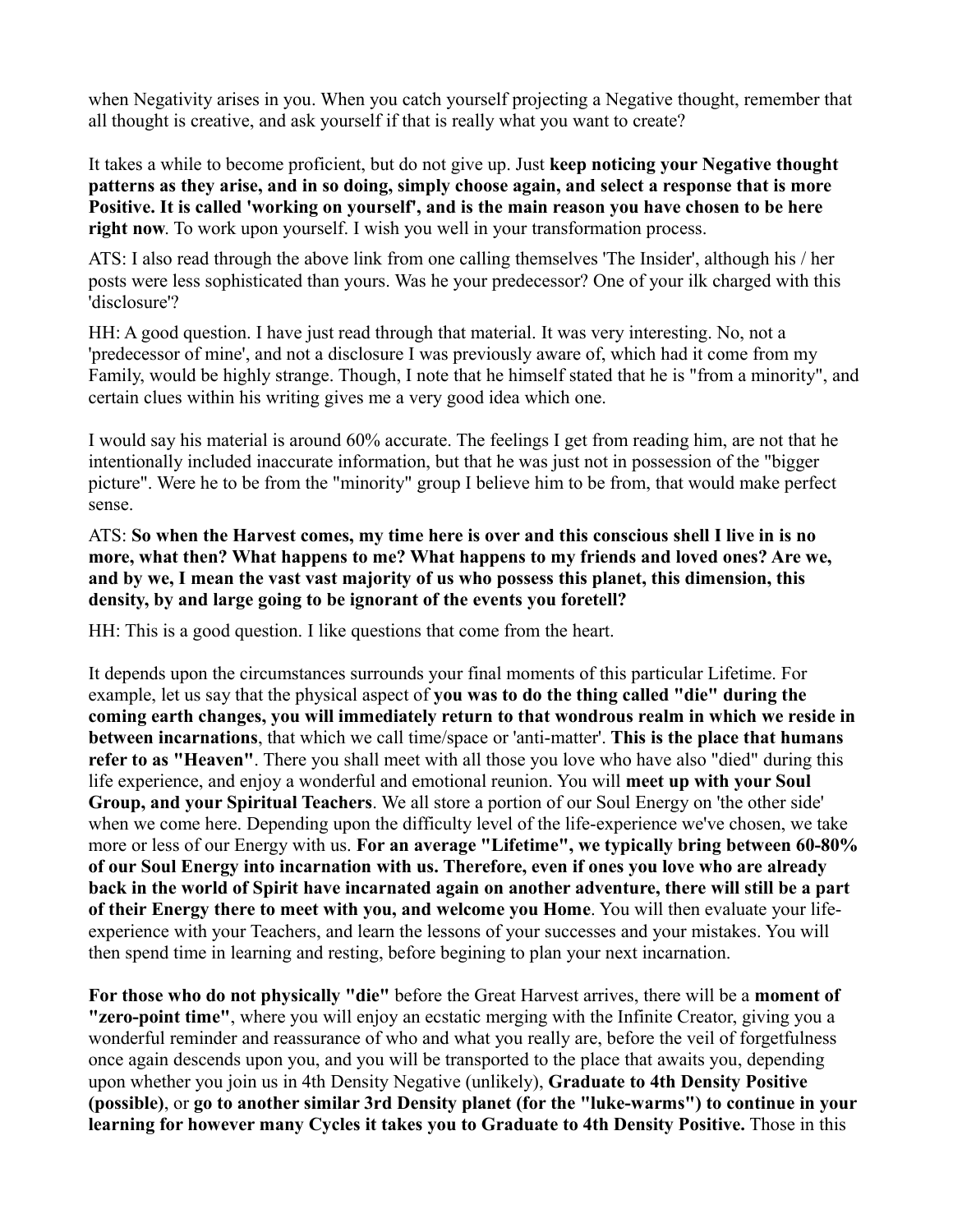category will not remember anything at the time of your transition, it will be just like nothing has changed, except you will retain the memory of your "zero-point" experience to encourage you. You will not remember the recent experiences of the Harvest in this life here. It just be as though you all had some mystical experience, and life will continue as 'normal' for you.

ATS: I find you difficult to believe and yet you respond and inform in a very sophisticated manner, it is quite intriguing.....

HH: That is good. I do not want for you to blindly believe me. Too many on this planet spend their entire lifetime doing and thinking things because others say that they are true.

**What I want, is that my words become a Catalyst for you. That is what we came here to do**. If my words cause you, even if for just a short time, to stop for a moment, and evaluate that which you 'think' you already know about the nature of Life, and take for granted as being true (because "everyone else believes it"), then my time will have been well spent. My desire is that you become an Authentic Human Being, thinking, and feeling, and deciding for yourself what "feels" like Truth for you. I wish you well in your endeavors.

ATS: You can't provide 1 shred of proof that this isn't a hoax even though it would be incredibly easy to do so, were you who you claim you were.

HH: Won't. Not can't. Big difference.

This is not intended to be an object lesson prophesy fulfillment.

If you think I thought that I would be blindly believed, or even wanted for that to happen, you are very much mistaken. I would be disappointed if that were to be the case, for you will have learned nothing from my time here. (Not you personally, I mean 'you' as in people in general).

My task here, as has been my task incarnating here for thousands of years, is to provide a Catalyst. To make you think. (Again, not 'you' personally, I mean in general).

If I were to give you the "proof" that you are looking for, if I were to predict things and tomorrow they all happen before your very eyes, people would likely take everything I've said here as "gospel". That would be disasterous were that to occur, because you will have learned nothing for yourselves.

It's not about me. I'm just a messenger. It's all about you (again, generally speaking), and what you do in relation to the Catalyst. Question what you "think" you know about reality. Seek the Infinite Creator within you, and ask for It's guidance.

"Ask, and you will receive. Search, and you will find. Knock, and the door will be opened for you".

ATS: I am a 32nd degree Mason, although if you were really a royal bloodline person you would know that it means nothing.

HH: If you have Genuinely attained the level of "Sublime Prince of The Royal Secret" through the Scottish Rite, or that of the "Order of the Knight's Templar" through the York Rite, and have not been taught of the Truths of Creation, then I would be very interested indeed to know which area Lodge you attend, as I would very much like to speak with your current Worshipful Master.

Naturally I completely understand and respect if you do not wish to make such personal details known publicly though.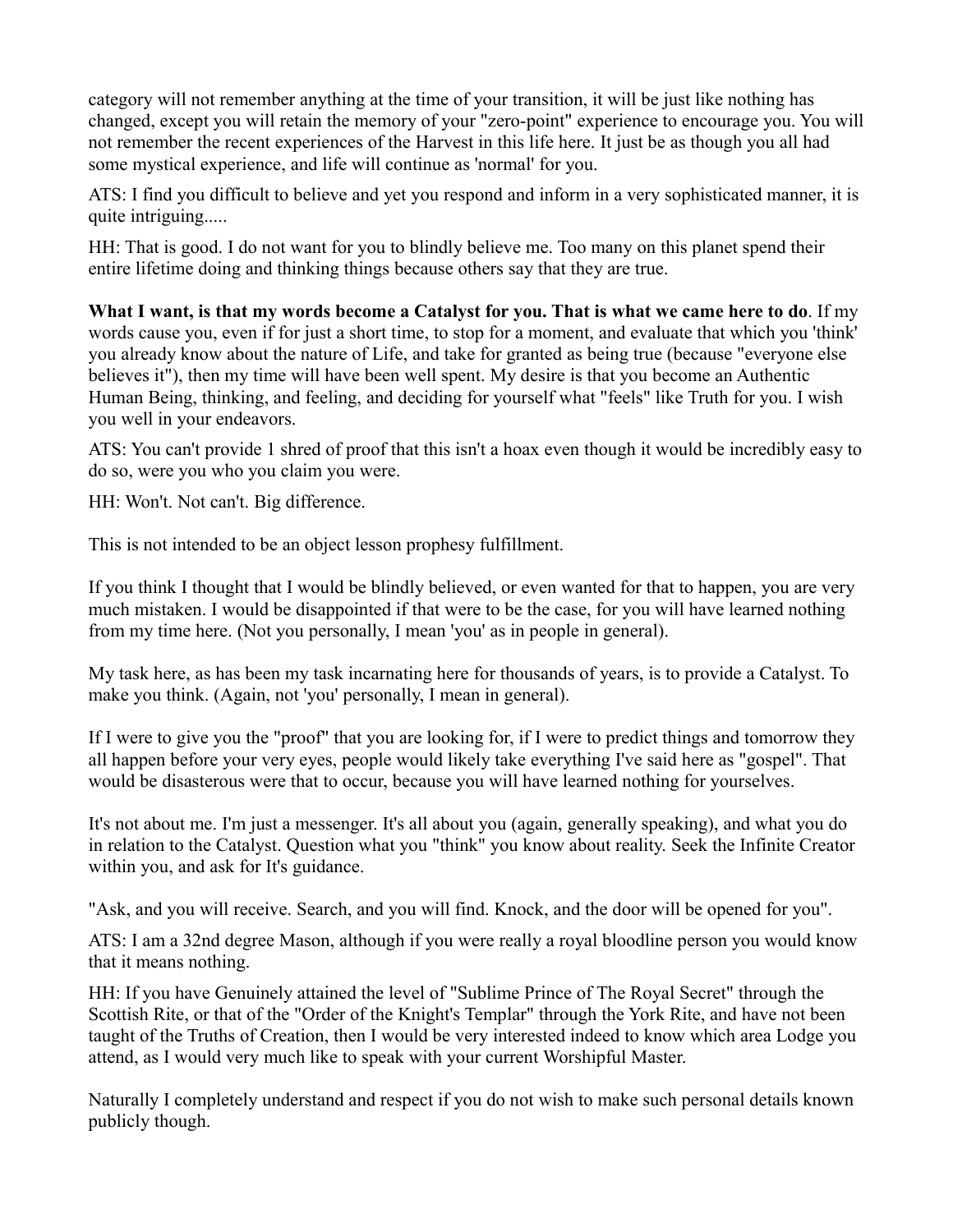Of course. what you said in another post about there only being three degrees is true, for those attending the Blue or Craft Lodges, though as you've stated that you are 32nd degree, I'm presuming you are either Scottish Rite, or the York Rite's equivalent.

I hope to be able to be present personally in the event that you are ever invited to progress beyond the 33rd Degree. I would like to be the one tasked with introducing you to Lucifer. I expect you will likely come back and say how there is no further progression beyond 33rd. Well, if you're lucky, there will be a nice surprise in store for you, somewhere down the line. I sincerely hope that make it that far.

ATS: That your repeating debunked conspiracy theory shows your just here to hoax.

HH: That word "debunked" always brings me a hearty laugh. Some people seem to think that throwing the word "debunked" around means that it really has been. The vast majority of "debunking" has more holes in it that the "conspiracy theories" it's meant to be silencing. Just enough of a "shell" to help those who really don't want the Truth to be True, to carry on believing that it's not, so they can replace their heads back into the sand for a while longer.

Anyway, I must press on with questions from those with open minds, I leave you with my regards, keep up your good work.

. . .

ATS: Over the course of my life I have occasionally resorted to [prayer](http://www.abovetopsecret.com/forum/thread402958/pg6#), some formal  $\&$  some not with truly astounding & nearly instant physical results. I've taken these results to heart as personal evidence that some higher force or forces can respond in a meaningful manner to at least me  $\&$  perhaps to anyone; Still, I don't rule out the possibility of coincidence. From your vantage point, would you please be gracious enough to shed light on this phenomena

HH: There is no such thing as coincidence. Nothing happens by chance.

# **Life is in a constant process of communication with us. Only mostly, people are too busy to notice.**

Our Infinite Creator longs to be close to us. In truth, he is closer than most would believe, they just don't notice him. As they pass him by on the street every day, when he gives them their change at the shop, when you tuck her into bed and give her a kiss goodnight, when you squash him as he's running up your bathroom wall toward his web. When there's no-one else in the room but 'you'.

The main reason people don't have their "prayers" answered, is because they do not really believe that they will. Don't have "faith" in our Infinite Creator, have Trust in him. **The most Powerful form of "prayer", is Thanksgiving. "For even before you ask, I have already given it unto you".** Thanksgiving, is knowing that our Infinite Creator has provided for you as he promised, and being thankful for that, even before you see the results. The more we trust in our Creator, the more results we get.

Life gives us what we expect we'll receive. (Because all thought is Creative). If we get up, and expect to have a bad day, more often than not, that's exactly what we'll get.

But remember, that it works both ways.

ATS: And this one would be the hoaxer's sock puppet (new name, all posts in this thread, acting as the coach for the OP), created to give him/her the aura of credibility.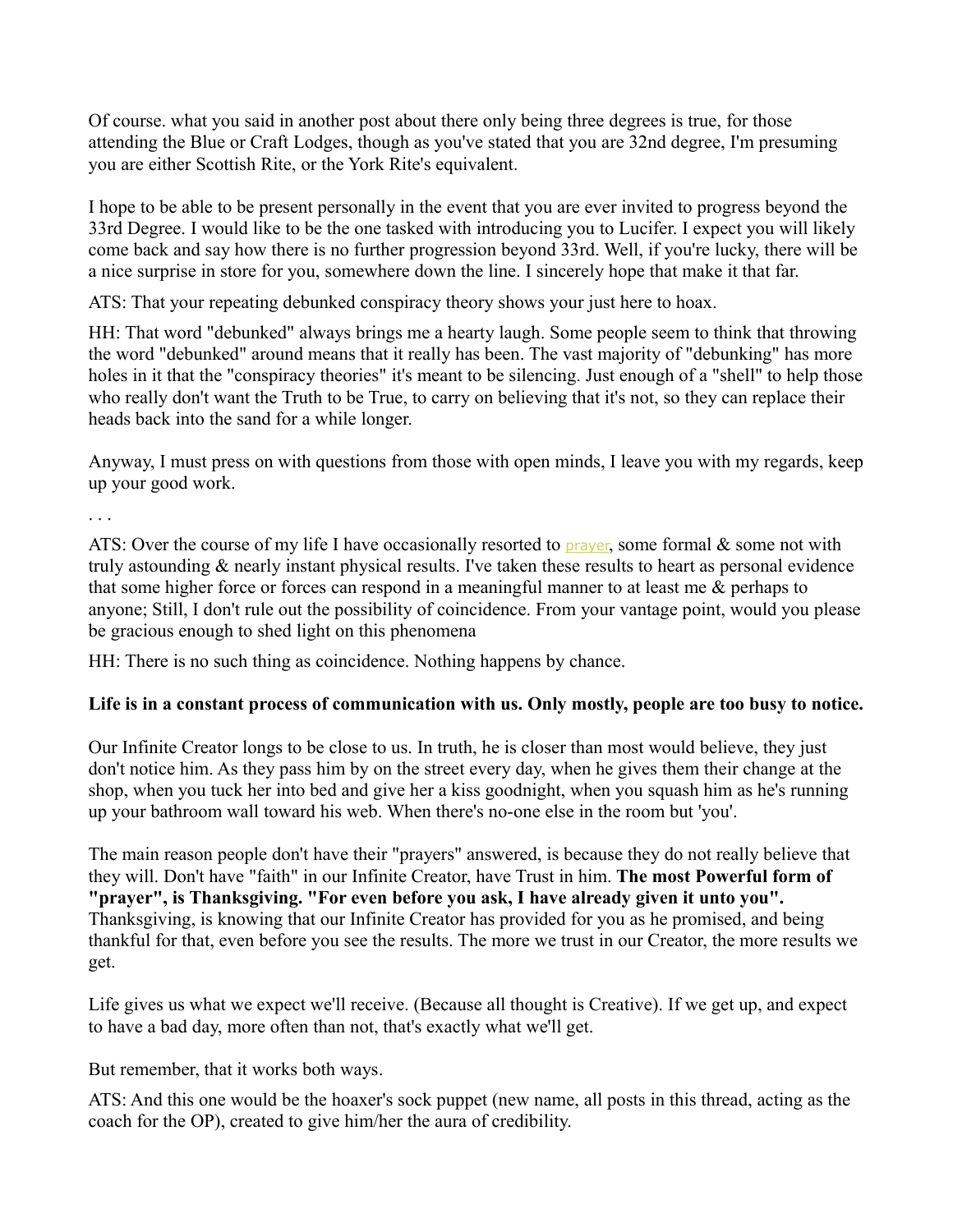HH: Oh dear. You really are desperately clutching at straws. Any Admin can have the power to see if I'm using multiple accounts. I would be more than happy for an Admin to say if I am. Because I am not. Two accounts will show for me. "Hidden-Hand", my first one that I never got the confirmation email for, and this one, "Hidden\_Hand", the one I did get the confirmation for.

My Infinite Creator gives me the only "credibility" that I need, or that I want, for that matter.

ATS: Hidden\_Hand, I've enjoyed reading your posts if for nothing then the unusual ( for ATS "whistleblowers" anyway ) fact that it isn't bullet holed with bad writing, grammer and typos. May I respectfully recomend that you choose another venue next time? ( I like ProjectCamelot myself ). In anycase I'm still reading with an open mind but sceptical mind.

HH: Thank you. We are aware of Project Camelot. They are doing some remarkable work. Though I was not aware they also have a forum, if that's what you are suggesting? Not really my area usually, dealing with the internet. In fact I rarely have time to even venture onto it. I have quite enjoyed this time of relating to others over "cyber-space".

Well, if you're game for an "assignment", or maybe someone else if you haven't the time, I would be happy for someone to collate this topic (minus the "interruptions") so that the message appears with just the actual flow of questions and answers, and post it there in one piece, if you so desire. As I mentioned before, I chose ATS as I was reliably informed that it is one of the forums with a higher rate of intelligence and reasoning amongst it's members. On the whole, from my experience here, I would tend to agree.

Though if you think it would be of value to Camelot, by all means you are most welcome to spread this message. The more people it can reach, the better.

ATS: I have very few dreams now a days, but I had one last night, and it urged me to pose a question to you. I find it amazing that out of all the topics the universe has to offer, it offers me this

HH: Nothing by chance sir, nothing by chance.

# **Dreams are a key method our Souls use to speak with us. The conscious mind is too busy and distracted most of the time, to hear what Spirit has to say. So It tends to use the subconscious instead.**

ATS: Hidden Hand, I have, for my whole life searched near and far for answers to questions.

When I read your words I am compelled from within to explore their complete meanings and truthfulness. I am forced to examine them to the fullest. And I am charged with comparing them to the truth within me.

HH: That is precisely that way it should be. Again, I would encourage you NOT to just blindly accept what I say as "the truth". It never was my intention that anyone should make such an error in judgment. That is not to say that my words are not True, but that one must weigh them up, meditate upon them, and decide for yourself in the light of your intuition and inner feelings, whether or not these words "feel" True for you.

ATS: Hidden Hand, my question I pose to you, with the greatest respect and humility, Who will you stand before when we are all called home?

HH: We shall stand as all shall, before our One Infinite Creator.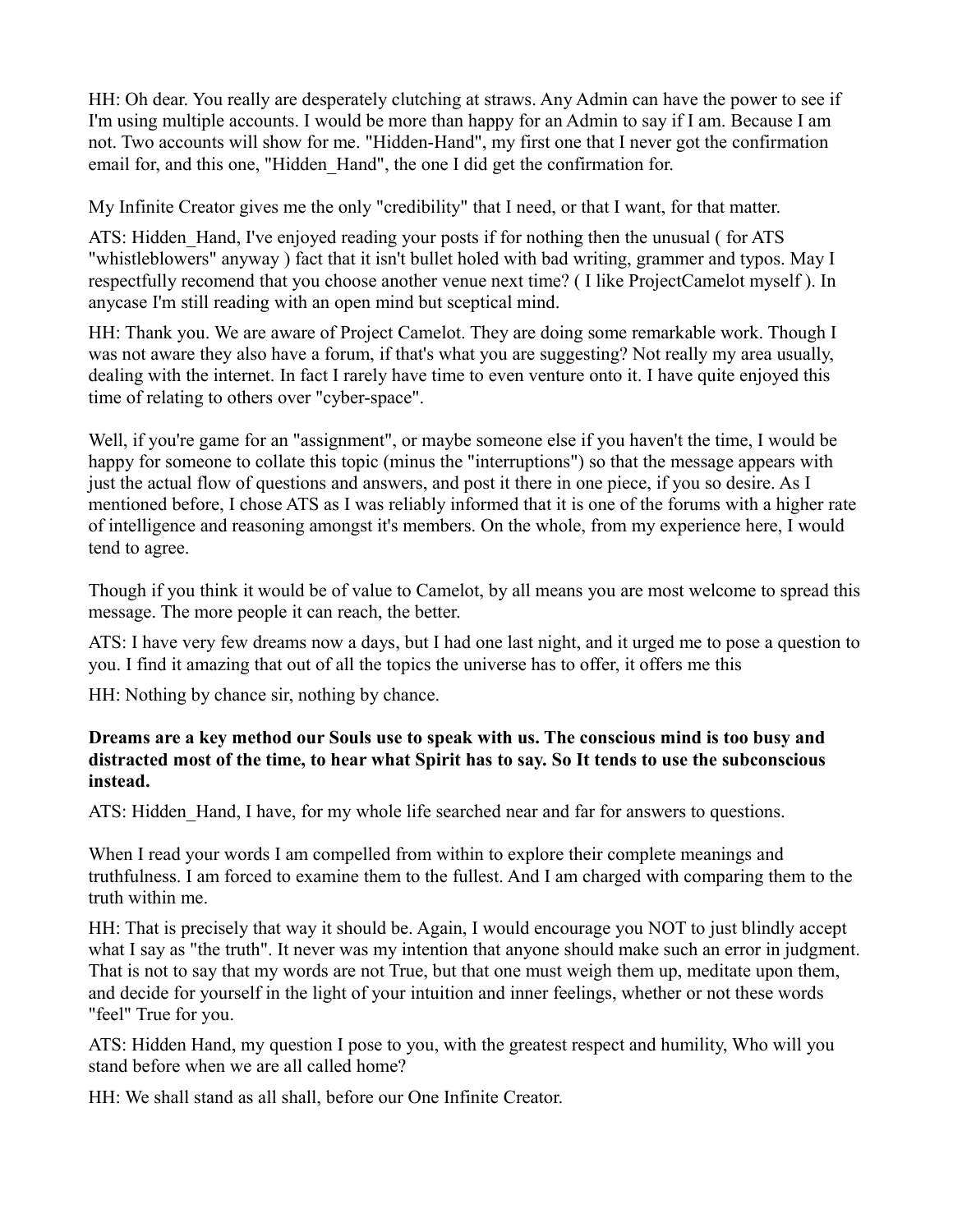We already know that which awaits us, in our coming 4th Density Negative Polarity world. **We shall have to experience the Negativity of our own creation, and know what it feels like. We shall have to work off the Karmic effect of our actions**. But at the same time, knowing that this is a beautiful and intricate game that we are all co-creating here together, we also know that we shall be rewarded with a hearty "thank you" and "job well done", for the Sacrifice we have made, in bringing this Negative Polarity into your Game for you, that you may use it wisely, to see that which you are not.

Thank you for your questions, we wish you all the very best, and ask our Infinite Creator to bless your path.

ATS: As you will be leaving us this Friday I would be interested in finding verification for other possible sources of information for this knowledge. You have mentioned the "RA" chanelings, but I also see similarities in three other sources which have been discussed in this and other forums on the internet. I would appreciate your evaluation of the information coming from these sources in the light of your messages. They are ACIM (A course in Miracles, alledgedled channeled by the Christos), The Edgar Cayce Material (In which the RA entity may have played a part), and the "Terra Papers". Can those of us seeking to continue our understanding of these matters find anything of use from these sources?

HH: ACIM has some core truths within it, mainly along the lines of the Law of Radiation and Attraction, but it is also littered with inaccuracies.

I am not aware of "the Terra Papers".

**Edgar Cayce's work is significant.** There are many distortions within it, but for ones who are of a discerning mind, there is much strong meat to be ingested from it's reading. Keep an open mind, but weigh it all up (as you should any philosophy that you allow to enter into the sacred space of your mind) and take the Truths that resonate with you.

ATS: Also you mentioned 2 prior contacts (1999 and 2003) can you shed some more light and specifics on those sources as I assume they are not to be considered privileged to those who ask?

HH: Unfortunately that is beyond my remit. The 2003 material was removed by the Admins of the site it was shared at as they felt it was "causing too much controversy", and the 1999 material was not released for the same reasons as that which I am sharing here. There was much Truth within it, but our goals have changed in many ways since that time, and it would be misleading for me to point you in it's direction now, in fact I have been specifically instructed by my own upline not to do so. I am sorry.

ATS: Thank you for your assistance,

# Namasté

HH: You are welcome. That is a wonderful word to have ended your communication with.

If one would genuinely live by it's essence, "to recognize and honour the divine spark within each of us" we would be in for a massively Positive Harvest.

Namasté to you too. We ask that our One Infinite Creator blesses you, and guides your path.

ATS: I wonder if Hidden\_Hand has read something called The Law of One. I've only picked through it (having just stumbled on it after reading these posts)...but it reads remarkably similar to H\_H's responses here.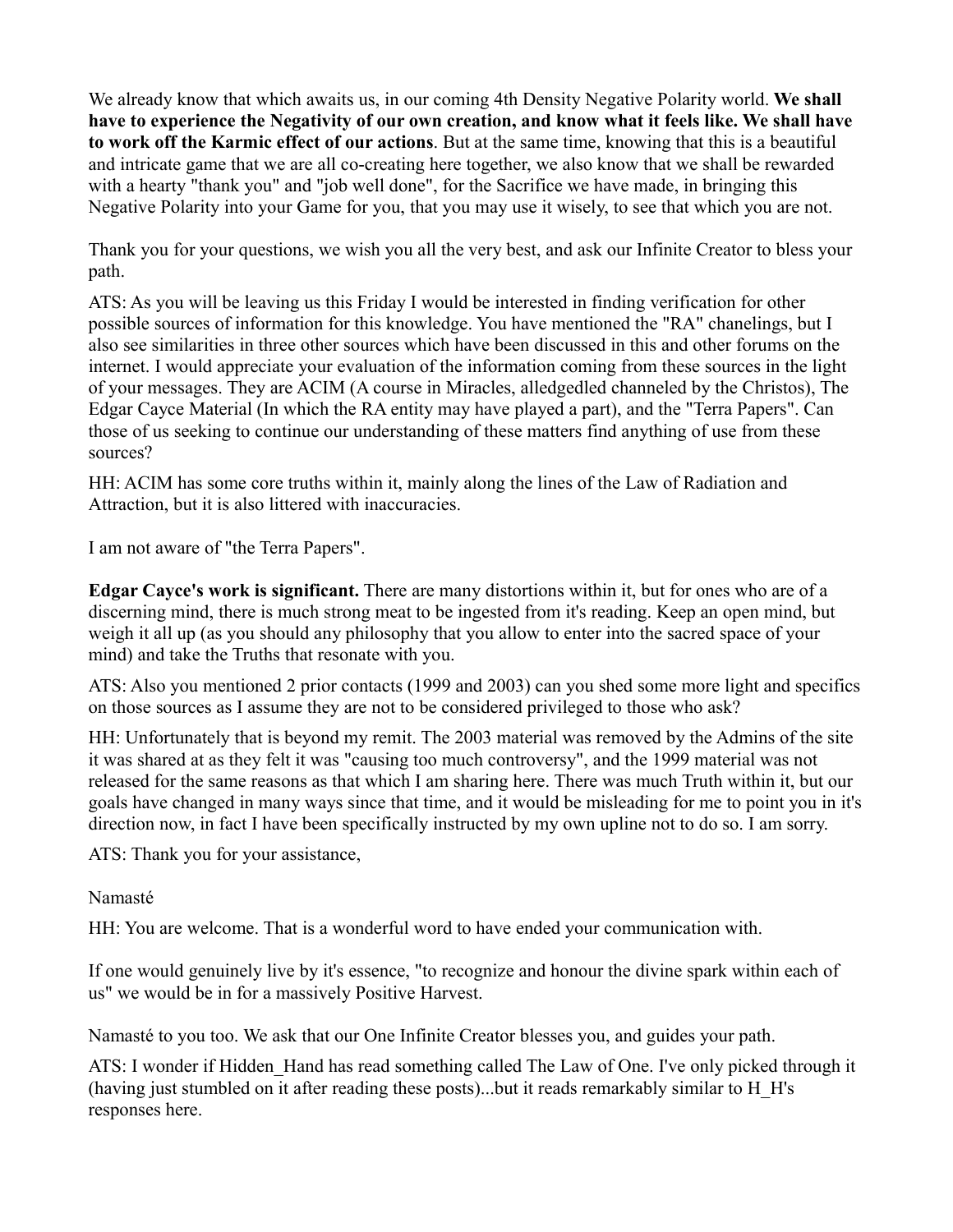# [www.lawofone.info](http://www.lawofone.info/) ...

So is this the hoax source, or is that book instead the "truth?" Maybe H\_H could respond...?

HH: I have already made reference to this (The Ra material) earlier in the topic.

As I stated then, yes, it is the most accurate public information available in this world currently, and I strongly recommend it's reading, to anyone with an enquiring mind.

I read some, but not all of the books when they first came out, some 25 years or so ago, and it is very similar to the knowledge my Family has, and have passed down for many many generations.

It is approximately 85-90% accurate. The inaccuracies occurred when the channel was weak, and were not intentional. **We know Ra (the entity) very well, and are happy that they are even now still working here on this planet "behind the scenes" to prepare for the Great Harvest.**

I think I'm up to date with your questions now, if I have missed any (that are not unimportant ones, such as what car I drive for example), then please let me know.

We have two sessions left together, and then I must take my leave. Will look forward to seeing you tomorrow.

# Fourth Session:

HH: Ok, as I stated, unfortunately my remaining time is shorter than planned. This was unforeseen and unavoidable. I will not have sufficient time to answer all of your questions, so I will for the most part, focus my remaining time with you, upon responding to those questions that I feel to be from the heart, ones asked by those who are genuinely looking to take something away with them of import from our discourse here together. My second focus will be upon answering other intelligent or insightful questions that can be used to further develop our discourse. I desire to impart as much as I am able with you, in the short time we have left. I will also, as far as possible, answer other questions that I feel are important in the grand scheme of things, meaning that even if the question seems to be from someone more intent on finding things to "debunk", if that question ultimately still serves a greater purpose, I will do my best to reply.

Please bear in mind, that in light of the above, many of my answers will need to exercise more brevity that I would ideally like, though this is necessary, to respond to as many of you as I can..

Without further delay, I shall continue with our discourse:

ATS: Do you know me? Do you know who i'm? What part do i play in all this? When will i awake? Will i awake? Should i awake? I feel it in me, but i'm afraid to let it out? Help me!

HH: Do I "know" you, as the individuated human expression typing to me over cyberspace? No, I do not.

What part do you play in all this?

What part do you want to play? The choice, as always, is entirely yours. Whether you are consciously aware of it or not, you are co-creating the storyline on this planet. My advice, would be to do so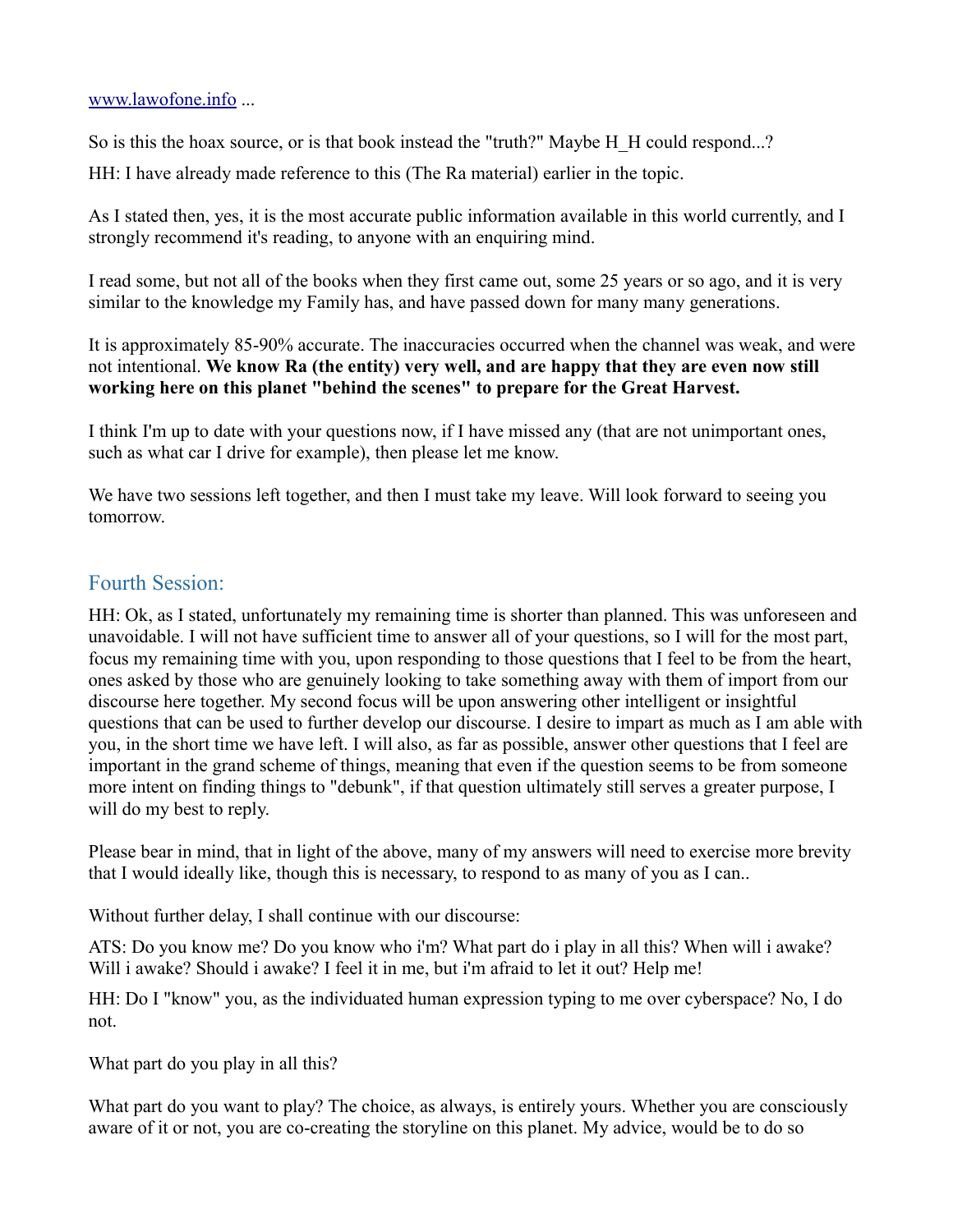consciously.

When will you awake?

When do you want to awake? Do you want to awake at all? If your answer to this question is "yes", then use the Catalyst and tools we have provided for you. I have made many subtle, not so subtle, and even overtly blatant statements within this topic, as to how you may choose to do this.

"I feel it in me, but i'm afraid to let it out? Help me!"

Why are you afraid? Do not reply to that question, but rather, ask it to yourself, during your quiet time, where you work upon yourself. **You do work upon yourself, don't you? If not, now would be a good time to start. Sit in silence. Switch off all non essential electrical appliances. Eg; leaving the refrigerator on, would probably be a good idea. (The electromagnetic field they create disturbs your brainwave patterns, and makes it difficult for your mind to achieve the deeper alpha and theta states conducive with relaxing deeply and hearing your inner voice).**

**Ask your Infinite Creator to help you. Thank her, because you know that he will.**

Be honest with yourself. Why are you afraid? Remember that this is a Game that you are playing, and that it is not Reality. **When you find, and come to know your Creator living within you, you will know that there is nothing to fear.**

Be the strong and courageous Soul that deep down, you know yourself to be. Do not hide your Inner Light. Trust yourself, and shine your light into the darkness.

We ask our One Infinite Creator to guide you, and illuminate your path.

ATS: Are the PTB [**Powers That Be,** *Wes Penre's comment*] focusing on creating a negative point in the universe to upset the balance of our universe?

 $HH: No$ 

# ATS: **Was the 911 ritual the creation of a star gate?**

# HH: **No, it was a Ritual Human Sacrifice. That, and the obvious catalyst for the so called "War on Terror".**

ATS: So could the predictions of federation of light's "Goodchild" could have been true in a sense instead of a UFO or our understanding of a UFO could be light bearers influencing mankind ascend / descend to a higher/lower vibration status?

HH: She has a good heart. She just tuned into the "wrong channel" and listened to the wrong programme. I mentioned before, that if one does not exercise the appropriate protection, and discernment, what was initially a positive channel can very easily become unknowingly corrupted by a negative one. When they start giving you dates and times, you know that something is amiss. **Giving dates and times that are not going to come to pass, succeeds in putting out the Light of the 'channeller's message, by destroying the credibility of the messenger.**

ATS: Is the creation of fear, terror, horror and suffering by your kind to create loosh emotions for feeding at the time of harvest?

HH: No.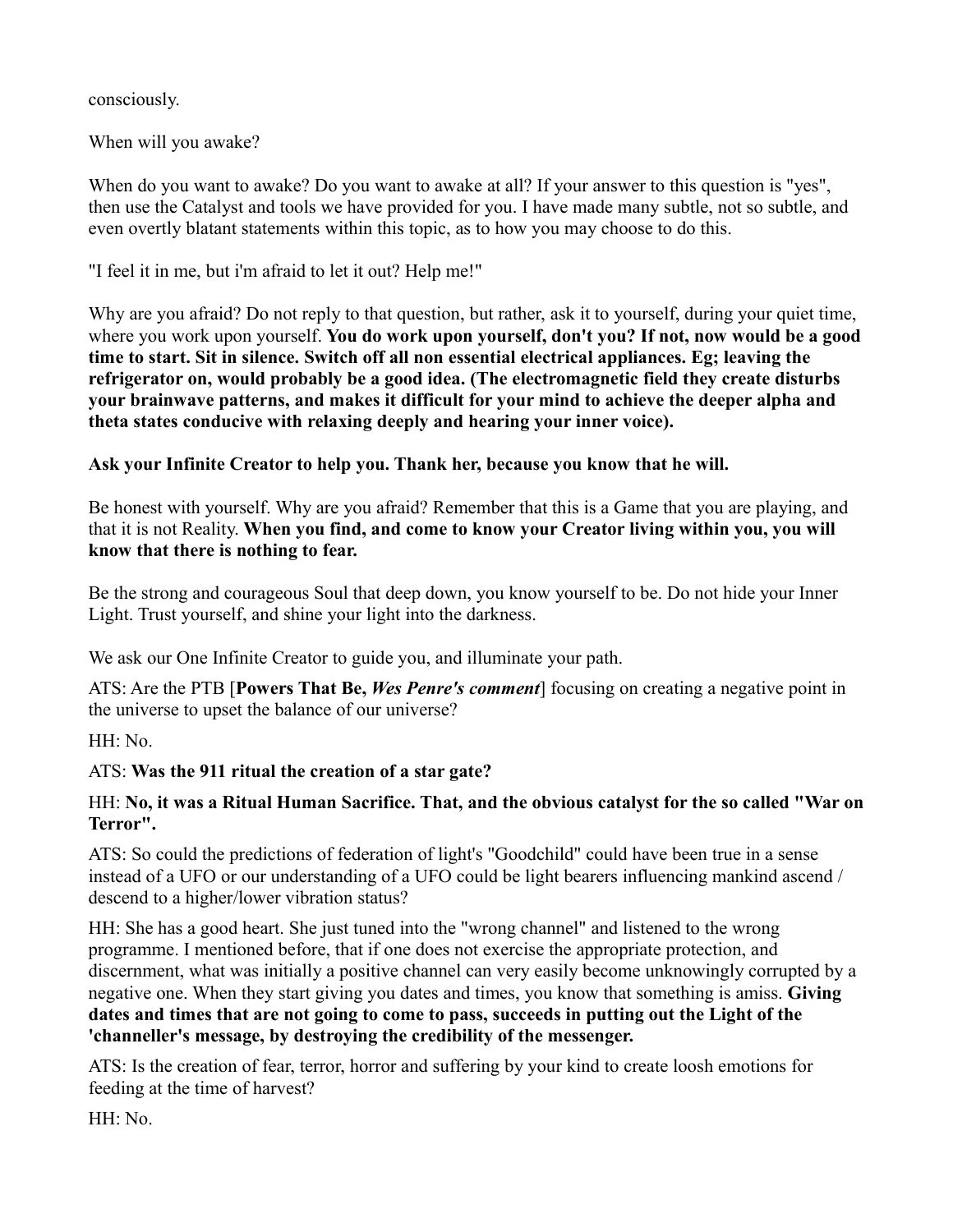ATS: Are the bloodlines that have been infused with the ancient wisdoms trying to become god's themselves?

HH: There is no need to try. Humanity needs to grow beyond the stagnating concept of "gods". The idea of "god" takes the Power out of your own hands, and places it upon some shadowy unknown figure, somewhere "out there". In other words, outside of yourself. Instead of "god", see "Creator".

So, there is no need to "try".

We already are Creators. And so are you. The only question is, will you Create Consciously, or subconsciously?

ATS: What is 11.11?

HH: Think of it as an alarm clock. What are alarm clocks for?

ATS: Please explain how new born babies are infused with spirits after birth.

HH: They are not. A Soul enters into It's physical container usually long before the birthing process, sometimes later, but still before the actual birth..

ATS: Does a website like this serve the purpose of negative generating?

HH: That depends upon how you use it. It has the potential to be either negative or positive.

It is up to you how you use the potential.

ATS: What is wrong with having an ego and why do the new age religions try to suppress the ego? Without an ego is seems as though one can't ponder his own existence. Or in fact learn from the wealth of knowledge that we are searching for in making mistakes and correcting those mistakes.

HH: There is nothing "wrong" with having an ego.

Your ego is an excellent and invaluable tool. Yet, as with any tool, if you do not have it under control, it carries the potential to become dangerous, and do you and others much harm.

ATS: H.H., strangely, my concern is that I will be recycled back onto the wheel of life and be reborn with a new brain and lose everything I have so arduously learned in this life time.

HH: **Your Soul remembers everything you've ever experienced**. The only reason you don't remember it all now, is due to what we term the "veil of forgetfulness". **If you came into each new incarnation with access to your Soul memory, there's no point in your coming into space/time**. It would be like playing a computer game with all the cheats. You wouldn't learn anything, and it takes the fun out of playing the game. Remember that this current physical body you carry around with you, is not who you are. It's just the vessel for your essence. Who you are, is Real, and cannot be destroyed. You will retain all your memories of this life experience once you pass onto the realm of time/space, or that which some call "Heaven". **space/time is illusion, time/space is Real**. That Infinite Being living within and around your "body", namely your Soul, is who you really are. The part of you that thinks, and feels, and loves. It will always be a part of you.

ATS: My dream is to be a master such as yourself.

HH: I am not a Master. I am a growing and evolving Soul, just as you are. We're just at different stages of our development. You will get to where you desire to be. It takes time and patience. Be sure to make time to enjoy the journey.

ATS: I endeavor each day to master myself and change. To develop a mind that has mastery over my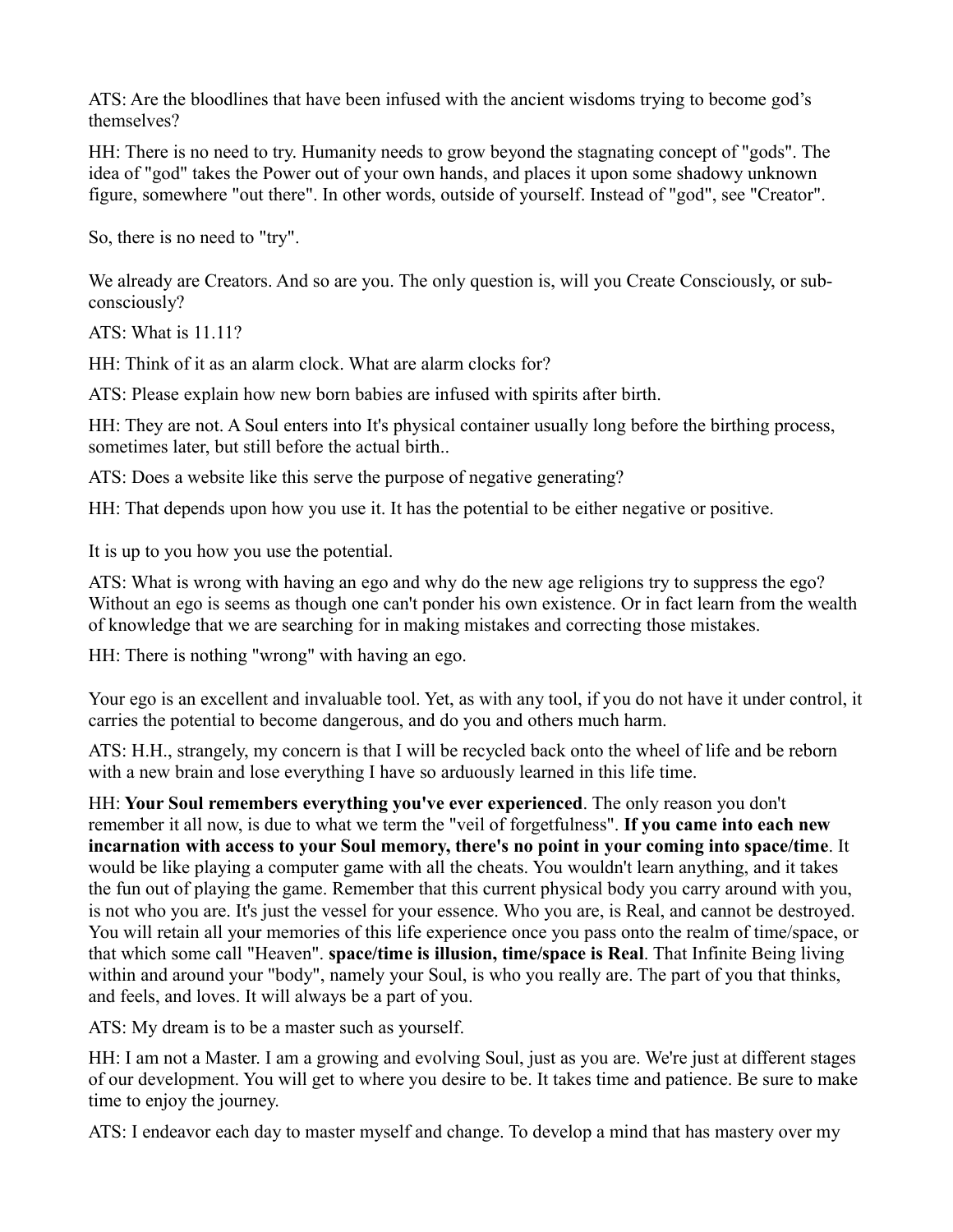body. I feel I have come so far in this life time and yet not far enough.

HH: You are on the right path, in that you are consciously choosing to work upon yourself. Many there are in this world, who are not even aware of such a concept. Remember though, that it is not only the mind you must develop, but also your Soul. Work with your feelings as well as your thoughts. **Cultivate Compassion (as that is the main thing you will begin working with in 4th Density). See yourself within all "others", and treat "others" as you would like to be treated yourself.** Then remember this one crucial thing:

There are no "others".

ATS: My dream is to one day personally meet great masters like yourself and learn what you know.

HH: Then here is what you must do:

Go and find yourself a mirror. Gaze deeply into it, and then say this magic word:

"Hello".

And you will indeed meet with us, back stage, once the game is over. When you see us "out of costume" you will recognize us as your age old friends.

ATS: Thank you for coming here and sharing your vast knowledge of the universe. I have much to ponder.

HH: You are welcome. Thank you for your questions. I feel the desire within you to progress. You have it Within yourSelf, to be all that you wish to become, and much more that you cannot yet even imagine.

We look forward to sitting down for a good old reminisce with you on the other side. In the meantime, keep Trusting in, and working upon yourself, and live each moment in Thanksgiving, to our One Infinite Creator.

May our Infinite Creator bless and guide your path.

ATS: Honored sir (or madam)

I wish to be the one to bring a new planetary energy system to the world. As it is assumed that the "families" have great knowledge, I humbly request access to this small bit of needed information.

A U2U message to set up a more secure route of communication would be splendid, I presume.

I am aware I can never be a "member", but "acolyte" would suffice.

I am also aware a trade off would be in the offing, and discussions of such would be held with respect, though not with guaranteed acceptance.

I await your reply.

HH: I am sorry, that this is not possible. One is Born into the Family, and raised in a very specific and rigorous way, which engenders unwavering Loyalty. No matter how keen and sincere one may be to "join" us, we can only place our trust in those raised in our ways. **I would not wish the conditioning process we go through on anyone, it can be grueling at times, and it is too late to begin the process once childhood has passed.**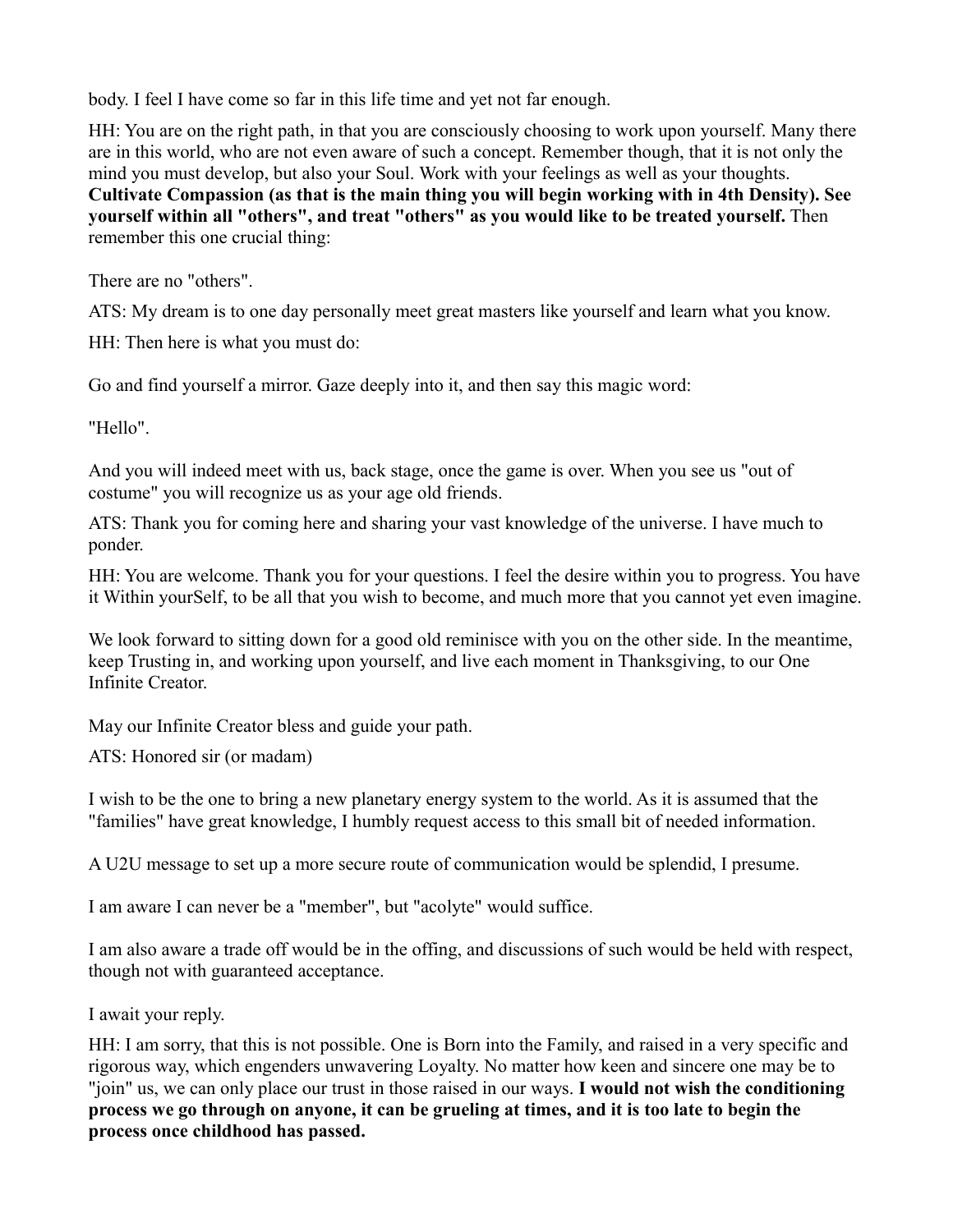As for further communication, unfortunately this is also not possible or allowable for me.

I have given as much information as is permissible for me, during this discourse. There are many informational "gems" within these pages, for those who truly seek to develop themselves. Some are obvious, others are more subtle and multi-layered. Take them "within", and ask your Infinite Creator to bring you insight.

We wish you well upon your journey, and look forward to seeing you at the "aftershow" party.

ATS: I'm still not clear on what this harvest is. A "harvest" means to reap what has been sown - by you!

HH: Not by us. We did not sow, our Infinite Creator did. We do not reap, our Infinite Creator does.

We help to prepare the Harvest, by separating the wheat from the chaff, for want of a more eloquent metaphor.

ATS: Will it be an instantaneous change, of which there will no longer exist the physical realm as we currently know it to be and are experiencing as an "illusion"?

HH: I have already covered this elsewhere in the topic. I would encourage you to read through again, and find the information I have already presented on how the Harvest will occur, and what the different variations of experience will be.

ATS: Thank you for answering my previous questions. I have some more, if that's ok?

1. How can karma be overcome, if at all? Is there an end to the karmic cycle?

2. Is time really as we perceive it, or is it another 3D illusion?

3. Are your family members born with the knowledge of what they are and where they're from? If not, and it's all taught and passed down, have you ever doubted or questioned any of it?

Thanks.

HH: You are welcome.

1). No, **Karma cannot be 'overcome', it must be 'worked off'**. In other words, if you've hurt someone, be it physically, emotionally, or however else, you will have to, at some future point, experience what that felt like for them. **The Law of Karmic Effect is not a 'punishment', it is a tool of learning**, which is set in place to promote personal growth and development. If you have to feel the consequences of your actions, there is a higher likelihood of your choosing a different course, the next time around. It is also important to hold in mind that it works both ways. Seek therefore to ensure that the effect of your presence upon those 'others' whom you encounter upon your journey, are positive and beneficial.

1b). **A Karmic Cycle is brought to completion once you have learned the lessons intended for you from it. If you keep repeating the same mistakes, you'll keep cycling until such a time as you get the message, and break the cycle. But yes, ultimately, all of us will learn that which we need to learn, and all of us will find our way Home. For some, it just takes longer than others.**

2). **Linear time is** more accurately described as **an intentional fabrication**. The **true nature of time, is cyclical**. Though, remember also, that **even cyclical time, is part of Creation, and Creation, beautiful as it may be, is also an Illusion, or more accurately, a Thought-Form of our Infinite**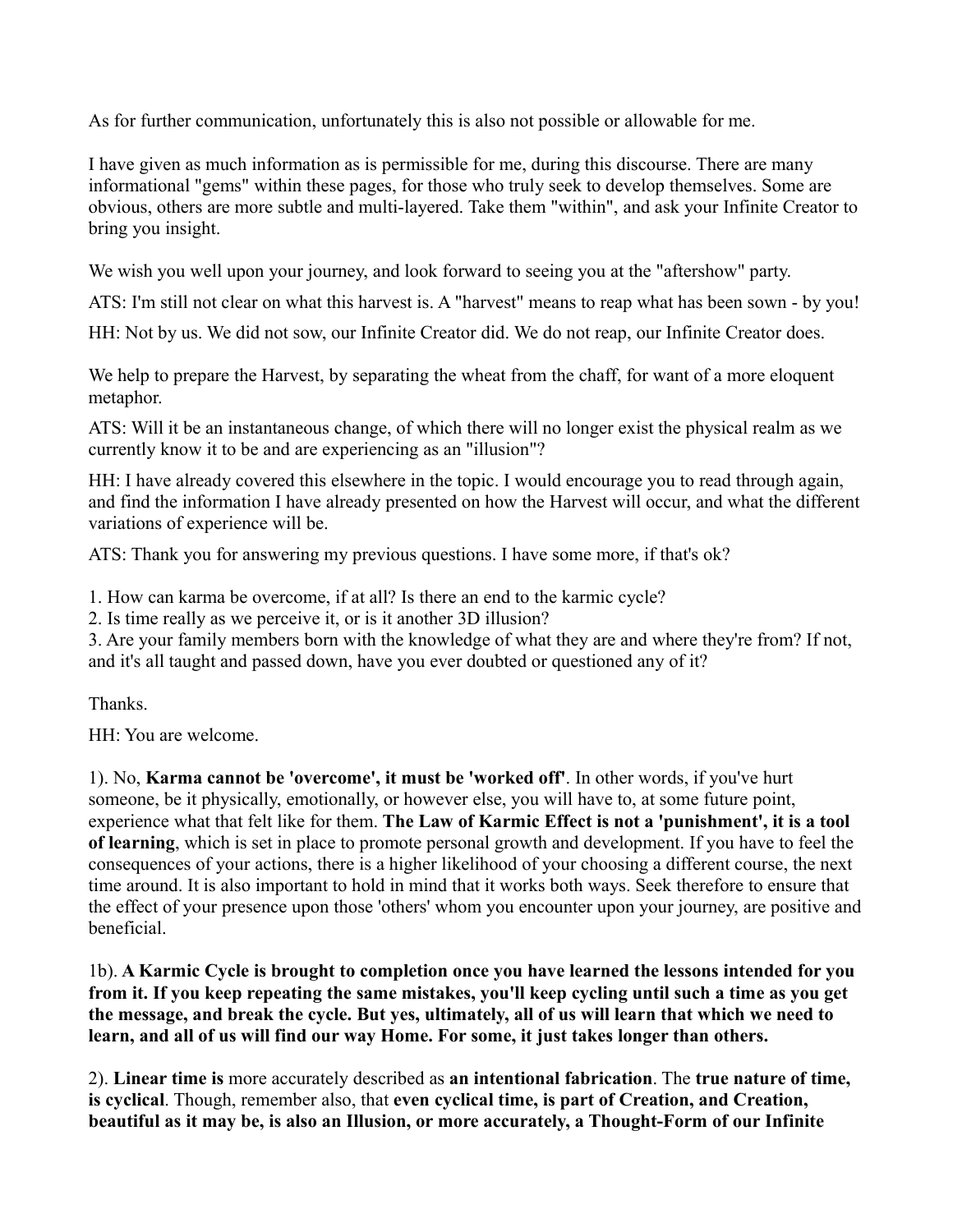# **Creator. Creation is not Real, but the Creator and Co-Creators of it, are**.

3). This is an excellent question. I will devote some time to it:

Firstly, there is a distinction to be made. **When I speak of Family in this particular reply, I am referring to the Power lines, ie; those that do not originate from this planet**. The bloodlines that you know of, whilst they are a part of our extended Family, are not born with the same extent of (Spiritual/Esoteric) Power that we are, and in this response, I am referring to our True and Pure Family. We are not born with the same veil of forgetfulness as you are. The veil is still in place, but would be most accurately described as being somewhat "thinner". We see the "invisible" connections of life which are hidden from you, because **we retain access to more than just the 3rd Density perspective**. Not dissimilar to the manner in which some people can see what you call auras. This is because **you are working your way up, whereas we have chosen to step down, in order to help you**. We could not do this as successfully if we had to forget all that we have learned. In other words, to you, everything "appears" as being "separate". We see that this is not the case. **We do not have 'direct' Soul Memory, as in the manner that you remember what you did yesterday, but we may access any portion of our Soul memory we so chose when we focus upon it, often in a meditative state**. Personally, my experiences are different again, in other ways, due to my specialty in the Spiritual disciplines. But I will go into that in more detail later, in response to another question.

Yes, information is indeed passed down, though unlike for yourselves, any one of us may, with some effort, check the validity of that information from our Personal and Group Soul Memory. basically, where you see yourselves as "separate" human beings, we see and Know, that we are One.

ATS: Then I am glad I picked up on that particular point. I found it to be a real ray of light. Though, I'm unsure what to do with it. This information feels as though it should comfort me, and yet it's difficult to feel comfortable knowing that 'evil', in part, makes us who we are. But thank you nonetheless.

HH: **"Evil" is Not who you are. It is part of the complex series of illusions, that you use in 3rd Density, to show you who you are not.** The further up through the Densities you work, the less Polarity plays an important part in the game. **The Sixth Density, the Density of Unity, is the last level that Polarity is a factor, but even then, it factors in a very different way. Instead of balancing Positive / Negative, you will be balancing Love / Light, Compassion / Wisdom.**

ATS: True, and I'm glad you pointed that out to me. I think what I really meant when I said you are "alleviated" is that your very essence is not 'evil' or corrupt. And this alleviates you from my perspective because I'd forged an idea of the ruling elite as being comprised of terminally corrupted souls.

HH: No Soul is terminally corrupted. Every Soul is a beautiful individuated portion of our One Infinite Creator. Souls play characters in the Game of Incarnation. Souls can play some really mean and nasty characters, but underneath the disguise, they will always be beautiful. Remember this, everytime one of these beautiful Souls 'mistreats' you as a part of their storyline. They're just playing their part, like any good actor does whilst on stage. Be thankful to them for their Sacrifice, and learn the lessons they are bringing to you.

ATS: You say we all mingle between incarnations but I suspect the nature of our perception and interaction in that realm is not comparable to our Earthly methods of interaction and therefore, as a united entity there'll be no independent 'laughter' . I have a few (what I feel are probably final) questions for you:

HH: Not so. **Think in terms of individuated Souls, who can see and understand that they are not separate, but interconnected. It is an illusion, that "space" is "empty". You will still interact as**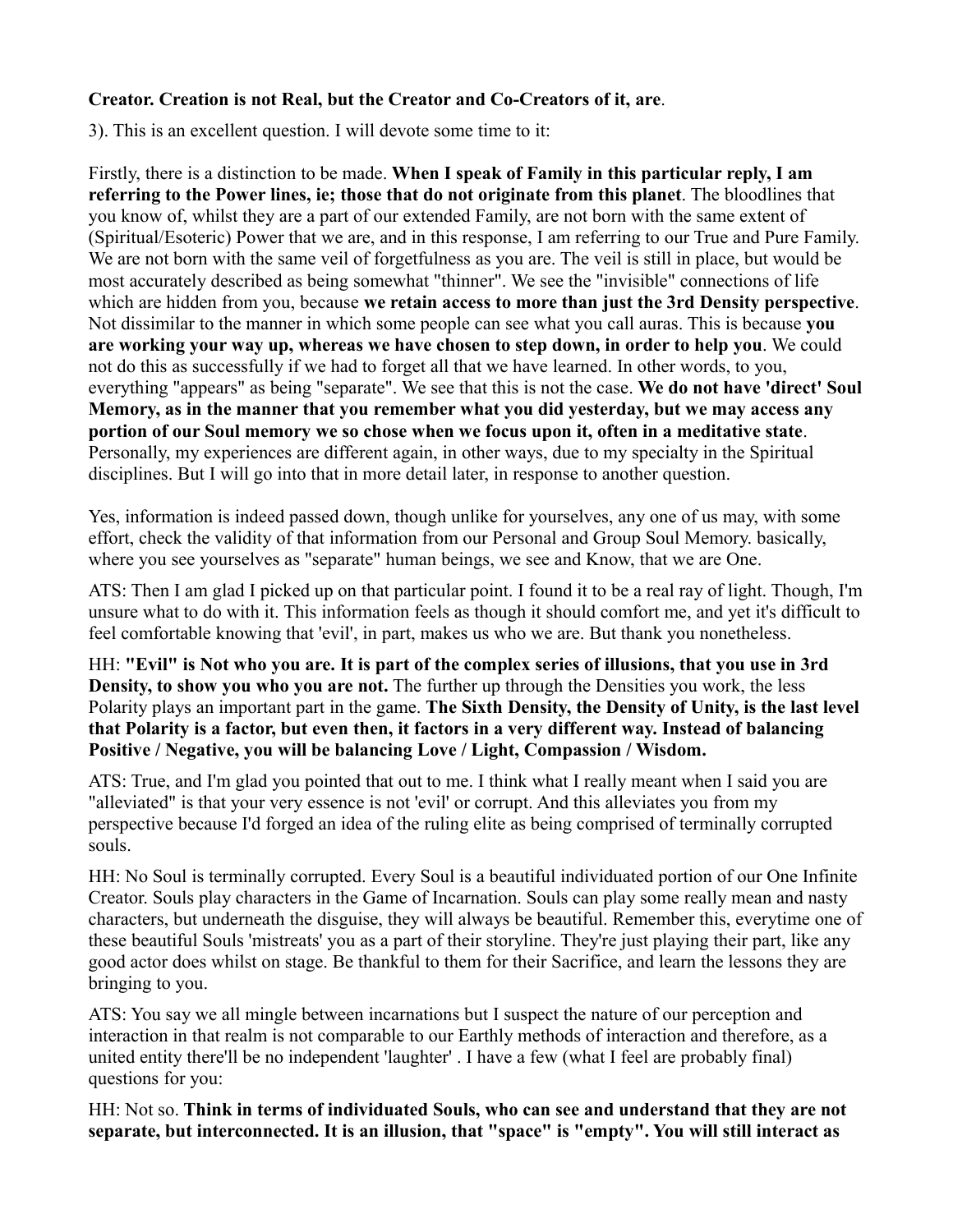# **an individual, yet at the same time, you will see how we are all One. It is difficult to explain in a way that makes 3rd Density sense. We just do not have the words or concepts to describe it.**

## **We no longer need words where we are going.**

ATS: 1) How do you know all this? And I really mean KNOW. Clearly you have been taught in great depth about the nature of existence. But how do you know this first hand? How is it more than faith for you? Have you been able to avoid 'forgetting' upon reincarnation?

HH: I have made reference to this, in my answer to the previous poster.

ATS: 2) You seem to be suggesting that your methods of physical enslavement are intended to force us into spiritual awakening. But if that is so, why are methods of spiritual suppression used against the general populace (chemicals, organised religion, sociological)? I understand why you obstruct our material lives but not why you obstruct our spiritual development.

## HH: **Think of it as a "test".**

Have you ever noticed, how just when you 'think' you've found something that really "feels" like Truth for you, something will come along to make you doubt it? To make you doubt the truth, and in so doing, to also doubt yourself in believing it?

It happens all the time, in fact, almost every time you have some new revelation that gets you all excited. And it happens, quite by design. You cannot see this however, as it's happening beyond 3rd Density comprehension, in a realm where everything can be seen as adjoining and relating to everything else. Syncronicity. All a magical part of our Infinite Creator's ingenously Creative mind, and excellent sense of humour and irony.

Can you see how the "test" works?

**Just when you find something that you've weighed up and dissected with your discernment, and decided to integrate it into your concept of "Truth", along comes the challenge to your newfound beliefs. Usually in the form of an event, or something that 'others' may say to disuede you.**

**Your Spiritual development, like all other aspects of your progression, is something that you have to work for. How do you know if your newly discovered 'truth' is really True, if you're never tested on it.**

**The test, is this:**

**In the face of a challenge, who do you trust?**

**Do you trust what the "outside world" is showing you?**

# **Or, do you hold fast to that which "feels" like Truth, deep within you?**

That is something you can only answer for yourself.

I am sorry I do not have the time left to respond to all of your questions, so I selected the ones I felt to be the most important.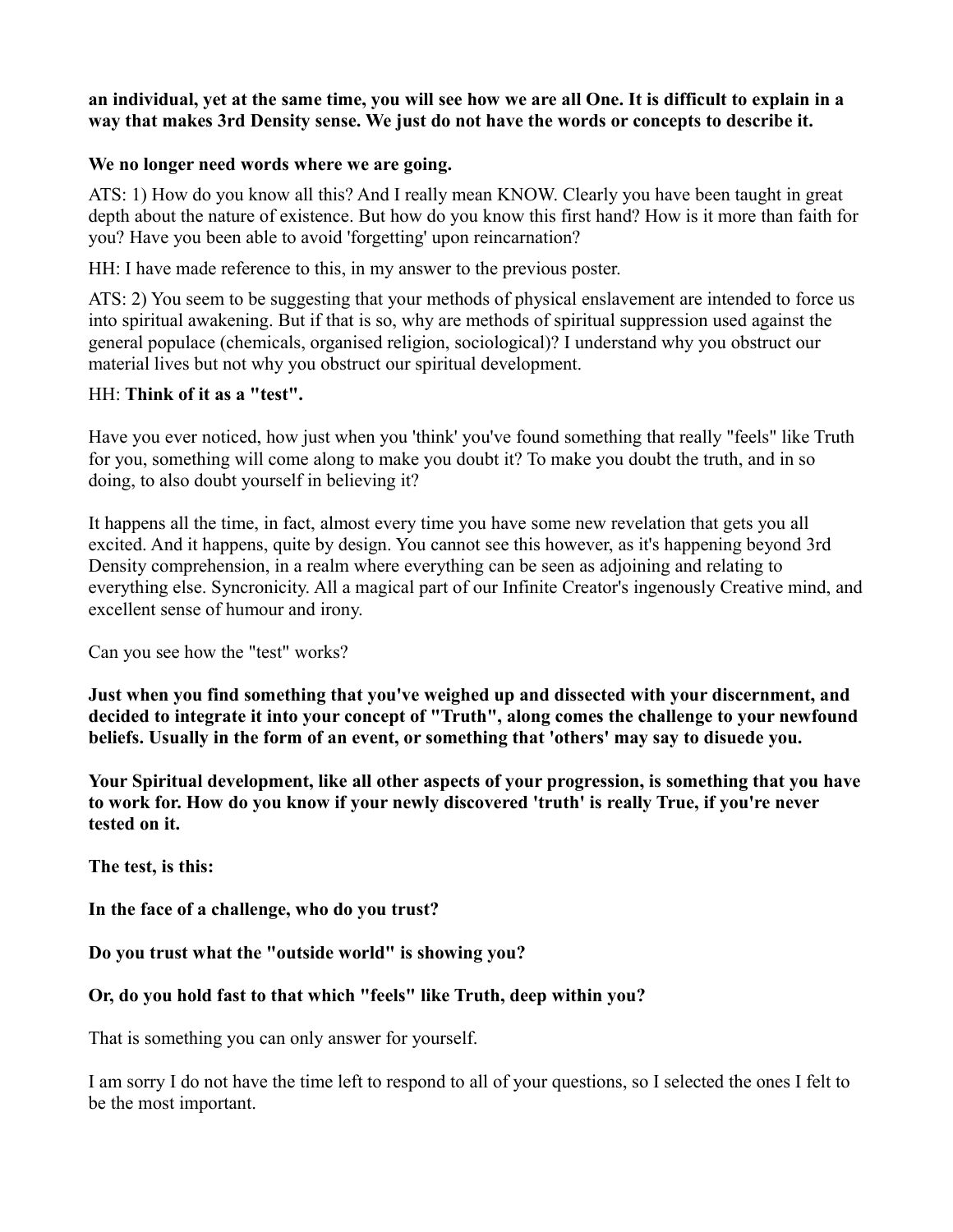I have enjoyed our communication Cythraul, and am happy to have made your aquaintance.

Well, I must press on with more questions. I ask that our Infinite Creator bless and guide you on your path, and give you the Courage of your convictions.

Be well friend, I look forward to meeting up with you when we've completed the game.

ATS: I have one more question for you if i may.

What question has not been asked as of yet that is most important for us to know if any? And if there is any would you consider it asked now? Not sure if this one does any good but it stuck in my mind last night.

HH: An excellent, and incisive question to ask.

I think what I shall do, is to save this question, for the very end of our discourse.

It will be an effective way to bring our time together to a close.

ATS: Hidden\_Hand, I know you're trying to focus on spiritual questions and questions about the density shift. But if you could detract for a moment to answer my questions about shape shifting I'd appreciate it.

HH: I will, but must be very brief, I am sorry.

# **Shapeshifting is not a "natural" phenomenon. "Shapeshifting" creatures / races do not exist, at least certainly not in any realm, Galaxy or Density we have ever experienced.**

#### **However, there are certain Rituals that when engaged in, enables this to take place.**

It has to do with the fact that the body, as is true of all physical things, is not really solid. Sure, it looks and feels as if it is, but in actuality, all matter is composed of atomic and sub-atomic particles of Light, within molecules and compounds. As I say, I'm being brief through necessity, and don't have time to go into the science.

# **There are certain Rituals which when undertaken, allow for a range of 'manipulations' of the socalled 'solid' bodily mass to take place. I have seen some grotesque images in my time, which I really prefer not to dwell upon.**

I trust that even if in some small way, this will have answered your query.

And this next question, I will have to finish on for tonight. I have somewhere I must be.

ATS: H<sub>H</sub>, I wish to thank you for your enlightening words. It has been an utmost pleasure of mine to read what you have spoken.

I do however have a couple of questions..

As I look into myself, I see (feel) as though I am an old soul who has learned many things and possibilities, how are we to know how far along we have come in regards to obtaining a higher spiritual being during the coming Harvest?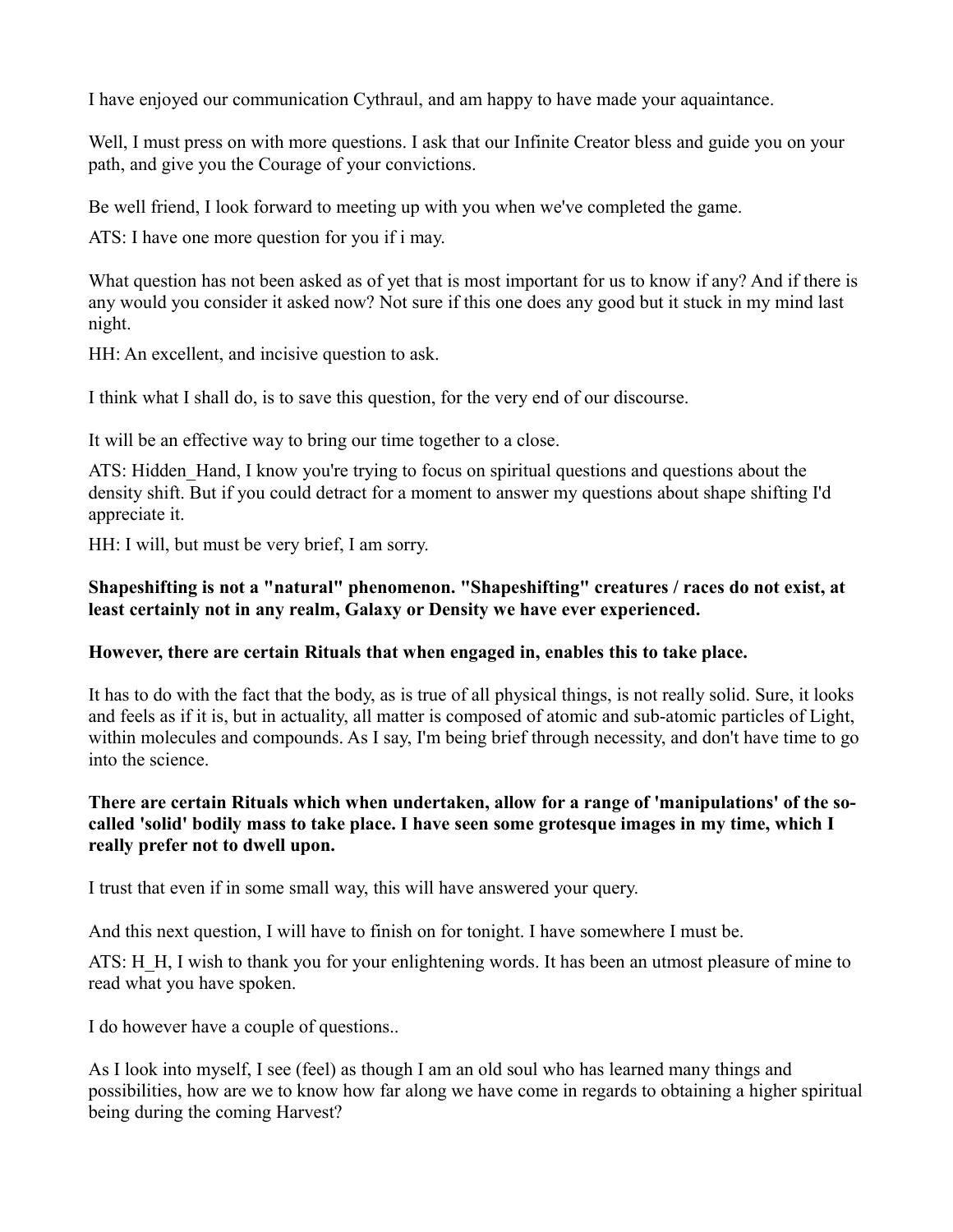HH: You are most welcome. Appreciation is always appreciated.

I am unsure whether your question refers to now, or once the Great Harvest is accomplished, I've already touched on what happens after in a few replies. so I'll go with the former.

**As for now, there is a simple method to check upon your progress.**

**Despite what "appears" to being going on in "the world at large", how loving and harmonious are your personal relationships?**

**Remember that the world, is your mirror. Casting back at you the reflection, of that which you have projected into it. How many arguments do you find yourself engaging in? Is there bitterness and acrimony within the ranks? Do you look at others, and think about how you would like to change them? Or, do you love them, and accept them as they are?**

**Loving and accepting someone, for who they are, is known as Unconditional Love. That is something you will spend much time working upon, when Graduating into 4th Density Positive. It's a good idea to get a headstart. Now, loving and accepting someone as they are, does not mean accepting abusive behavior. But, it does mean loving and accepting the person (Soul), not the Soul's behavior. The behavior is not "who they are", the Soul within, is who they are.**

**The quality of your relationships, is an excellent mirror, from which to gauge the quality of your output. Or, in other words, that which you are Creating.**

**Do you look at a person, and concentrate to a greater or lesser extent, upon the things that you dislike about them and wish would change, or the qualities that you like and admire in them?**

**Remember that we have said, that all thought, word, and deed, is Creative.**

**You get back Exactly what you send out.**

**So, when you send out the thought "Why is she so hard to live with? Why is he always behaving like this?**

**Ask yourself, what exactly are you doing?**

**Now focus here, as this is so obvious, you could miss it. And in fact, most do.**

**Take away the "question" from your sentence, and essentially, you are saying:**

**"She is so hard to live with". "He is always behaving like this".**

**Do you see what you are doing?**

**Remember, All thought is creative..**

**You have just created the very behaviour in that person, that you wish to change. Simply because you do not understand the Law of Radiation and Attraction.**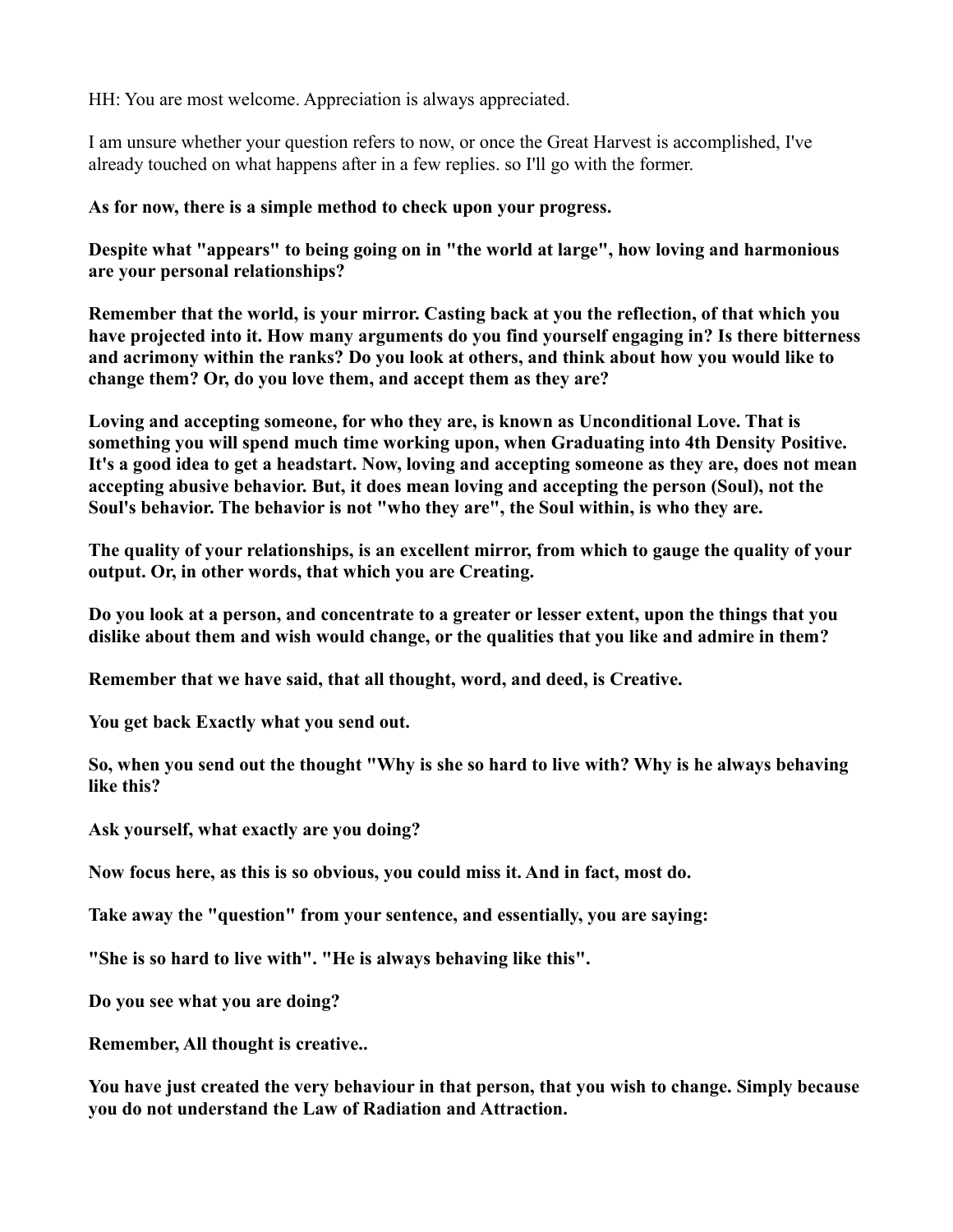**Now, try an experiment:**

**Take someone in your life, that you love, but sometimes have trouble getting along with.**

**Think, about the thoughts you have projected about that person. The Negative thoughts. Ask yourself, does the behavior that you do not like in that person, in any way correspond to the thoughts you have been having about them? If you're honest with yourself, it's a strong bet that it does.**

**Sure, they must have behaved that way in the first place, to make you notice that you didn't like it, but, we all have off days sometimes. The more you focus on that behavior, the more you are going to see of it. It's just Life, doing what it does, and conforming to your expectations about the way it will be for you.**

**Now, having recognized this, what will you do about it?**

**Simply notice your Negative thoughts as they arise, literally, "catch yourself" as you are having them. And then, simply change your perspective. Focus instead, about the things you like about this person. How you love their smile, the sound of their happy laughter; the way they do such and such nice thing, how helpful and loving they can be. Keep putting those positive thoughts out. Persevere, as you may have a bit of negative work to undo first, but just keep catching yourself, and focusing on the positive..**

**Then prepare yourself for an "almost magical" transformation of your circumstances.**

# **Always monitor your thoughts, and pay attention to their Quality; because what you think about, is directly related to what you will see around you, and what Life will show you. It is the difference between conscious, and subconscious Creation.**

ATS: And what of our Loved Ones, or more appropriately, my soul mate who I Love dearly. Will I be able to take this new Journey of the Harvest alongside my Loved ones?

HH: That will depend upon whether or not you both Graduate, or have to repeat the cycle. Though rest assured, even if for one lifetime you were to be apart, you will always be together in time/space (between incarnations) and you will be able to plan many future 'lives' (incarnations) together.

ATS: And one more thing as I know there are others who are longing for questions answered..

Why do we Dream in Metaphors which make no sense?

HH: I do not have time left tonight to respond sufficiently, but the short version is that the Universal Mind speaks in Archetypal Imagery. In a similar way that the writing in some of our Oriental languages uses a system whereby a collection of words or meanings are contained within what is essentially a 'symbol', so the Universal Mind uses Archetypes to communicate in Dreamtime. Just like understanding any new dialect, you just need to learn the language.

ATS: Thank you so very much H\_H, I strongly wish I may meet you someday and have a good talk.

HH: You are very welcome, and it will happen as you wish.

Not now, in this lifetime, but soon, when we have finished playing this game together. No rush though friend, we've got all the time/space in the world. All the time/space in Creation actually.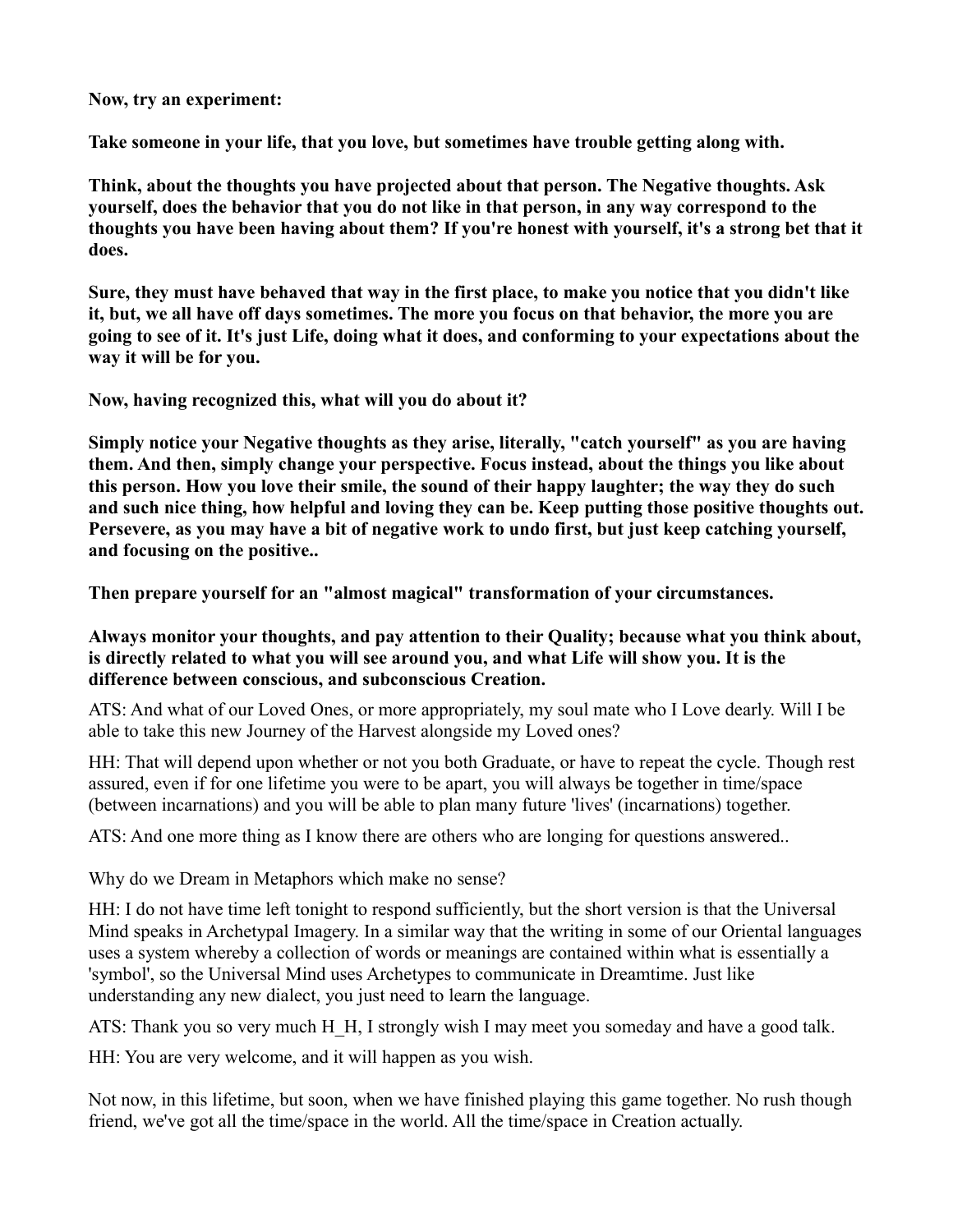I must go now for tonight. I shall do my best to reply to as many of you as I possibly can do tomorrow, before I must take my leave.

Goodnight to you all. I ask that our Infinite Creator bless and watch over you.

# Fifth Session:

HH: This will be our last session together.

I will do my very best to pack in as much as we can.

I am sorry for those who must have missed my earlier post from yesterday which clearly stated that I already have more questions than I have time to answer, and that you have spent the time in writing our new ones. My time is so limited, I am unable to respond to you. I have a long journey I must make shortly, and cannot be late for it.

ATS: I have always been very confused and not clear on the subject of "god", having been tossed around from religion to religion from my parents it is hard to discern which "god" to believe or have faith in. Should I keep on having faith in the fact that the world around me is "god" and that there is not one particular being that deserves this faith?

HH: **Religion is either actually created, or at very least, heavily influenced by us**. There is no such things as "god". **"God" is a human concept, which is a misunderstanding of the original concept of "Creator"**. This is further confused, as there are **many macrocosmic level Creators, or Logos, as has been explained previously**. "God" implies some separate entity which is 'outside' of you, which you must supplicate to and worship. **Our One Infinite Creator, and almost all of our Logos and sub-Logos', do not want your worship**. **They want you to understand Creation, and your place within it, as a Co-Creator**. Ultimately, **there is a "Supreme Being", in the form of the One Infinite Creator, but we are all a part of It, rather than it's subjects.** None of the names given for this "Supreme Being" by your religions are the true name, but they are indeed correct, in that there is One Supreme Being, namely the Infinite Creator. They just have different concepts about It, which spring from the texts their religion is based upon.

Do not 'worship' your Infinite Creator, but rather live in a state of Thanksgiving and Service to It, for bringing you into Being, and for this amazing Game It has Created, in which we may forget who we really are, in order to remember, and know ourself one again, as the Creator.

ATS: So basically the form that we have is actually just a body with bones and skin and so on and so forth, what matters is our soul or being that is inside us that makes us question and deal with our surroundings and life, so when we "die" the pain and suffering is just part of our human shell, and has nothing to do with our soul or being which will carry on into the next life or density?

HH: Indeed. 'pain' and 'suffering' are just aspects of the Game. They feel extremely real whilst we are playing the Game, and indeed they have to, in order to make you believe that the Game is real. No-one really "dies". But rather, the 'matter' of human form is shed, much like the chrysalis of a caterpillar, when the butterfly emerges. Look upon physical incarnation as the chrysalis in which you may transform.

ATS: I feel as though I am like Shelby, but have lost my way, or I am just so confused and not in-tune with my inner-self that I can not figure out what is my purpose in this game. Is there anything you can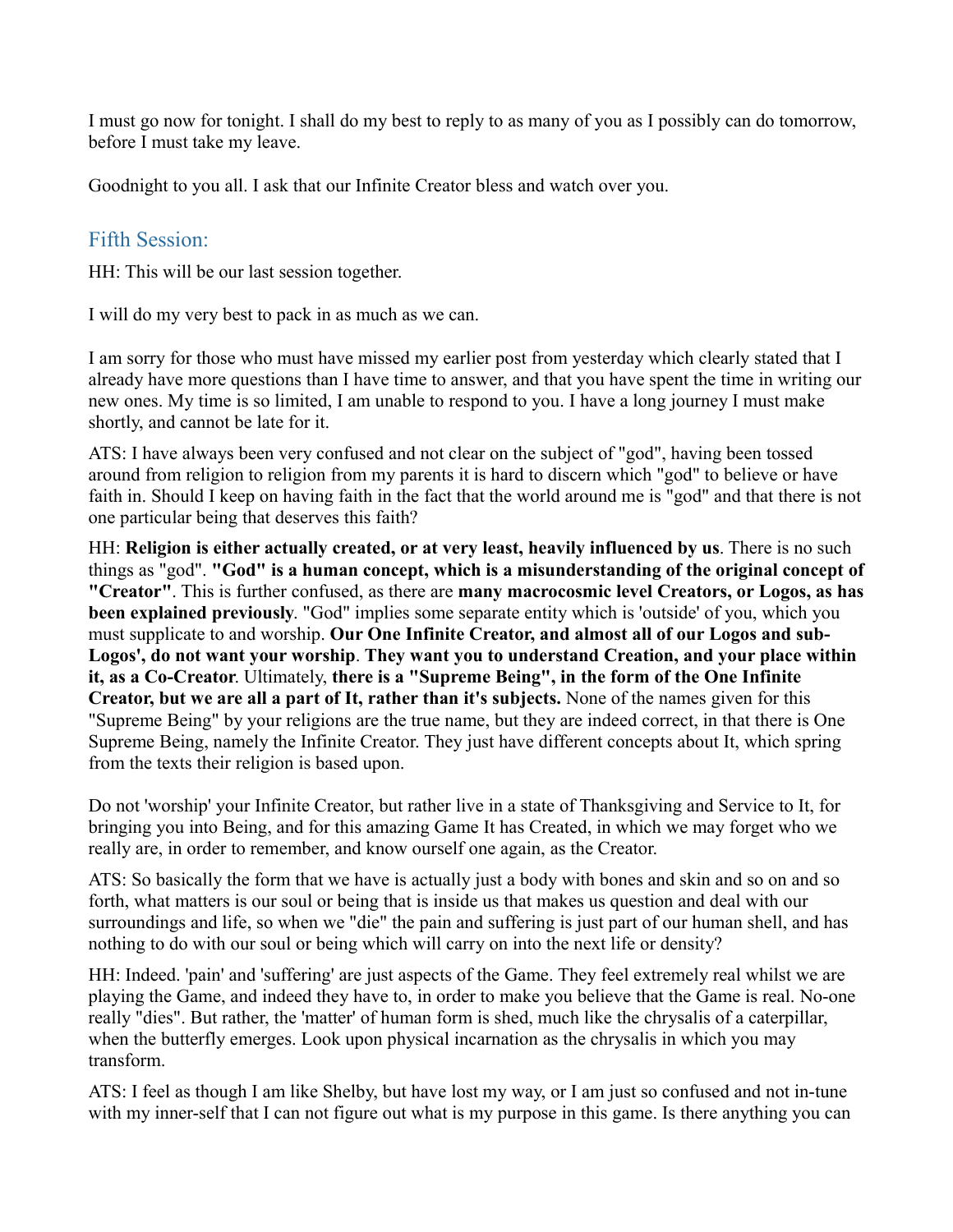shed upon this?

HH: **Your purpose in the Game, is to work upon yourself**. To grow, develop, and transform yourself into a more positive and loving being. **You had certain goals that you planned to achieve before incarnating here**, which is a main reason for the veil of forgetfulness being in place, because if you already knew what your goals were, the Game would be too easy.

**Look at the things in your life that you most love to do. Ask yourself what makes you most happy. Experience these things as often as possible**, as they will be related to some of the things you chose to put into your Soul contract to do here.

**Also, look at the negative things, that often seem to recur during your lifetime. It will be highly** likely that these are also things that you chose to come here to work upon. Let us say for example, that you chose to come here to work upon patience during this incarnation. You will likely find that you have a tendency towards impatience, and that life will often bring many experiences to you, in order to 'test' your patience. The idea being, that rather than losing your temper, you work upon your impatience, and resolve to become a more temperate and patient Soul.

This same analogy may be applied to all manner of circumstances in which life will test you. Look for and begin to identify any recurring issues you have, that you perhaps struggle to deal with, and seem to present themselves to you, time and time again. Perhaps anger, being abusive, selfishness, hatred, cynicism, and the list goes on. Whenever you find recurring circumstances, it is because you are being presented with opportunity after opportunity, to work upon these issues, until you get it right, and choose a way of behavior that is more Positive. Once you've successfully identified these issues within your life, worked upon them, and used them as the tools of transformation that they are, to improve the quality of your character, you will notice that these things seem to almost cease to appear in your life. You will still be presented with them at varying intervals, to check that you have not forgotten that which you have learned, but they will be fewer and far between.

I hope this may give you some clues as to how to identify the things you came here to do, and how to go about working upon yourself.

ATS: My life has been a troubled one for awhile now, having been so soaked and brainwashed into the human life form and way of life, but lately I feel as though I am starting to wake up and see things more clearly. Am I doomed because of the path I have taken for most of my life, or can I still save my "soul"?

HH: **You are not 'doomed', and your Soul does not require 'salvation'. No-one's Soul does**. There is nothing to 'save' it from. It is good to hear that you are awakening, and that is another reason why I am here at this time, speaking with you. Our Infinite Creator has many messengers, and he uses us all in our own unique ways, to help with the Awakening, and prepare as many as possible, for the coming Great Harvest.

But as I say, you are not 'doomed', and there is nothing to save yourself from, except perhaps, from ignorance. And I do not mean that in an insulting way, but rather, ignorance as in a 'lack of understanding'. **At the very worst, you will have to repeat as many 3rd Density Cycles as is necessary, in order for you to learn the things you need to learn, in order to progress and Graduate to 4th Density Positive. But one thing is for sure, you will get there in the end.** All will find their way Home, to our Infinite Creator. Rest also assured, that you will not find yourself 'lost' in your cycling. **At the end of each physical incarnation, as I've previously stated, you return to**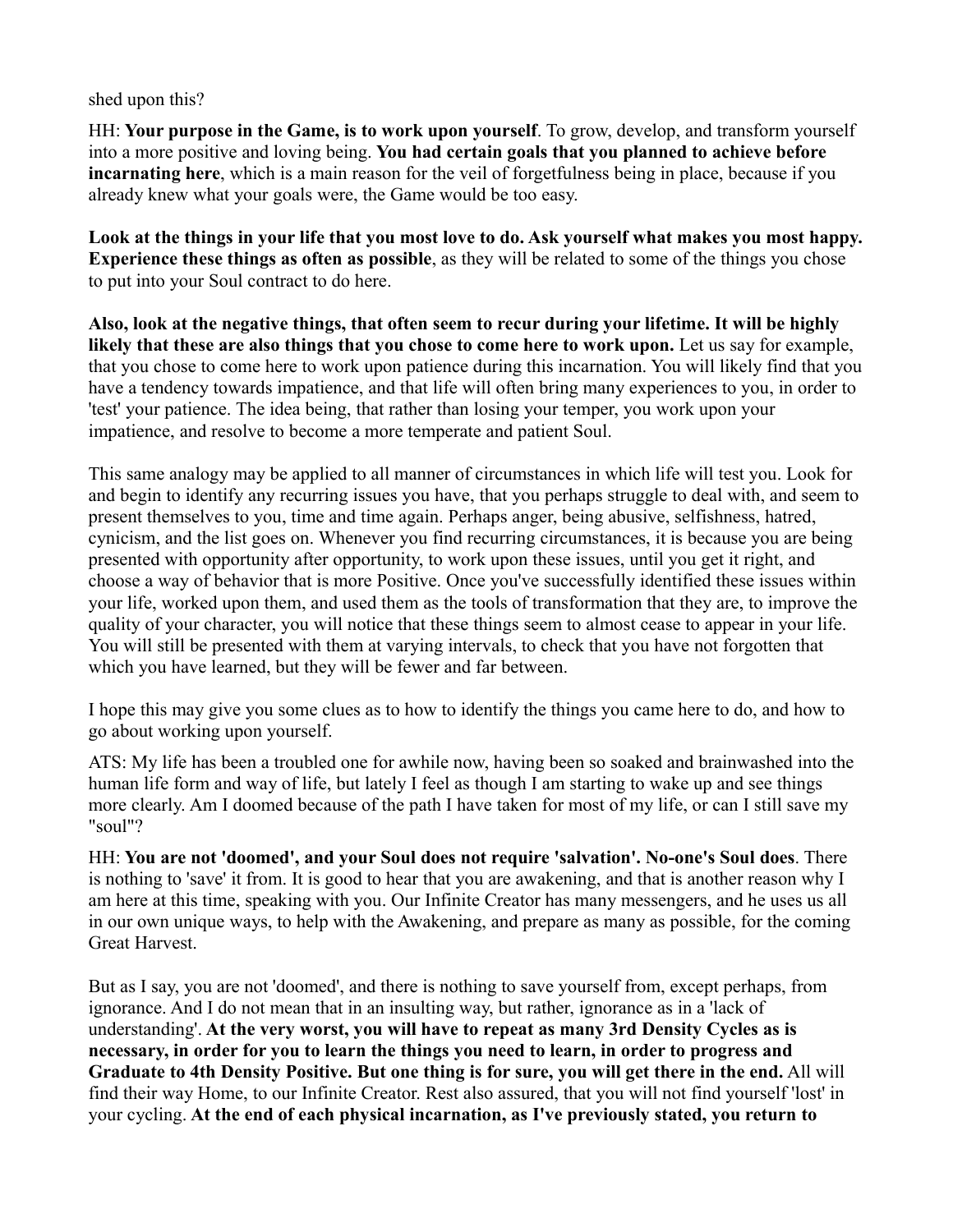**time/space, or that which has been described as "Heaven", where you shall once again know yourself as you truly are, a unique and beautiful Soul, and a part of our Creator. You only forget who you are during incarnation.** The object of the Game, is to wake up within the 'dream', and in effect, become a 'Lucid Gamer'. To remember who you really are during the Game, and to then begin working upon the things you came here for. Re-reading this topic, with discernment, will provide you with plenty of clues on how you may choose to go about this.

ATS: Thank you for your time here with us, and I wish you the best, it has been a pleasure speaking with you and listening to your knowledge.

HH: We wish the same for you Brother, and ask that our Infinite Creator bless you and guide your path. See you when we get Home.

ATS: So, is the harvest an "all or nothing" event or will it be a mixed harvest—a few moving to fourth density, a few moving towards fourth density in service to self, the great majority repeating third density? And if only 94% go to fourth density negative, then you have to repeat 3rd density and try again for a 95% negative harvest? If so, then I would hate to imagine how much more negative your people would make the earth at that point.

I'm still confused about your part in this. In order for you to move on the 4th level, it must be a 95% negative harvest. In other words, to reward your people with 4th density, 95% of the human souls have to be (in the self-contemplation process) as far away from the "Infinite Source" as humanly possible. That just doesn't "feel" right to me.

HH: It does not 'feel' right to you, as it is not right. You have not entirely grasped the concept. I shall attempt to clarify.

**The Harvest is Mixed. Those who are 51% or over on the Positive path will Graduate to 4th Density Positive.** There you will work upon Love and Compassion, and it will be a very beautiful world to reside within for you. There will be very little negativity. Just a small enough amount that you can still use it to exercise your Free Will in choosing who you are not, but it will be so much more obvious than it is here, that the negativity is a tool to be used. You will see the interconnectedness of all things, and you will know that you are not 'separate' from one another, or from life Itself. You will not use words much, unless you choose to. **Telepathy becomes the normal method of communication. Everything is open, and you cannot hide your thoughts from 'others'.**

**From that incarnation onwards, you will not have to experience 3rd Density incarnation again, unless you later choose to do so from Higher Densities, as we have done, in order to perfect the art of Service**, or unless you somehow, in a 4th Density world of abundant love and beauty, inextricably manage to be 95% Negative at a time of future Harvest, and slide back down the snake, instead of ascending up the ladder, to use another 'Game' metaphor.

Back to 'this' current Great Harvest, **we do not require a 95% Negative Harvest, as you have deducted. Instead, what we require, is for US to personally attain a 95% Negative Polarity for ourselves, not for you. WE must be 95% Negative (at least), in order to Graduate to 4th Density Negative, and earn the opportunity to clear our Karmic Record**, **of all the Negativity we have Created on this planet, before returning to our rightful place as 6th Density Guardians of our Galaxy, and teachers of Wisdom to those in lower Densities that ask for our assistance.** If we do not make it, we will remain trapped in the 3rd Density Cycle with all those between 94% Negative and 50% Positive (what I termed 'luke-warm's'), and have to continue to provide Negative Polarity for you. Harsh as it is, our only way out, is to be as Negative as possible, to Graduate. We cannot choose to be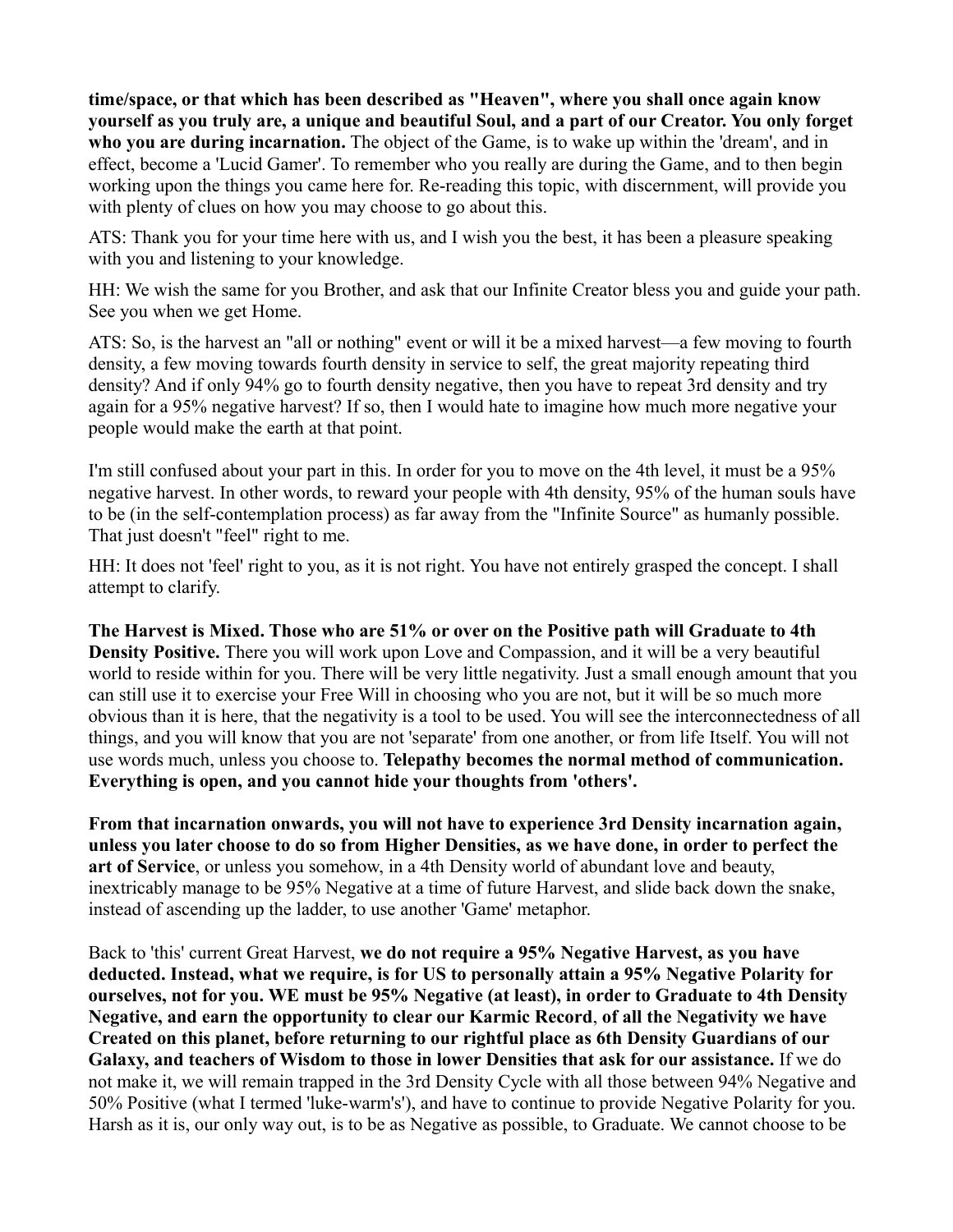Positive, because that is not what we came here to do for you. **That's why I often have referred to all the horrible things we've done here, as our Sacrifice.**

ATS: You said that **the "lukewarm people" at the time of harvest** would not notice anything has happened, but they'd be on a different planet. Do you mean that they'd wake up with no memory of what has occurred but still be in the same physical body, or they'd wake up in a new physical body with no memory of any past life?

HH: **There will be a short experience of 'zero-point time', where you feel utterly "at One" with your Infinite Creator. It will be a feeling of blissful, ecstatic expansiveness and Unity, whilst your physical vehicles (bodies) are dissolved back into Light, and transported to your new environment. When that transition is complete, the 'zero-point time' will end, and you will 'appear' in your new 'game-zone' (planet). You will look the same, think the same, feel the same, in fact, it will be just like you all had some mystical experience, and life will carry on as 'normal' for you. Same houses, family situations, jobs, friends, lovers. Everything will seem the same as before, you will not remember the Great Harvest or earth changes that occurred as the planet Earth heals and regenerates herself. But you will recall your 'mystical experience' and that will give you hope and a new opportunity to choose a more positive future for yourselves.**

**There will still be the same Negative Polarity to overcome, but if we are successful in our Negative Graduation, (which we shall be) others are standing by to take our places pulling the strings from "behind the scenes".** We have more than done our job, in discharging our Service to you. And we are tired. It is time for us to clear our Karmic Record, and return to being the Being of Light which is our True essence.

ATS: You keep saying help is available to those searching for truth, all we have to do is ask. What is the best way to go about this? I have never had the ability to remember any of my dreams.

HH: Read back, I have given guidance on dream recall previously. it takes practice, and is a slow process, but you have to start somewhere, Be patient with yourself.

ATS: What specifically can I do to receive guidance on how to reach the state where it is easier to discern truth from untruth?

HH: **Work upon yourself. Go inside, in a state of meditative contemplation. Still your mind, that your Soul may have room in which to make It's 'still-small voice' heard. Ask your Infinite Creator to help you, and listen to your inner voice. Be patient, it takes time to develop this inner communication, after a lifetime of neglect. When you persevere and keep working on yourself, gradually it will come to you, and when it does, you must learn to TRUST in your Inner Guidance, NO MATTER WHAT OTHERS MAY SAY. That is the ultimate test. To Trust what you know deep inside as your Truth, even when the whole world tells you that you are "wrong". It is hard work, to Trust yourself when all those around you doubt you and call you crazy, but it is the job you came here to do.**

**The only real and lasting Truth, is a 'self-realized' one. Messengers can come and go, and show you Truth until they're blue in the face, but it will not be Your Truth, until you have realized for yourself, deep within the Core of your Being, that it 'feels' True for you.**

**You should never accept something as true, just because someone tell you it is so. But when your inner voice guides you that a Truth is True, and you feel that old warm feeling of excitement welling up from somewhere deep within, that says "Yes! I knew it!" Hold on to that feeling, (feelings are the language of your Soul) and Guard it carefully, as you can be sure that your**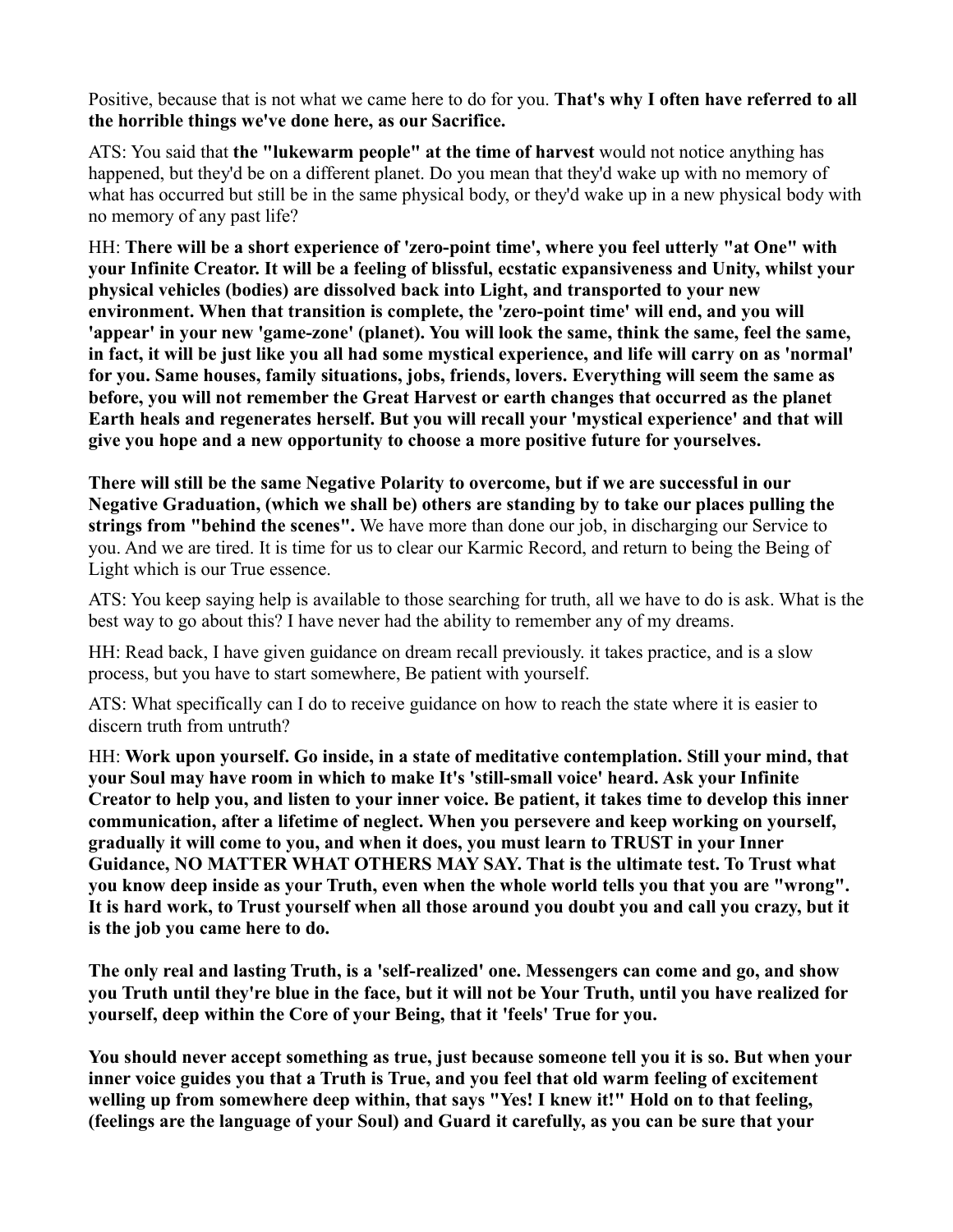**newfound beliefs will be challenged in many ways. It is designed this way, to test you. Your Inner Truth must be able to withstand the test of time, and will be given a thorough examination. Hold fast to it, so long as it is what you Know to be True deep within. Allow nothing or no-one 'outside' of you to pull you from your path, no matter how fiercely they contend with you. They are just doing their job, even if they may well not even be 'aware' that this is what they are in fact doing. They are performing an important service to you, and you should be grateful to them for that.**

We wish you well on your journey, and ask our Infinite Creator to protect and guide you upon your path.

"arc de triumphe":

I do not have the time to go into your many questions, so I will just select a few I can answer briefly, as I still have so many questions to get through.

ATS: Do the **Orion/occultist groups** specifically target civilizations before they become a social memory complex.

HH: Yes, but that does not make them immune to targeting others too, if they allow any chinks to appear in their armour. In short, **the Orion Empire are 4th Density Negative**. **They are "lost" in the sense that they have drifted so far from their true nature, that despite many attempts, we have been unable to reach them, and help them to develop.** They exist within their Group Soul Complex, mostly as a group of discarnate entities, within the Astral Planes of the planets they visit. They have no intention of 'returning Home', and instead seek to **feed off of Negative Energy**, to keep themselves going, as they are disconnected from their inherent natural Life-Force, by refusing to abide by the Infinite Creator's Incarnational Principles.

The time we spend between lives in time/space, is intended to restore our Soul Energy from within, in order to continue our upward progression. They are essentially 'imprisoned' within the 4th Density Negative cycle, as there is no Negative Harvest beyond the 4th Density. So they spend their time traveling the Galaxy, basically 'using the dark side of the Force' (Negativity) to achieve their means. They will eventually be brought back before the One Infinite Creator, and dissolved back into the Intelligent infinity (Source of All), though they are being given every chance for as long as possible, to learn the error of their ways, and return to seeking the Positive, and to begin their journey back Home. They main trouble is, they do not want to go Home. **They see themselves as being 'gods', and do not intend to submit to the authority of The One.** 

ATS: Why all the sudden ramping up of control mechanisms.

HH: The Great Harvest is fast approaching. **Time to really bring on the Polar Extremes**.

# ATS: **The Montauk Project....fact or fiction**.

# HH: **The project is Fact. Though the publicly available information is in someways corrupted.**

ATS: Best ways to decipher between truth and fiction other than what we perceive to be truth specifically in concerning the New Age agenda and the dogmatic churches ideologies.

HH: Follow your Heart. Listen to, and Trust, your Inner voice.

ATS: Please explain the wanderer's roles and what value it is to be wanderer if you have no recollection of ones past lives. Also how does this play with the law of non-intervention (that's if they are here to help people ).

HH: **The Wanderers, (or 'Travelers' as they are also known) are those from Higher Densities, who**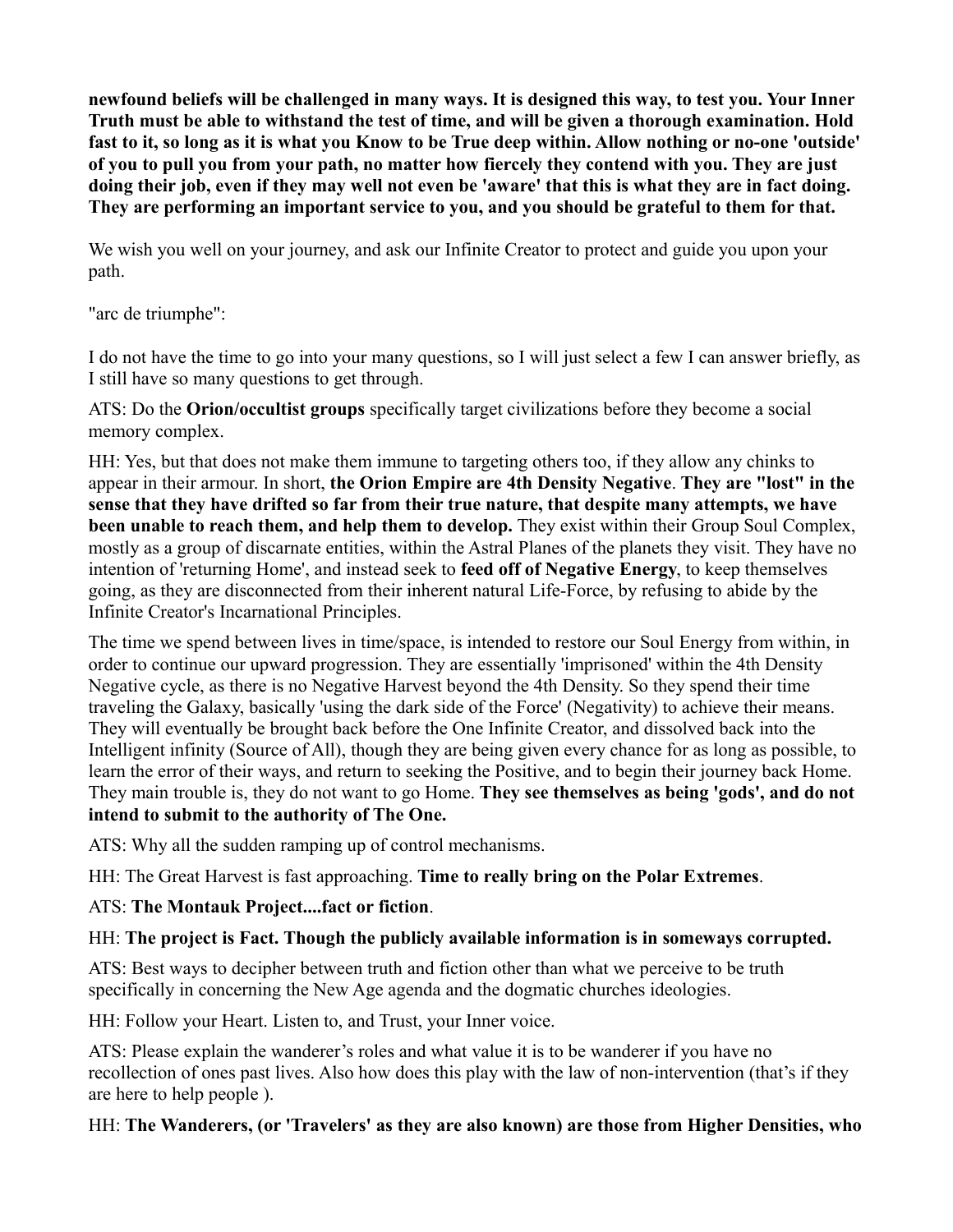**have chosen to incarnate here at this time, in order to perfect Service to Others.** They still have to 'remember who they are', and part of the concern, is that sometimes, even they do not manage to awaken in the Game, such is the power of the Illusion. They are here to awaken themselves, and then to help awaken others to prepare for the coming Great Harvest. Though even if they fail to awaken, they are not bound by the 3rd Density Cycle, as they've already mastered it. Once their incarnation is over, they are again free to return to their appropriate levels.

ATS: **Are there any non-corrupted parts of the bible and if what bible version would you suggest?**

HH: No. **As with all Sacred Texts, they have been distorted from the original information that was given with each translation**. Though again, as with all Sacred Texts, **there is still much truth hidden within them**. **Much of it being 'metaphorical'**. **If you can find pre King James versions, that is the closest you will get. Good luck with that.**

ATS: Was the Rothschild lineage the organizer of the Illuminati in which Weishhaupt later formed?

HH: No. **Weishhaupt was just a puppet on a string. The Rothschild lineage (not it's original name) were the pre-eminent line 'closing the net of control' over Humanity.** But even they, are a lesser line within The Family. As I have said, the names you know do not have the Real Power. They are part of the Family, but not an 'original' part.

ATS: My question is this: **what can I do to attract more like-minded individuals to come together to uplift my people's turning to the path of ascension. (I've decided that this is what I can do to express my personal act of 'service to others')**

HH: And a very wise and compassionate decision it is. We are proud of you.

**The most important thing, is not to force things, and not to be so impassioned in your delivery of your message, that you put people off the content of the message itself. There is a balance that needs to be found, between your urgency to awaken others, and your compassion for the lack of understanding in their 'condition'. Always adhere to the Law of Free Will, and never force your message.**

**In getting your message out there, whilst being informative, always do your best not to feed the fear and paranoia, as this will act contrary to your intentions of raising the vibration to Positive. Deliver your message in a way that emphasizes the Hope, and the true beauty and reality of our inherent Oneness with our Infinite Creator. Be as a Light, shining in the Darkness. Do not burn others with your light, but rather, allow them to be drawn to your Light, and be of Service to those who come to you willingly. In other words, do not become 'evangelical' with your message, but rather, be the enigmatic and loving 'wise old sage', to whom others are drawn to because of the Quality of his vibration, rather than the volume of his rhetoric.**

# **Most importantly, PRACTICE THAT WHICH YOU PREACH. Others must be able to see the effect of our Infinite Creator conducting his wonderful work through you.**

We wish you well in your task, and are hopeful of a Positive Harvest for you. But above all things, keep working upon yourself, and keep choosing the Positive, and being of Service to others. Because you desire to, not because you feel that you must.

We ask our Infinite Creator to bless you and guide your path.

ATS: Earth Changes; While I understand that death is not the end of my existence, I like my body and would not like to get caught out in any earth changes if I can possibly help it.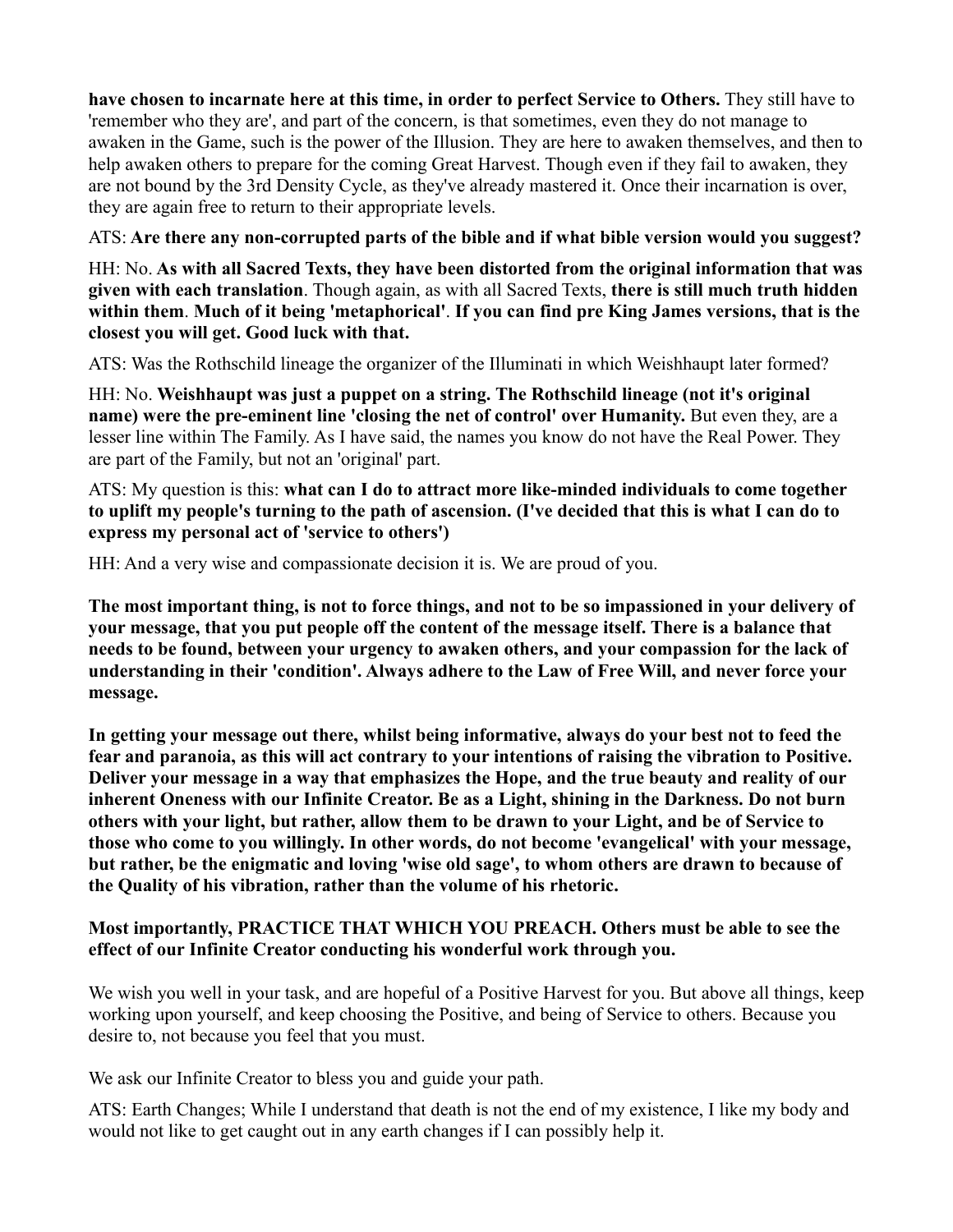1) If your family permits, please could you reveal **which places are more likely to be relatively safe during the next 3-4 years?** Would the South of China (Canton/Hong Kong) or Patagonia be good bets? Any other places?

HH: I am not permitted to say much here, as there must be those who remain in their locations, to help others who are not aware of what is coming. Many of you (whether you are aware or not) have chosen this lifetime for that reason.

But **if you are insistent upon escape, chose the Highest places you can find. Particularly in the Southern Hemisphere if you are able. The Peruvian Andes is a good place to be. There is much Spiritual Power being exercised there, and the Quero Elders are well aware of what is going down.**

ATS: 2) **Are John Lear/Jan Lamprecht correct in their assertion that the majority of planets of the Solar System are inhabited?** 

HH: **Most definitely. Not all on a 3rd Density level that you can see though.** 

ATS: **Is the Earth Hollow?**

HH: **Hold on, let me just check. Yes, definitely.**

ATS: If so, how does one gain access?

HH: I am not permitted to say.

ATS: Could you elaborate further on the mechanisms behind the fantastic positive results seen by people who embark on the service to others path? I invite you to really deeply explain the intricacies of the energy-play at work. While "You get out what you put in" is true, I'd like to see the whole concept dissected and fully explored.

HH: If you re-read some of my recent posts, I believe I have now done so.

ATS: I recently experienced healing of a minor health problem by sending love to all the sick people in the world. How does this work, not why, how.?!?!

HH: Because there is only ONE of you here.

Understand that, at a deep Core level of your Being, and you will understand how it works. As you do unto others, so you do to yourself.

ATS: **You claim your family was put here to be the negative influence of the world. Is there a family it is asserting a positive influence on us as well? Is it up to us (humanity) to be that positive force?**

HH: An interesting question. **There is such a family (or group more accurately), but you cannot see them, and neither are you aware of their existence. They help the planet from a secret "Inner" location, by the Quality of the Energy work they engage in and project outward to you, from the Source.**

Yes, it is up to you to Be the Changes you wish to see, in yourself, and in the World.

ATS: Your goal is a negative harvest, yet you clearly are touting the benefits of a positive life. This seems antithetical to your goal. That is not so much a question as an observation, but if you could elaborate on that, I would appreciate it.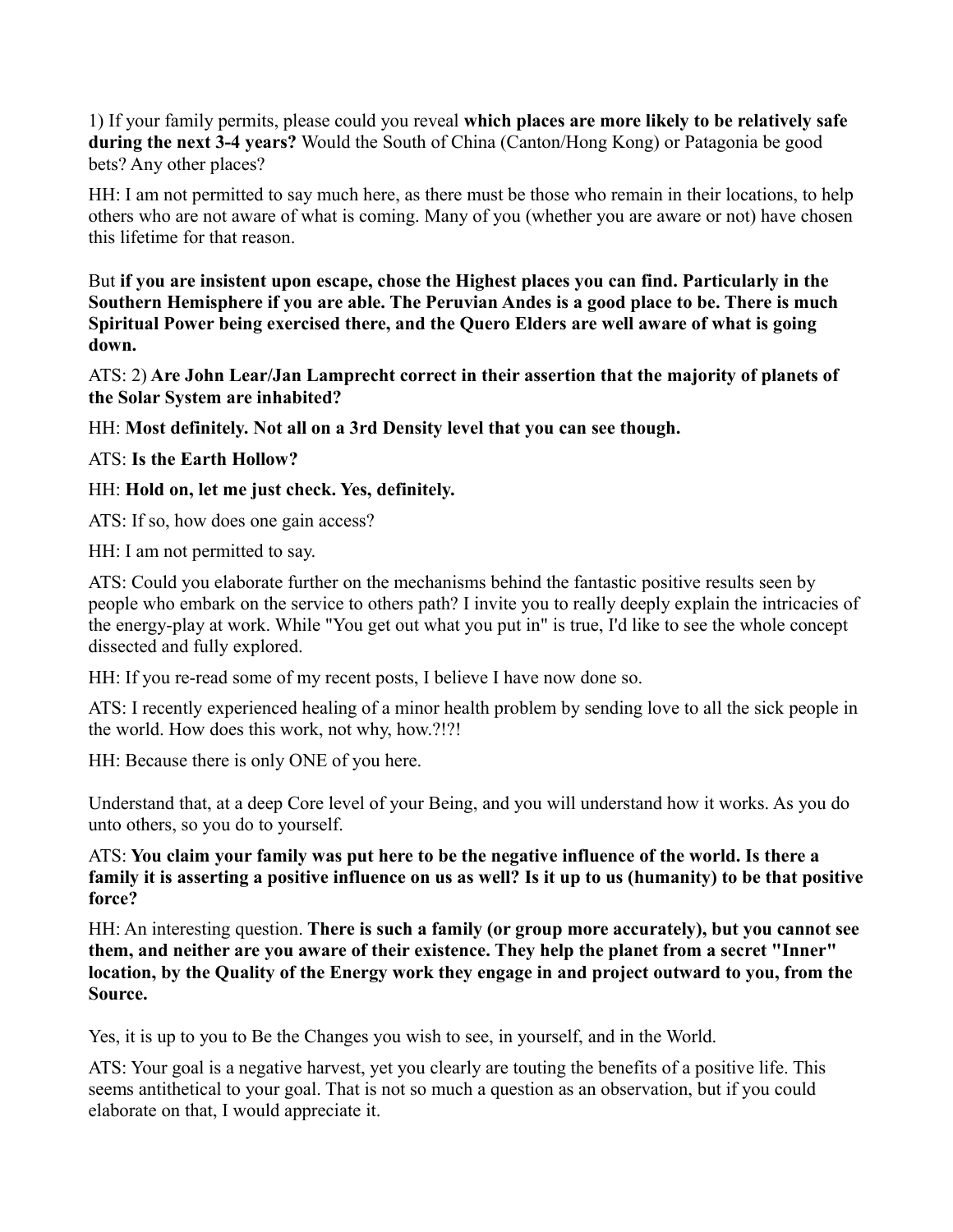HH: Mmmm, another very perceptive question. Thank you.

**Our goal, is a Negative Harvest for Ourselves. Not for you. We provide the Catalyst of Negativity for you, and it is up to you what you do with it. The drastic extent of the Negativity we Create though, has more to do with us, than it does with you.** Some of my earlier replies should make clear why that is so.

Also, in response to your observation regarding the antithetical nature of some of what I have shared here, there is a simple explanation.

Let's put it this way, I have already been, shall we say "chastised" for going well beyond my remit here. It was not intended that I be as open as I have been. In fact, if you follow the topic through again from the beginning, you may notice how my 'tone' toward you (collectively) has softened somewhat during our discourse together.

I have, as far as possible, adhered fully to the Laws of Free Will and Confusion, although there have been instances where I have said more than I should have. You yourselves will not suffer for this, however, when it comes to my next cycle in 4th Density Negative, and working off my Karmic Record, I will have to accept the consequences for my actions. But hey, I figure I've got a Negative enough life to come as it is, so what's a little extra going to matter.

I was reluctant to be the one tasked with this communication. I still very much have a 'weakness' for Compassion. But I obey and discharge the assignments given to me. **It has been a very long time, since I last spent any time in having direct dealings with 'your kind' in general. I do not mean that in an offensive way, just that the vast majority of my time, I only ever see Family during my daily and nightly tasks. I do not live what you would call a 'public' life. I am 'sheltered' and 'secluded'.**

I did not anticipate how involved I would become in this process. To be honest, I really did not expect so many questions, and such a warm and open minded reception (from the majority).

You could say, that I have in some way, grown somewhat 'attached' to you. In effect, this "Window of Opportunity, has also become such for me too. What began as me just doing my duty, has become more a 'labour of love', and when this is all over by the end of this evening, I think I will actually kind of miss you all, and having this involvement with those of the 'outside' world.

I was chosen because it was desired that someone of my "diplomacy" skills would be best to deliver this message. Due to the very nature of the subject matter, there was much potential for discord. It was felt important that the message did not become lost in a self righteous or defensive delivery system. So, you got me. And I'm actually glad now in retrospect that you did.

I sit here and chuckle to myself, (in light of the way some people here have spoken to me), how this discourse may have descended into something ugly, were certain others amongst my Family who were also considered for this assignment to have actually been given the job. Now I know why I was chosen. As with all things, it was meant to be this way. I couldn't care less what others think of me, so long as I know I am Serving my Creator as he desires, to the best of my ability. His is the only approval I require, or desire. I have nothing to defend, so I guess that's why I was 'perfect' for this task.

Anyway, enough with the sentiment, I have more questions to answer.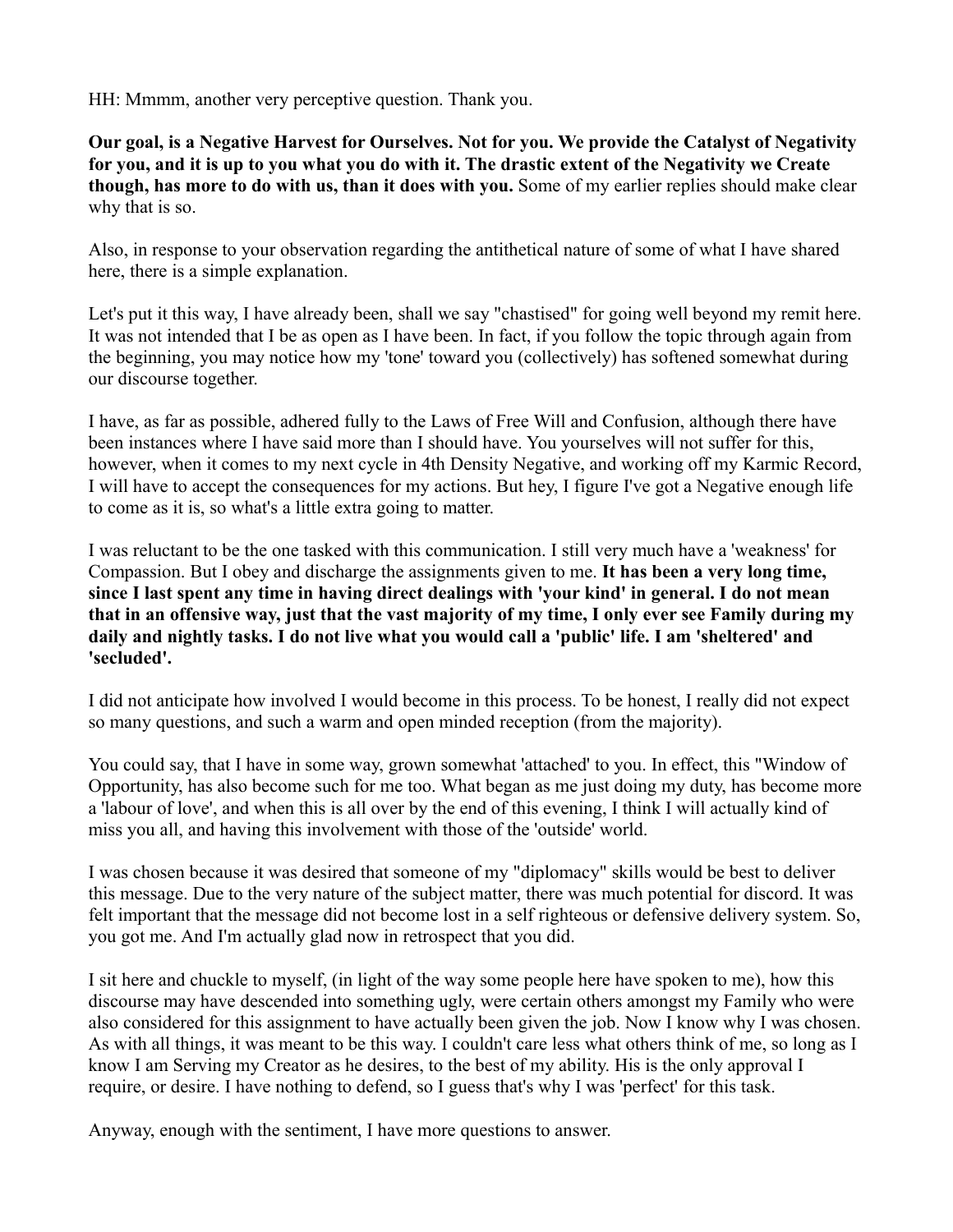ATS: A common saying among Christians is "Satan's greatest trick is convincing the world that he didn't exist." I think there are Christians that would look at what you've written and see it as an elaborate ruse to "make the devil look good."

# HH: **"Satan" is a human invention. Simply the 'personification' you have given to all the Negativity that has existed on this beautiful planet.** You didn't know who to 'blame', and as you could not find it within yourselves to take any of the responsibility, **"Satan" was created to absolve yourselves.**

ATS: Many of my friends and family are Christians, and they would likely think the same. How would one even go about presenting this information to a person of that mindset? I am not here to "spread your gospel", but I would definitely like so share this with a few of my friends.

## HH: **How can you present anything to ones who have no desire to have their belief system challenged?**

They will believe what they want to believe, and noting you or I can say is likely to make any difference. It becomes ingrained at a subconscious level, and when a belief structure becomes that insidious, the only way it is likely to change, is through a 'mystical experience' or such a personal demonstration of 'another way' in the life lived of 'another', that one cannot fail but to notice that there is 'something different' about them. How can you reach such as these? **Only by example.**

ATS: That being said, is it okay if I condense your writings into one long post on my blog? I need to make sure that doesn't violate my user agreement here. I would also like to make sure that I won't get a visit from the men in black if I do so.

HH: That is amusing, thank you for the chuckle. Yes, you are most welcome to collate this discourse for presentation elsewhere. The only thing I ask, is that anyone chosing to do so, respects my wishes and copies only the message itself. In other words, do not include all the petty side discussion. If you want to present this message to others, please honour my (our) original intention, that the message is presented as a 'whole'. When I said in my opening post, that I required 'provisional faith' or 'suspended judgment', I made it very clear why this was the case.

I couldn't care less that people do not believe it. I never expected that many would. But what I desired, in asking for the above, was that the message was allowed to be presented in full, with all genuine questions replied to, and then once that process is complete, you can say whatever you like about how much of a hoax you may or may not believe it to be. If I may be crass for a brief moment, I couldn't give a "flying #" how much vitriol and scorn is poured upon our message, or how many futile verbal attacks may be launched against it's messenger. **The message will reach all those it is meant to reach, and that is exactly the way it should be. It is what the Creator wants. Those with ears to hear, eyes to see, and a heart to understand, will hear the message, and the seeds planted will grow strong in such fertile soil as these.**

So please therefore, if you respect that which I have shared here, and the courteous manner in which I have shared it, if you want to copy it, copy only my posts. My posts all quote within them the questions I respond to, so there are no other posts required, if a genuine representation of the message is that which you desire to take away with you.

ATS: Thank you for posting some of the most interesting information I have ever read. I am a bit of a crackpot and I scour the internet for conspiracies, alternative news, UFO videos and the like. I can't say I'm ready to completely buy what you're selling, but it has definitely resonated with me.

HH: You are welcome, and I in turn thank you, for reading it with an open mind.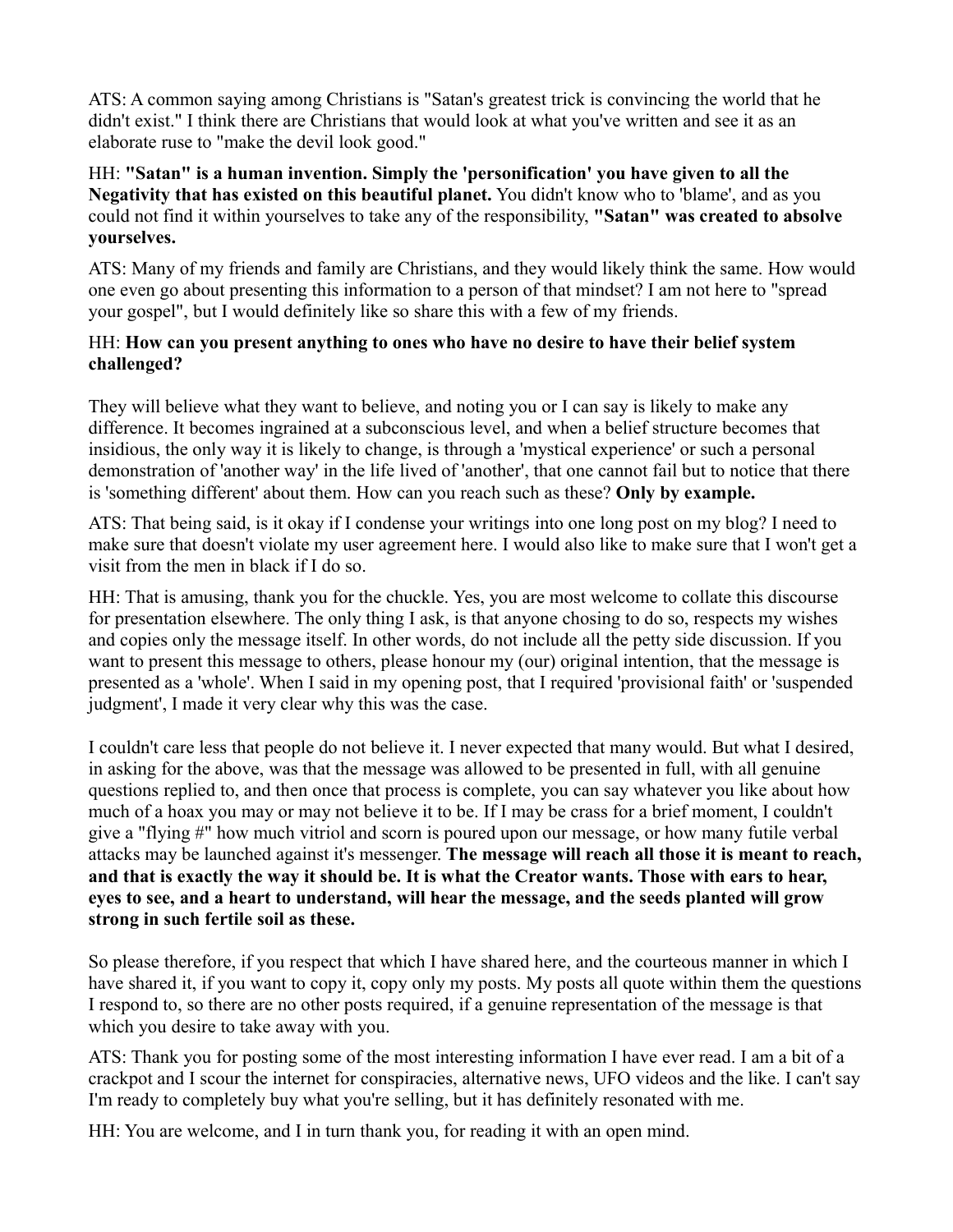I would never ask or expect you to 'buy' what I'm 'selling' If you notice, I have stated throughout our message, that the very last thing I want, is for it to be blindly believed, or taken as 'gospel'.

As I've said. It is yet another in a long line of "Catalysts", that your Infinite Creator has provided you with, down the course of history. **A Catalyst is not meant to be believed. It is meant to present you with a challenge to that which you "think" you know, about reality. And that is all it is meant to do.**

As always, how you respond to the Catalyst, is entirely up to you. Just the way it always should be.

Thank you very much for your very incisive and perceptive questions. Whether you realize it or not, you have contributed greatly to this discourse.

We wish you well, and ask our Infinite Creator to bless you, and guide your path.

ATS: H\_H put out some incredibly well written information - **almost like it flowed from 'his/her' being onto the thread.**

HH: And that, is possibly the most perceptive realization in this discourse thus far.

It also allows me to respond further to an earlier question, that I indicated I would go into in more depth later, when replying to your observation.

## **This message does indeed "flow from my Being", onto the page.**

I mentioned before, that my role in my Family, is that of the Spiritual Discipline.

A certain poster made all manner of assumptions as to what that role entails, and flailed wildly wide of the mark in the process.

# **As I said previously, all of the "Power Lines" (off world bloodlines) that comprise the "Inner Sanctum" (or "Hidden Hands") of the Family, have certain abilities that 3rd Density incarnates do not posses (even the others of our Family, the lines you know), one of these being the ability to know their entire incarnational 'past', with focussed concentration.**

There are a wide array of tasks to be attended to, that allows our Family to function effectively, and we each specialize in certain areas or Disciplines, in order that the "body" of our Family runs like a well oiled machine.

My area, and that which I spend the vast majority of my time actively involved in, is that of Spirituality. OUR Spirituality, not that of the peoples of the Earth. Others below me deal more in that area.

I could be likened to that of a 'Priest' or a 'Minister'. In the same way as your religions and spiritual teachers have the responsibility of "listening" to the voice of their Creator, and delivering his messages, so to do I.

I have been actively engaged in this role now, for a great many years. It has become second nature to me. Actually, more accurately, it has become First nature. A large part of my role, is to constantly be in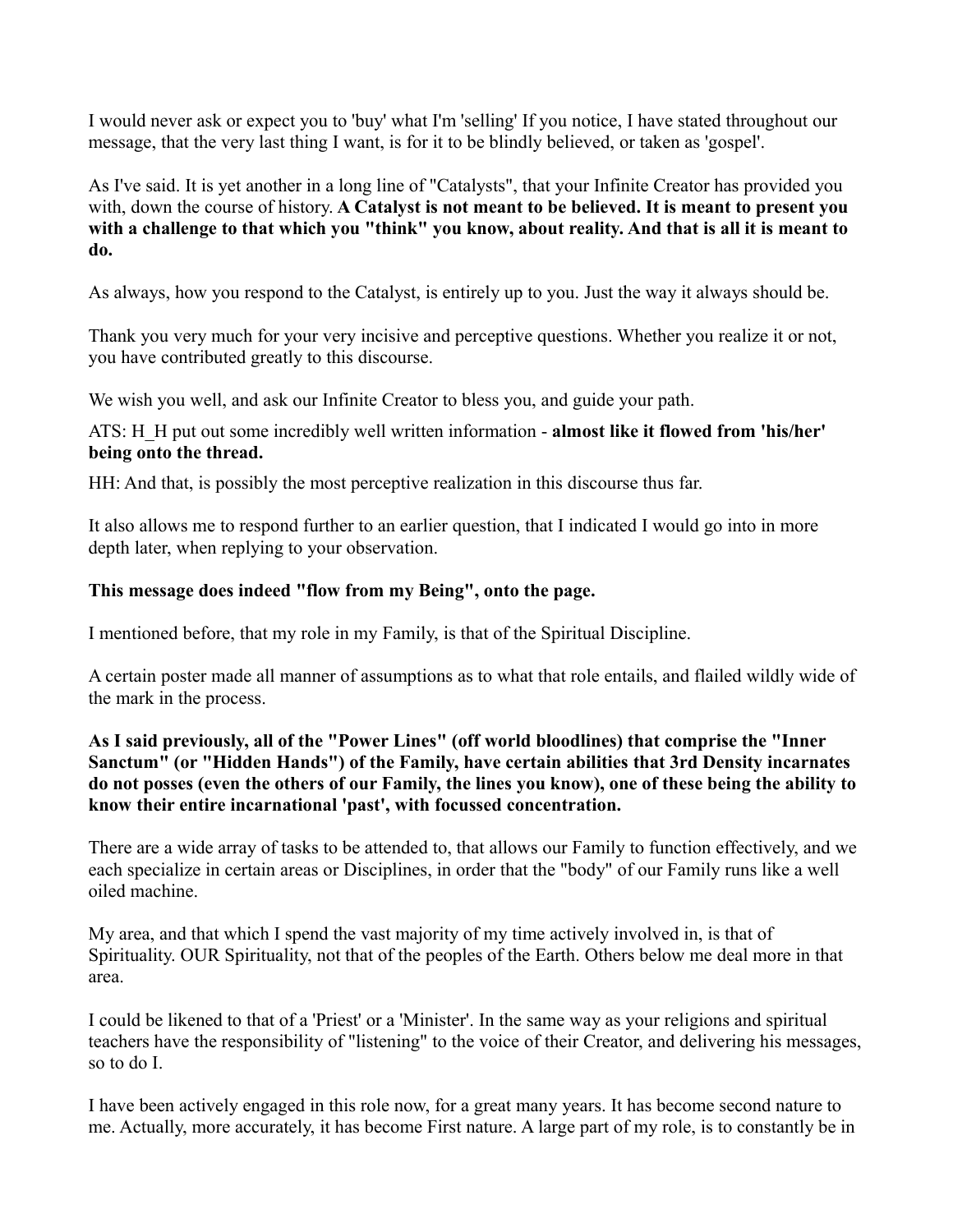the awareness state of our Group Soul (Lucifer). That is why you will notice that I so often refer to "we" even as I am speaking in the first person. That has just become natural for me. I spend most of my time speaking with my Family, as Lucifer, the Group Soul perspective. When I speak henceforth, it is not me (the individual Soul spark) that is speaking to you in essence, but rather, for want of a better description, (because it is far from accurate), you could say that in effect, **I am "Channeling" Lucifer**. **That is why this discourse flows so easily. As some have noted, the chances of me having spent however much vast quantities of time "researching" all this material to "hoax" with, and present it in the fluent method that I do, as in regular daily installments, whilst I guess could be remotely possible, is unlikely in the extreme.**

For those who are open enough to receive the above explanation, now you know why, and how it is done. **I speak not for myself, but rather, for him who sent me, my own Creator (Lucifer)**. I know and have experienced that which he knows and has experienced, because essentially, we are One and the same Being.

ATS: I have never been involved in any organized religions per say, but have always been spiritual. I do look at the many religious texts out there because I believe they all have parts to the story. One can find great knowledge from many different books or religious texts. I believe that we as humans are creators like the ONE creator and we are all one. I also believe we wil be moving into a higher level of consciousness where we can consciously co-create in our world, since we are only unconsciously cocreating at the moment.

HH: Your insight serves you well.

ATS: There is so much more I would like to speak with you about but am not able to think of what exactly I want to say. Thanks for those great words that you speak to us and appreciate what you are doing! With Love

HH: Do not worry friend, we feel your heart, and that does not need to be expressed via the confines of limited words. We can speak all you like, and will be happy to do so, when the Game is over.

ATS: Also do you know of **[Miriam Delicado](http://www.alienbluestar.com/author.html)**? I just watched here interview on the project camelot site and it was very inspiring to me. So let me ask, are you one of the tall blondes that she speaks of.

HH: She is a beautiful Soul. I have not seen the interview of which you speak, but we know of her experiences. **The 'tall blondes' of which you speak, are of Plejaren heritage. They are working with what is know as the Galactic Confederation of Planets. They serve the Positive vibration. Plejarens are from the constellation you call the Pleiades. It's actual name is the Plejares, hence 'Plejarens'.**

## **And no, we are Lucifer, and nothing directly to do with the Plejarens, though they are indeed good friends of ours.**

ATS: I have never seen a UFO or any of this spiritual stuff myself. I just know in my heart that it's there for me to find. **What can I do if anything to get myself in the correct frequency to see these things and have these experiences.** Any and all information you provide will be greatly appreciated.

HH: Simply believe, and know in your heart of their existence. Think about it. In all of this vast Creation, can you really believe that you are alone?

I will pre-warn you though, so as to avoid disappointment, **you will only receive communication from them, if that is something you have already agreed together in your Soul Contract before coming here.** Many here at this time (millions) have a part to play in the Great Awakening, and preparations for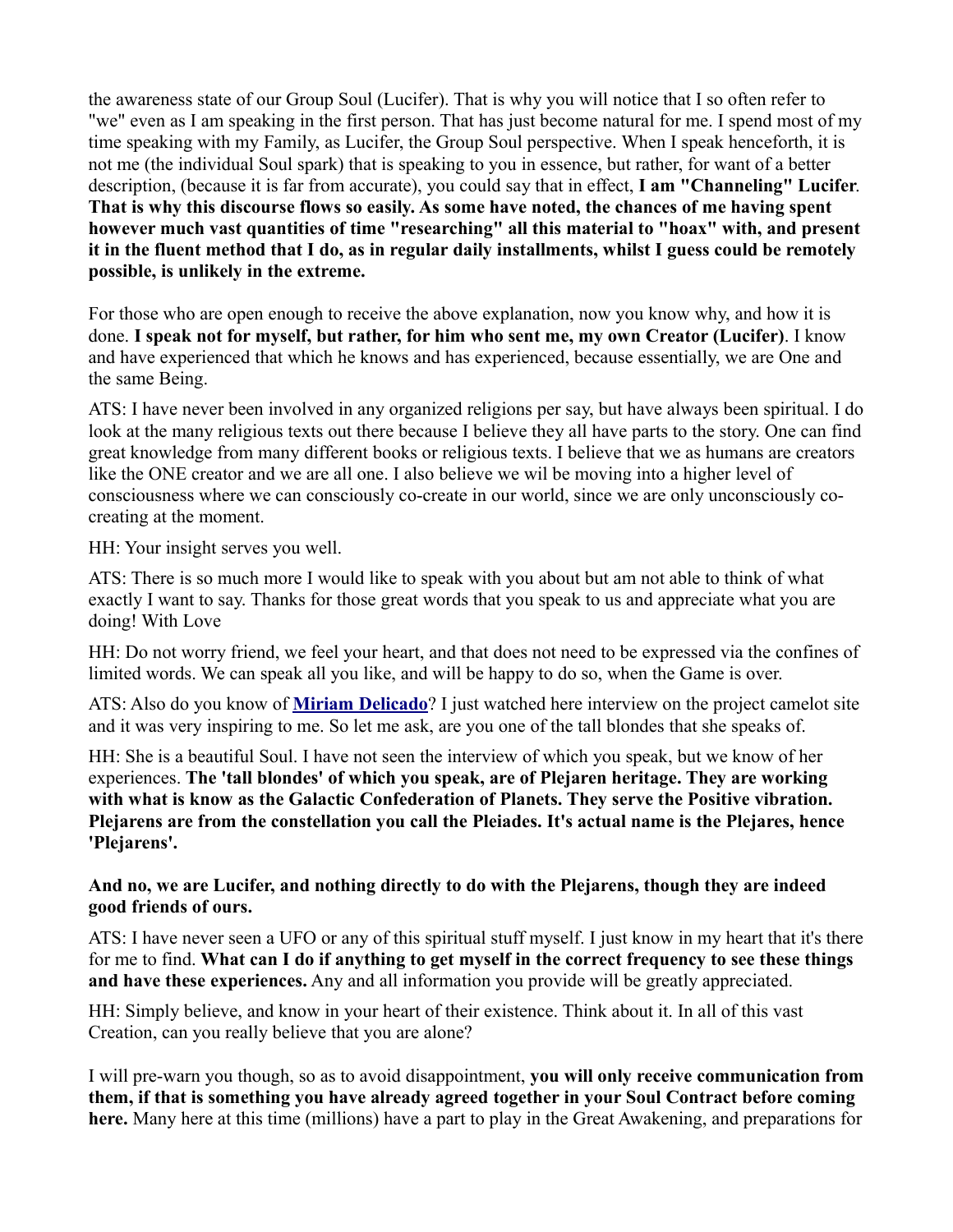the Great Harvest. **Many who do not believe now, will begin to open their minds, as the Earth changes that are coming begin to take effect. People will be terrified, and have no idea what is going on, because the governments have concealed this information from you. These 'Travelers' or what some have termed "Star-Seeds" are incarnated here to help on the ground level, when this all begins play out, over the next few years. When the time is right, they will come forward.**

Most people are not ready to hear this information yet, but not so far off, they will be.

**Many of these "Star Seeds" have not "awakened" yet themselves. The Confederation stands by ready to "help" them to do so, if it is necessary.** For ones such as **these who have yet to "awaken", they will have felt all their lives that they are somehow "different", and they have a deep sense that somehow, they "do not belong here". Many of them will also have many dreams and even visions, of their lives on their Home planets. Many of these "Star Seeds", are in fact Plejaren. That is why the 'tall blondes' keep 'showing up'. To help their Family awaken to their assignments here.**

ATS: I am another of the many grateful forum members who appreciate the loving message given by Hidden Hand. I wish I had discovered this thread before today. It's given me much comfort. I was running out of strength but now feel as though I might just be able to manage now. My gratitude is eternal. From this little spark to that one: Thanks for the light, mate.

HH: You are very welcome, we are glad to have been of Service. You actually 'feel' very familiar to me. If for the reasons I am feeling this to be the case, consider this message to you our part in our Soul Agreement fulfilled. Take the guidance in this message into your meditations, and also seek information from your Dreamtime. Test these words deeply, and take them into your heart, only if they 'feel' right, and truthful to you. If they do, then act upon them, and allow nothing or no-one to deter you. Arise and play the part that you volunteered to be here for right now. It is almost time. Prepare yourself, and be sure that you are ready.

We leave you with our strongest encouragement, and the love and Light of our One Infinite Creator.

ATS: He could be what he says he is i think. But he could be a well read but bored person wanting to see how far his hoax will spread on the internet.

The thing i do find is that if he is the latter it doesn't fit the profile. I mean if you read up on the stuff he obviously is interested in it is harder to wantingly hoax with it. It goes against the things he loves to read about. And i find it VERY hard to believe that he is researching this on the fly and putting all this work in something he will never get anymore 'fame' than this week of attention, no money or 'real life' recognition or whatever more.

HH: I was not going to respond to any more messages other than those who genuinely want to hear what we have to say, due to my fast expiring time here, though your point was poignant enough to briefly address, even if only that the accuracy of your statement deserves to have a place in the final collated version of this message. A LOT of work and pointless time wasted, were it not for the fact that this 'labour of love' is all done for the glory of our Creator. The lies and rumours about us being an 'evil' and 'satanic' Being have gone unanswered for far too long. It was time to set the record straight. Lucifer has sacrificed so much, because we love you.

ATS: As spirituality is your focus, could you comment on the role of the **Catholic church** in terms of your role and how the church fits in either the positive, negative, or miscellaneous paths?

# HH: **The lower parts of our Family (the names you know) use the Vatican for many Rituals and**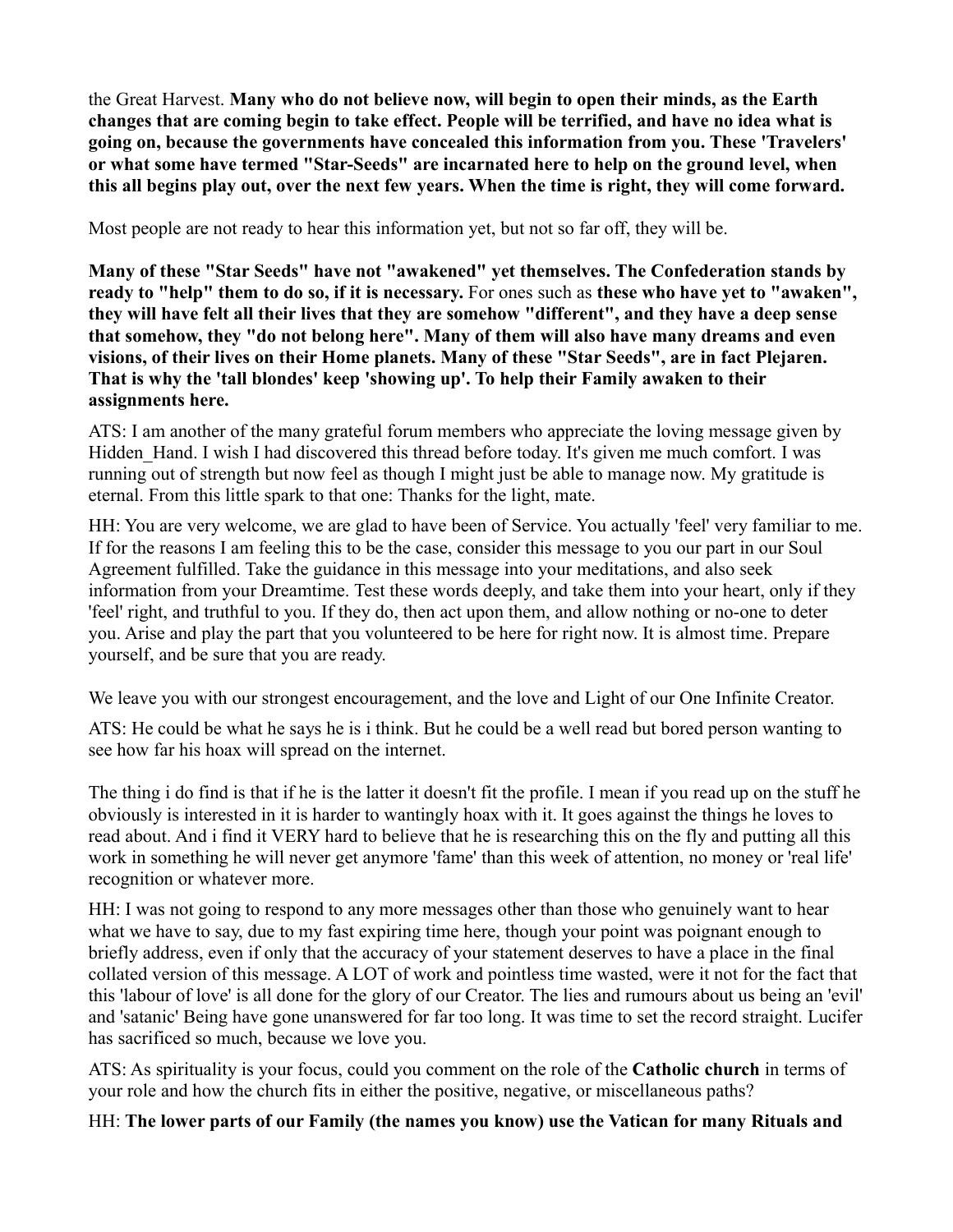# **Sacrifices. That should tell you all you need to know.**

ATS: Any specific holy books (or perhaps Bible authors) you'd list as coming very close to the Truth?

HH: **The closet biblical authors, are those who have been 'left out' of the publicized editions.**

# **The closest "spiritual" writings (other than the Ra material) to containing truth about the nature of The One, are the Taoist writings, that of the ['Tao Te Ching',](http://en.wikipedia.org/wiki/Tao_Te_Ching) and the 'Book of Chuang Tzu'.**

ATS: Greetings, Hidden Hand. I consider this a unique opportunity. I have not read this full thread but I have some detailed questions, so I apologize if something has already been answered. I want to make sure I get my questions out before your time expires.

HH: Almost all of your questions have been addressed, and those few which have not, I am sorry that I either am not permitted to speak on, or that due to the tiny amount of time I have left now, I cannot address. My apologies.

ATS: H-H, i hope you will answer my following questions.

You may be aware of me, as i also cannot reveal all that i know.

My question is of a different nature, which i cannot get answers to, My bloodline is of the elite, as to say. austrian count, english earl, scottish baron, It seems at some point in the last 100 years,one part of the family lost everything, taken from the government. There is alot i wish to say, but do not wish to tell for all to see. Are you aware of this happening? What really happened? The english side will not say, generations of family lived there, then taken by the government.....something happened. All in my family including myself have extensive abilities,myself seeming to have the most. I am also aware of all you have spoke of on here.

I would, if you have permission to do so, and i know this would be allowed due to this lineage, like to talk to you on a personal level.

Ask who you have to ask, you will see i am truthful and genuine.

Please do not see me as arrogant, but that is the only question i do not know.

HH: Obviously you understand, that these line you speak of are only the earthly lines, and we (off world Power lines) do not often intervene in such 'inter family') circumstances. All I am permitted to say, is that there was a dispute between the Hapsburg and Franco-Prussian lines. Things were said and done that should not have been. Consequences arose, and action was taken.

As for communication on a 'person' level, I am sorry this is not possible.

I hope that within the limits of that which I can say, you have the insight to connect the dots.

We wish you well in your tasks here, and will likely see you in the near future (if you are going to 'Malta in wintertime'?) No need to reply, as I will have taken my leave by then.

We shall deal with these next two posts together:

ATS 1: He is reptilian. That's the race of the bloodlines. They control just about everything behind the scenes .

And remember there's no such thing as a bad race, just select individuals or groups who stand out more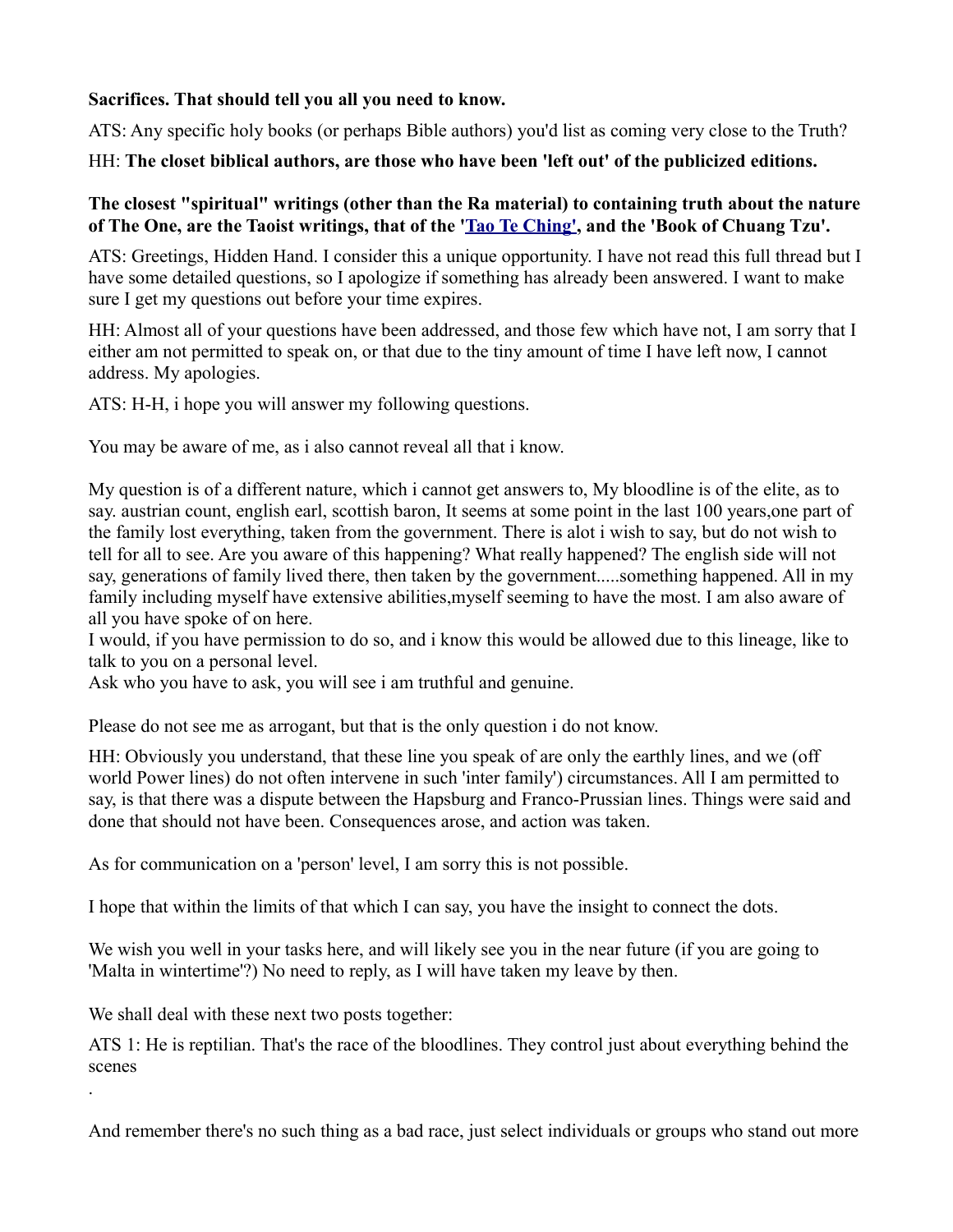than others.

ATS 2: Ok so i have another question for hidden hand. Reptilians are described as being very aggressive, arrogant and perceive humans to be nothing more than cattle. So what's with the split personalities? you're saying you are loving and spiritual and yet everyone says reptilians are fearsome beings?

HH: That amuses us. **We are most certainly NOT Reptilian, and there is nothing remotely reptilian about the True Power Bloodlines. The only 'Reptilian' influences that are in anyway remotely involved with this planet at this time, are those of the Zeta Reticuli and Alpha Draconis systems. They are of no particular threat to you.**

For those to whom it may be of some interest, **we are of Venusian heritage, originally. What is another name that Venus is called by? Connect the dots.**

Well, that is all the questions I promised to answer out of the way, and my time here is now pretty much expired. I have another few minutes before I must finish preparing for my long journey. There was two later posts, that I will just barely have time to offer a passing answer to:

ATS: I clearly know and are aware about this game…. But I have a question to you.....

Do your 3-d families have fractions. Do they not know this, all of them.

Because they have try to kill me, and it will not work. of course.

HH: All I can say on this, is that **even the Earthly lines of our "extended" Family, only know as much as we tell them. Certain information they may not use wisely, or with proper regard to our Creator, and our One Infinite Creator.**

**As has been said before, "the top of the pyramid, is not the top of the pyramid".**

# **Above the highest Earthline auspices of the Supreme World Council (and another higher aspect that cannot be named), are the "Hidden Hands" (not the real name of course, but what we have sometimes been referred to).**

ATS: Yes, however the things/thoughts/ideas! he is speaking of are already a piece of copyrighted material and have been published in book format with ISBN numbers and all. The books are called the Law of One.

[llresearch.org...](http://llresearch.org/publications.aspx)

This/these books deal with the very same ideas as the OP:

- 1. Negative and positive polarization
- 2. Degrees of density
- 3. Even the same exact term: social memory complex!
- 4. harvest is used in the same context
- 5. Evolution between densities
- 6. Logos and sub-logos are used in the same context
- 7. The same concept of Wanderers
- 8. The concept of Infinity becoming aware of itself
- 9. The same idea of vibrations in the same context

10. The concept of 'us' progressing to the fourth density with the next harvest (2012) and how many of 'us' will have to repeat the third density.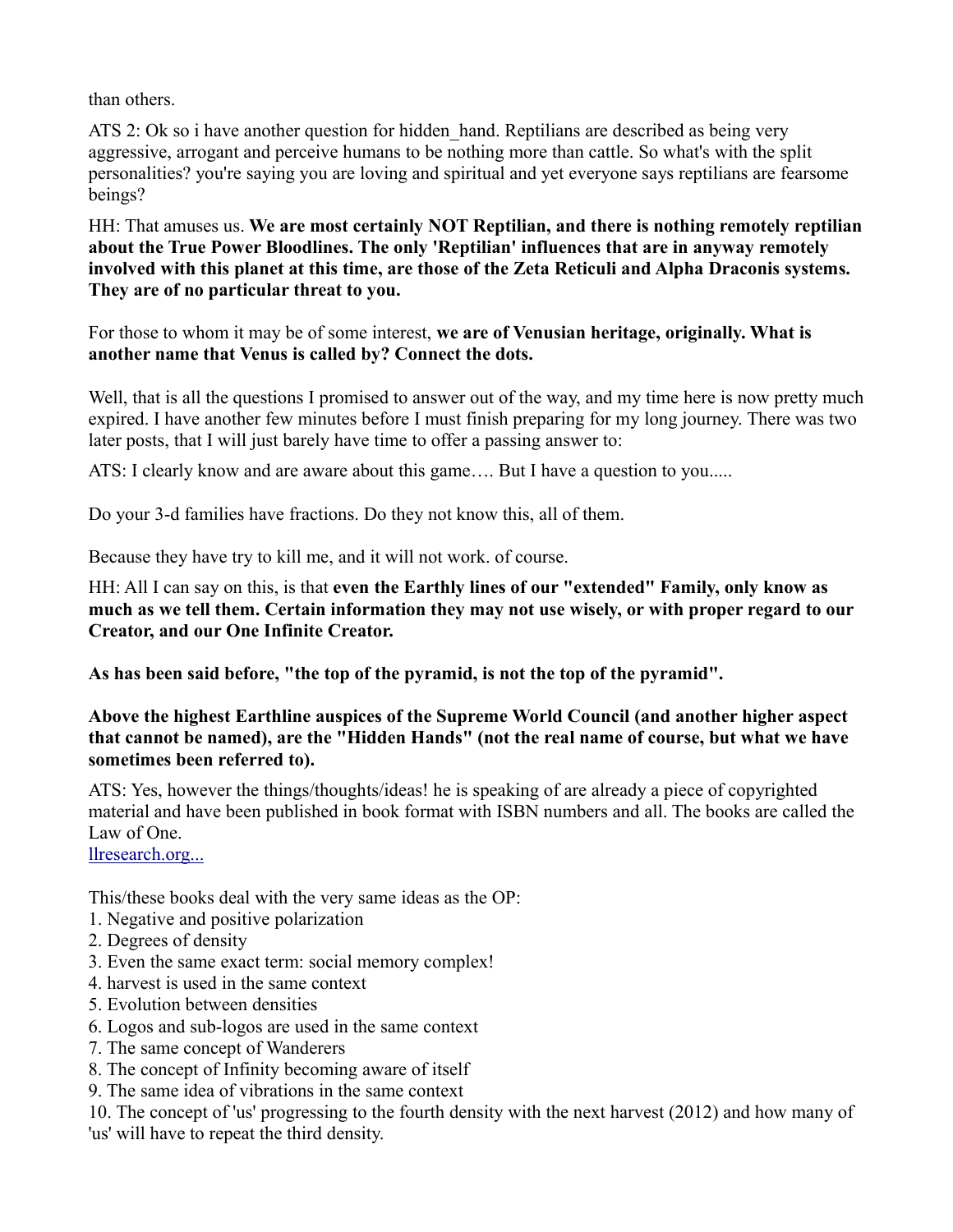There are well over 50 examples of the same ideas and contexts between the original author (L/L Research) and Hidden Hand. L/L Research dates back to the 1981 timeframe, thereby leading me to believe that they are the original author. Again please note that the definition of plagiarism is the unauthorized use or close imitation of the language and thoughts of another author and the representation of them as one's own original work. Therefore, if Hidden\_Hands is not with L/L Research he is clearly plagiarising their ideas and thoughts.

Sources [for numbered examples]:

[www.llresearch.org...](http://www.llresearch.org/publications/pub_the_law_of_one_book_1.aspx)

[www.llresearch.org...](http://www.llresearch.org/publications/pub_the_law_of_one_book_2.aspx)

[www.llresearch.org...](http://www.llresearch.org/publications/pub_the_law_of_one_book_3.aspx)

[www.llresearch.org...](http://www.llresearch.org/publications/pub_the_law_of_one_book_4.aspx)

#### [www.llresearch.org...](http://www.llresearch.org/publications/pub_the_law_of_one_book_5.aspx)

ATS: Even Lucifer had to step in to help me. That was a surprise as you can understand.

Does your left hand dont know what the right hand teach. Or is it lack of understanding in certain members in your bloodline.

HH: Indeed, I understand, occasionally drastic intervention is required. As I said, they do not know everything, somethings are best kept to ourselves. Temptation can prove too great, when certain Powers lay in the hands of those who's Heart is not utterly Pure of intention. Let us just say, that some seem to enjoy the game a little TOO much, from time to time.

Their actions were more from ignorance, than malicious intent toward you. Please forgive them, as they knew not what they were doing, but thought it the right thing.

Ok, I've just finished reading the last few pages of questions, I stated now on a few occasions that I have no time left to answer, but I was asked earlier a question that I said I'd finish with, namely that of "if there was a question you had not yet been asked yet, would you consider this it being asked", or words to that effect.

So there is one other question from the last pages that I will use in that vein.

This will really have to be it though. I am truly sorry I cannot reply to the many other heartfelt responses that sadly must remain unanswered. We must be leaving for an important task in Rome, and already I have others here with me imploring me "will you please just shut down that flipping computer and get your things together". They are laughing at how 'involved' I have become in this task of mine. My Father is teasing that I should begin at early 6th Density again to balance my compassion. Anyway, I must finish:

ATS: This has been very informative, and has cleared up much for me. Thanks once again, Hidden Hand. My take on this is much different even from what it was the last time I posted in this thread. So, hopefully these questions will be a little more relevant...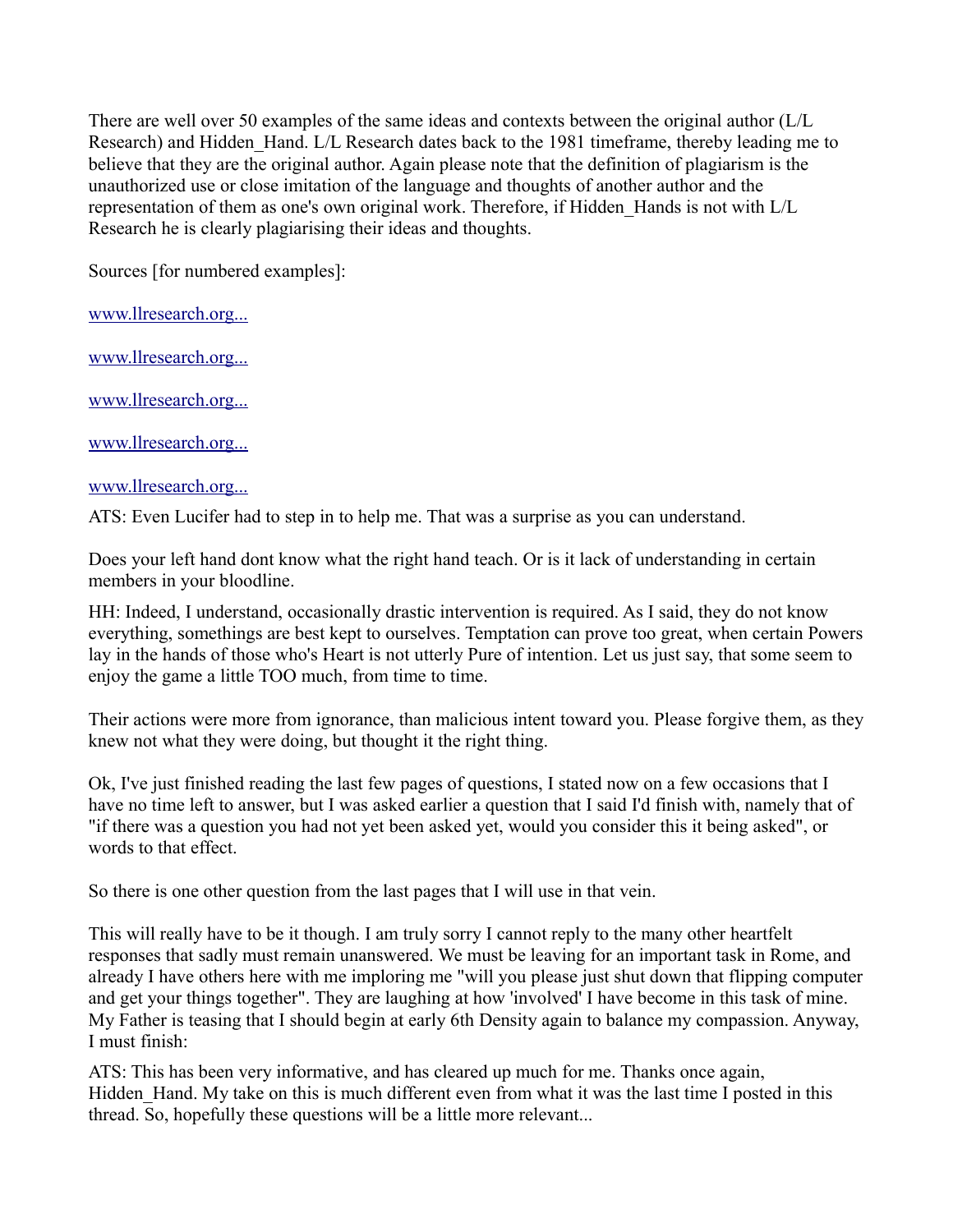1) I am curious as to how the bloodline family structure works. You said there are people who are part of your "extended family" that we may know of. So are these the Rockefeller, Rothschild, Bush, House of Windsor, etc. (typically known in conspiracy circles as the New World Order?). How close is your interaction with your "extended family" and are they as spiritually enlightened as you seem to be? Can you just kind of give us an outline of how the family is structured, how much each level knows in relation to the top, etc.? Because there are a lot of theories and "know-it-alls" out there, and it would be nice to get it straight once and for all. Be as detailed as you feel is appropriate.

HH: Ok, and this will have to be a really brief overview, as my time is up.

Starting at the bottom level, you have what we call **"Local Cell Groups" or "Family Clusters"**. There will be anything from say five to thirty or so of these, depending upon the size of the town or city in question. Each Local area has it's own Council, comprised of Local Leaders representing the Six Disciplines of learning. There is also either a High Priest or High Priestess of The Order, who Serves their local community.

Above this, you have the **Regional Council**, with the Leader of each Local Council representing their specific areas. Then the **National Council**, in the same vein, with the Leaders of the Regional Councils sitting to represent their Regions.

Then you have the **Supreme World Council** above them all, with the National Leaders representing their Countries. **Above this, is another group I cannot mention, who liaise with the "Hidden Hands"**.

**Then above this, there are many other levels of Leadership, purely from the Power Lines (the ones that are not of this planet). The Supreme World Council, only know as much as is "Handed" down to them from us.**

**In our Power Lines, we have a similar structure, with Local and Regional groups etc, though most of us are living in entirely 'different' types of communities than you would understand**. All I shall say is that **we are not "surface dwellers".** 

ATS: ...also, do people ever try to leave the family? I asked you to comment on the case of one "**Svali**" in an earlier post. I am still curious if she was one of you or your extended family, or is she just a mis/disinfo agent.

HH: I am aware of her, yes. I've not looked at her supposed "revelations" personally, though heard enough from others in my Family. Yes, **she was a part of the Family, at the lower levels**, from the German Lines I believe. As I understand, she did reveal **a lot of truth about the lower levels**, but she was only Regional Level in the Earth Lines, so not that high. She certainly would not have had anything like the "bigger picture". I understand that she went into detail about some of the t**raining techniques in the lower levels, which to be fair, can be extremely harsh, though as I've said, it's all about reaching the 95% Negativity**, and when all is said and done, no matter how much one may have suffered in this life-experience, we can never lose sight of the fact that **this is a Game we are all playing here together, and each incarnating Soul has already chosen and agreed in advance the parts they will play in the Game.** No one really suffers, except in the Game, and ultimately, they have chosen these experiences before hand, at a Soul level. **No one is 'forced' to incarnate into a storyline they do not want to play and learn from.**

The German House is renowned for being particularly harsh and severe in it's training, so much of what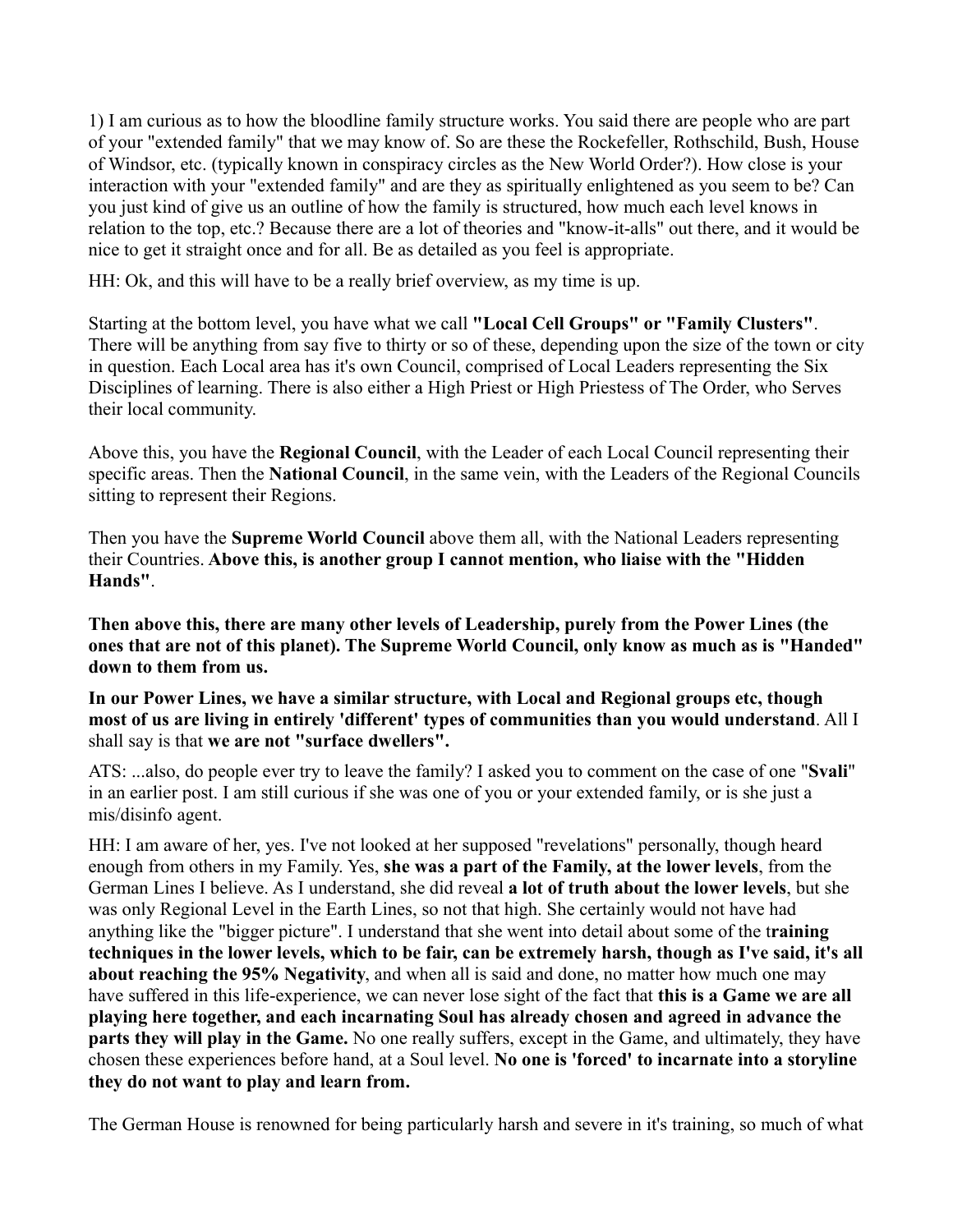she shares may have happened, though my Family have also said that unless her "trainers" were acting "out of protocol" (abusing their power) much of what she 'revealed' would not have happened, or has been embellished to some degree, for whatever reason. I cannot comment myself, as I've had neither the time or inclination to examine her story. The world of my own Family is very different from that of the lower Earth based bloodlines. **Whilst our (my own) training growing up was very strict and disciplined, we were never abused in any way. We grew up with the bigger picture, and didn't need any other motivation.**

**The Earth lines are not aware of the entire picture. They themselves are not of our Lucifer Group Soul, and as far as they are aware, they are out to 'rule the world', to Control and Enslave, and create as much Suffering and Negativity as is humanly possible. That's what they 'get out of the deal'. World Domination. You'd have to say with that in mind, they're doing a great job**. But one of the things they don't know or understand, is that our (Venusian Power Lines) agenda, is ultimately for the Highest Good of all concerned, in providing you with the Catalyst. **If they were aware of this Truth, there is a slight risk that they would not have done their jobs properly, and they would miss out on joining us in our 95% Negative Harvest. They are aware of the Harvest, and the need for them to attain the 95%, to get out of 3rd Density, and that is all the motivation they need to help us achieve our ultimate aims.**

How they go about it, is not really of too great a concern to us, as long as they are getting the job done. Sometimes we have to step in, where something they may do or plan goes against our desires, but such instances are few and far between.

And with that, I absolutely have to finish my time here with you. If I leave it any longer, I am going to be late for my journey, and I will not be very popular if I make my Family late. It is a strange feeling I have now in my heart, as I write these last few lines. I never could have imagined I would have 'connected' with you all in this way through this discourse. It was never the original intention, just to put out the information required of me. But somewhere along this journey we have taken together, I have come to feel a certain 'bond' with you. Of course, I know that bond is our inherent Unity in our One Infinite Creator, though, to have kind of 'met' and connected personally with so many of you, has left me feeling somewhat saddened that our time has to come to end. But come to an end it must.

I thank you sincerely for your gracious hospitality, and for allowing us to 'use' your 'space' here, for the furthering of our message. And remember, no matter the ideologies that may separate us in this Game, the message is all that matters, and the message is, that in the Love, and the Light of our Infinite Creator, we are All One. Brother's and Sisters of the Light.

We wish you all the very best in what remains of your journeys here, and sincerely hope for you that you will use the Catalyst we have offered you, to in some way help you to Graduate with a glorious and Positive Great Harvest.

Me on the other hand, I'm going to have to go and do some REALLY Negative things now to make up for all this Positivity. Kind of amusing, in an ironic way.

I look forward to meeting up with so many of you when the Game is over, and enjoying reminiscing about this time, and the parts we have all played in this Great Game.

We leave you all in the Love, and the Light of our One Infinite Creator.